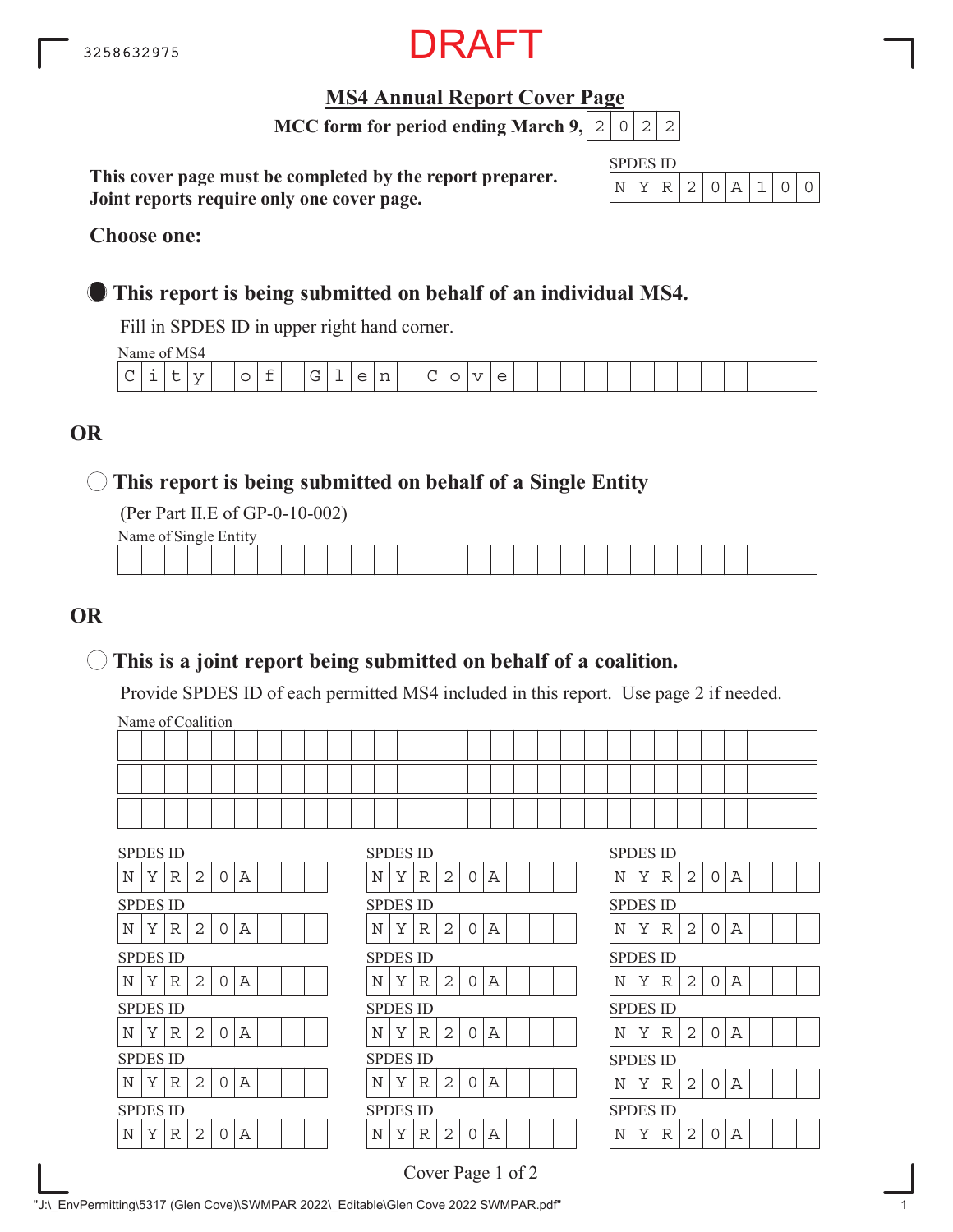### **MS4 Annual Report Cover Page**

**MCC form for period ending March 9,**  $|2|0|2|2$ 

Provide SPDES ID of each permitted MS4 included in this report.

|                    | <b>SPDES ID</b> |   |   |   |   |                    | <b>SPDES ID</b> |   |
|--------------------|-----------------|---|---|---|---|--------------------|-----------------|---|
| N                  | Υ               | R | 2 | 0 | Α | Ν                  | Υ               | R |
|                    | <b>SPDES ID</b> |   |   |   |   |                    | <b>SPDES ID</b> |   |
| N                  | Υ               | R | 2 | 0 | Α | N                  | Υ               | R |
|                    | SPDES ID        |   |   |   |   |                    | <b>SPDES ID</b> |   |
| N                  | Υ               | R | 2 | 0 | Α | N                  | Υ               | R |
|                    | <b>SPDES ID</b> |   |   |   |   |                    | <b>SPDES ID</b> |   |
| N                  | Υ               | R | 2 | 0 | Α | Ν                  | Υ               | R |
|                    | <b>SPDES ID</b> |   |   |   |   |                    | <b>SPDES ID</b> |   |
| Ν                  | Υ               | R | 2 | 0 | Α | N                  | Υ               | R |
|                    | <b>SPDES ID</b> |   |   |   |   |                    | <b>SPDES ID</b> |   |
| N                  | Υ               | R | 2 | 0 | Α | N                  | Υ               | R |
|                    | <b>SPDES ID</b> |   |   |   |   |                    | <b>SPDES ID</b> |   |
| N                  | Υ               | R | 2 | 0 | Α | N                  | Υ               | R |
|                    | <b>SPDES ID</b> |   |   |   |   |                    | <b>SPDES ID</b> |   |
| N                  | Υ               | R | 2 | 0 | Α | N                  | Υ               | R |
|                    | <b>SPDES ID</b> |   |   |   |   |                    | <b>SPDES ID</b> |   |
| N                  | Υ               | R | 2 | 0 | Α | N                  | Υ               | R |
|                    | <b>SPDES ID</b> |   |   |   |   |                    | SPDES ID        |   |
| Ν                  | Υ               | R | 2 | 0 | Α | Ν                  | Υ               | R |
|                    | <b>SPDES ID</b> |   |   |   |   |                    | <b>SPDES ID</b> |   |
| Ν                  | Υ               | R | 2 | 0 | Α | Ν                  | Υ               | R |
|                    | <b>SPDES ID</b> |   |   |   |   |                    | <b>SPDES ID</b> |   |
| N                  | Υ               | R | 2 | 0 | Α | N                  | Υ               | R |
|                    | SPDES ID        |   |   |   |   |                    | SPDES ID        |   |
| Ν                  | Υ               | R | 2 | 0 | Α | Ν                  | Υ               | R |
| <b>SPI</b>         | DES ID          |   |   |   |   |                    | SPDES ID        |   |
| N                  | Υ               | R | 2 | 0 | Α | $\overline{\rm N}$ | Υ               | R |
|                    | <b>SPDES ID</b> |   |   |   |   |                    | <b>SPDES ID</b> |   |
| $\overline{\rm N}$ | Υ               | R | 2 | 0 | Α | Ν                  | Υ               | R |
|                    | <b>SPDES ID</b> |   |   |   |   |                    | <b>SPDES ID</b> |   |
| Ν                  | Υ               | R | 2 | 0 | Α | N                  | Υ               | R |
|                    | <b>SPDES ID</b> |   |   |   |   |                    | <b>SPDES ID</b> |   |
| N                  | Υ               | R | 2 | 0 | Α | N                  | Υ               | R |
|                    | <b>SPDES ID</b> |   |   |   |   |                    | <b>SPDES ID</b> |   |
| N                  | Υ               | R | 2 | 0 | A | $\overline{\rm N}$ | Υ               | R |

|            | SPDES ID        |   |   |                |   |  |   | <b>SPDES ID</b> |   |   |          |    |  |  | SPDES ID        |   |   |   |   |                |
|------------|-----------------|---|---|----------------|---|--|---|-----------------|---|---|----------|----|--|--|-----------------|---|---|---|---|----------------|
| N          | Υ               | R | 2 | 0              | Α |  | N | Υ               | R | 2 | 0        | Α  |  |  | Ν               | Υ | R | 2 | 0 | $\mathbb A$    |
|            | <b>SPDES ID</b> |   |   |                |   |  |   | <b>SPDES ID</b> |   |   |          |    |  |  | <b>SPDES ID</b> |   |   |   |   |                |
| Ν          | Υ               | R | 2 | 0              | А |  | Ν | Υ               | R | 2 | 0        | А  |  |  | N               | Υ | R | 2 | 0 | Α              |
|            | SPDES ID        |   |   |                |   |  |   | <b>SPDES ID</b> |   |   |          |    |  |  | <b>SPDES ID</b> |   |   |   |   |                |
| N          | Υ               | R | 2 | 0              | Α |  | N | Υ               | R | 2 | 0        | Α  |  |  | Ν               | Υ | R | 2 |   | $0 \mid A$     |
|            | SPDES ID        |   |   |                |   |  |   | <b>SPDES ID</b> |   |   |          |    |  |  | <b>SPDES ID</b> |   |   |   |   |                |
| N          | Υ               | R | 2 | 0              | А |  | N | Υ               | R | 2 | 0        | Α  |  |  | Ν               | Υ | R | 2 | 0 | $\overline{A}$ |
|            | <b>SPDES ID</b> |   |   |                |   |  |   | <b>SPDES ID</b> |   |   |          |    |  |  | <b>SPDES ID</b> |   |   |   |   |                |
| N          | Υ               | R | 2 | 0              | Α |  | Ν | Υ               | R | 2 | 0        | Α  |  |  | Ν               | Υ | R | 2 |   | $0 \mid A$     |
|            | SPDES ID        |   |   |                |   |  |   | <b>SPDES ID</b> |   |   |          |    |  |  | <b>SPDES ID</b> |   |   |   |   |                |
| N          | Υ               | R | 2 | $\Omega$       | Α |  | N | Υ               | R | 2 | $\Omega$ | Α  |  |  | Ν               | Υ | R | 2 |   | $0 \mid A$     |
|            | SPDES ID        |   |   |                |   |  |   | <b>SPDES ID</b> |   |   |          |    |  |  | <b>SPDES ID</b> |   |   |   |   |                |
| Ν          | Υ               | R | 2 | 0              | А |  | N | Υ               | R | 2 | 0        | Α  |  |  | N               | Υ | R | 2 |   | $0 \mid A$     |
|            | <b>SPDES ID</b> |   |   |                |   |  |   | <b>SPDES ID</b> |   |   |          |    |  |  | <b>SPDES ID</b> |   |   |   |   |                |
| N          | Υ               | R | 2 | 0              | А |  | Ν | Υ               | R | 2 | 0        | А  |  |  | N               | Υ | R | 2 | 0 | Α              |
|            | SPDES ID        |   |   |                |   |  |   | <b>SPDES ID</b> |   |   |          |    |  |  | <b>SPDES ID</b> |   |   |   |   |                |
| N          | Υ               | R | 2 | 0              | А |  | N | Υ               | R | 2 | 0        | Α  |  |  | N               | Υ | R | 2 | 0 | Α              |
|            | <b>SPDES ID</b> |   |   |                |   |  |   | <b>SPDES ID</b> |   |   |          |    |  |  | <b>SPDES ID</b> |   |   |   |   |                |
| N          | Υ               | R | 2 | 0              | А |  | N | Υ               | R | 2 | 0        | А  |  |  | Ν               | Y | R | 2 |   | $0 \mid A$     |
|            | <b>SPDES ID</b> |   |   |                |   |  |   | <b>SPDES ID</b> |   |   |          |    |  |  | <b>SPDES ID</b> |   |   |   |   |                |
| N          | Υ               | R | 2 | 0              | Α |  | Ν | Υ               | R | 2 | 0        | Α  |  |  | Ν               | Υ | R | 2 |   | $0 \mid A$     |
|            | SPDES ID        |   |   |                |   |  |   | <b>SPDES ID</b> |   |   |          |    |  |  | <b>SPDES ID</b> |   |   |   |   |                |
| Ν          | Υ               | R | 2 | 0              | А |  | N | Υ               | R | 2 | 0        | Α  |  |  | N               | Υ | R | 2 | 0 | Α              |
|            | SPDES ID        |   |   |                |   |  |   | <b>SPDES ID</b> |   |   |          |    |  |  | <b>SPDES ID</b> |   |   |   |   |                |
| N          | Υ               | R | 2 | 0              | А |  | N | Υ               | R | 2 | 0        | Α  |  |  | N               | Υ | R | 2 | 0 | Α              |
|            | <b>SPDES ID</b> |   |   |                |   |  |   | <b>SPDES ID</b> |   |   |          |    |  |  | <b>SPDES ID</b> |   |   |   |   |                |
| Ν          | Υ               | R | 2 | 0              | Α |  | N | Υ               | R | 2 | 0        | Α  |  |  | N               | Υ | R | 2 | 0 | Α              |
|            | <b>SPDES ID</b> |   |   |                |   |  |   | <b>SPDES ID</b> |   |   |          |    |  |  | <b>SPDES ID</b> |   |   |   |   |                |
| $\rm N$    | Υ               | R | 2 | 0              | Α |  | Ν | Υ               | R | 2 | 0        | A  |  |  | $\rm N$         | Υ | R | 2 |   | $0 \mid A$     |
|            | <b>SPDES ID</b> |   |   |                |   |  |   | <b>SPDES ID</b> |   |   |          |    |  |  | <b>SPDES ID</b> |   |   |   |   |                |
| Ν          | Y               | R | 2 | O              | Α |  | N | Υ               | R | 2 | 0        | ΙA |  |  | Ν               | Υ | R | 2 |   | 0 <sub>1</sub> |
|            | <b>SPDES ID</b> |   |   |                |   |  |   | <b>SPDES ID</b> |   |   |          |    |  |  | <b>SPDES ID</b> |   |   |   |   |                |
| Ν          | Υ               | R | 2 | $\overline{O}$ | Α |  | Ν | Υ               | R | 2 | 0        | A  |  |  | Ν               | Υ | R | 2 |   | $0 \mid A$     |
|            | <b>SPDES ID</b> |   |   |                |   |  |   | <b>SPDES ID</b> |   |   |          |    |  |  | <b>SPDES ID</b> |   |   |   |   |                |
| $_{\rm N}$ | Υ               | R | 2 | 0              | Α |  | Ν | Υ               | R | 2 | 0        | Α  |  |  | $\mathbb N$     | Υ | R | 2 |   | 0 A            |
|            |                 |   |   |                |   |  |   |                 |   |   |          |    |  |  |                 |   |   |   |   |                |

| <b>SPDES ID</b>    |                 |    |                |   |                         |  |  |
|--------------------|-----------------|----|----------------|---|-------------------------|--|--|
| N                  | Υ               | R  | 2              | 0 | Α                       |  |  |
|                    | SPDES ID        |    |                |   |                         |  |  |
| N                  | Υ               | R  | 2              | 0 | Α                       |  |  |
| <b>SPDES ID</b>    |                 |    |                |   |                         |  |  |
| Ν                  | Υ               | R  | 2              | 0 | A                       |  |  |
|                    | SPDES           | ID |                |   |                         |  |  |
| N                  | Y               | R  | 2              | 0 | Α                       |  |  |
|                    | SPDES ID        |    |                |   |                         |  |  |
| N                  | Υ               | R  | 2              | 0 | A                       |  |  |
|                    | SPDES ID        |    |                |   |                         |  |  |
| Ν                  | Υ               | R  | 2              | 0 | Α                       |  |  |
| <b>SPDES ID</b>    |                 |    |                |   |                         |  |  |
| Ν                  | Y               | R  | 2              | 0 | Α                       |  |  |
|                    | SPDES ID        |    |                |   |                         |  |  |
| $\overline{\rm N}$ | Υ               | R  | 2              | 0 | Α                       |  |  |
| <b>SPDES ID</b>    |                 |    |                |   |                         |  |  |
| Ν                  | Υ               | R  | $\overline{2}$ | 0 | Α                       |  |  |
| <b>SPDES ID</b>    |                 |    |                |   |                         |  |  |
| Ν                  | Υ               | R  | 2              | 0 | Α                       |  |  |
|                    | SPDES ID        |    |                |   |                         |  |  |
| N                  | Υ               | R  | 2              | 0 | Α                       |  |  |
| <b>SPDES ID</b>    |                 |    |                |   |                         |  |  |
| Ν                  | Υ               | R  | $\overline{2}$ | 0 | Α                       |  |  |
| <b>SPDES ID</b>    |                 |    |                |   |                         |  |  |
| N                  | Υ               | R  | 2              | 0 | Α                       |  |  |
|                    | SPDES ID        |    |                |   |                         |  |  |
| N                  | Υ               | R  | $\overline{c}$ | 0 | $\overline{\mathbb{A}}$ |  |  |
| <b>SPDES ID</b>    |                 |    |                |   |                         |  |  |
| Ν                  | Y               | R  | 2              | 0 | Α                       |  |  |
|                    | <b>SPDES ID</b> |    |                |   |                         |  |  |
| $\overline{\rm N}$ | Υ               | R  | 2              | 0 | Α                       |  |  |
| SPI                | DES ID          |    |                |   |                         |  |  |
| N                  | Υ               | R  | 2              | 0 | Α                       |  |  |
|                    | SPDES ID        |    |                |   |                         |  |  |
| N                  | Υ               | R  | 2              | 0 | Α                       |  |  |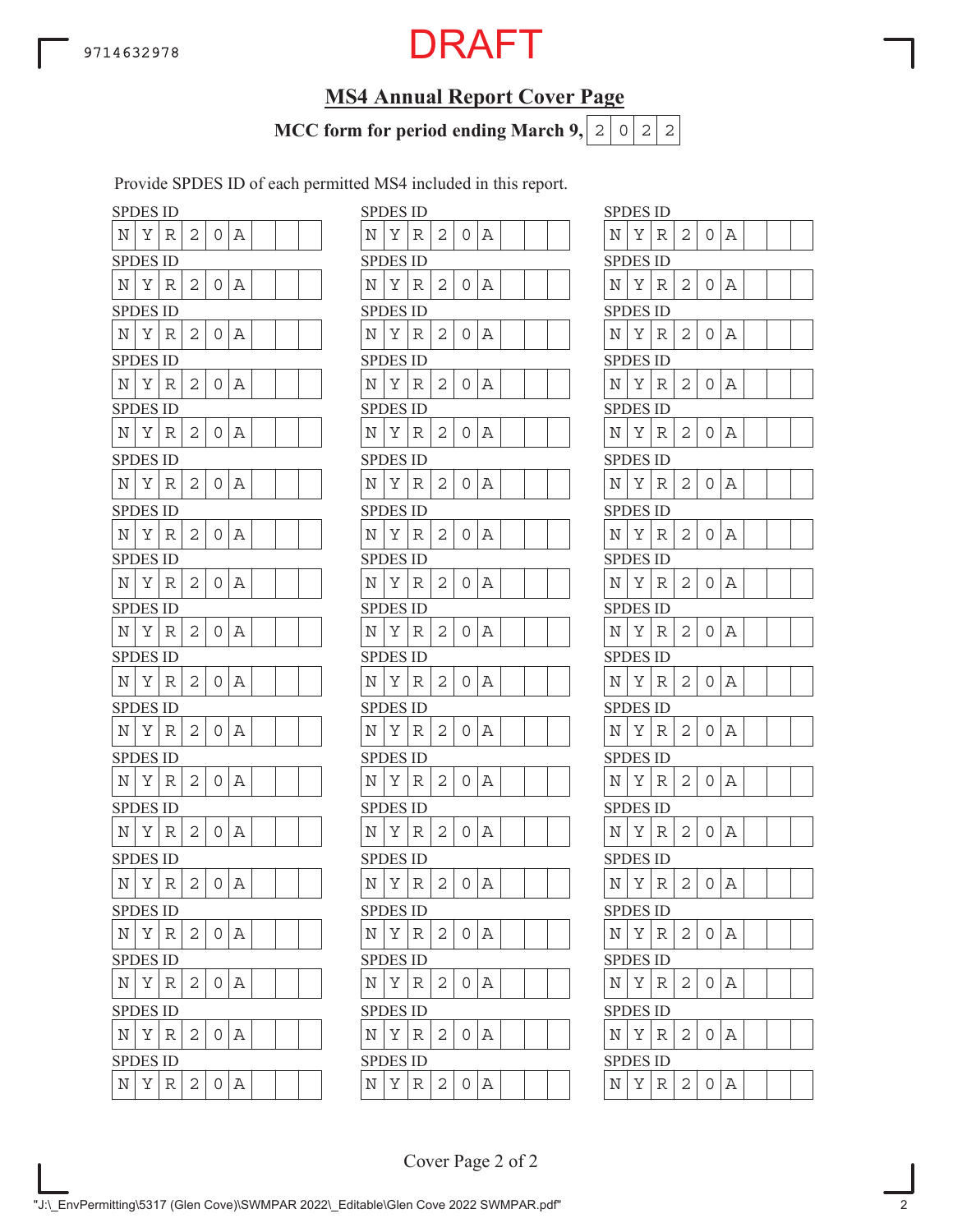

**MCC form for period ending March 9, 2 0 2 2** 

Name of MS4 City of Glen Cove

SPDES ID



Each MS4 must submit an MCC form.

#### **Section 1 - MCC Identification Page**

Indicate whether this MCC form is being submitted to certify endorsement or acceptance of:

An Annual Report for a single MS4

A Single Entity (Per Part II.E of GP-0-10-002)

O A Joint Report

Joint reports may be submitted by permittees with legally binding agreements.

If Joint Report, enter coalition name:

|  |  | -- |  |  |  |  |  |  |  |  |  |  |  |  |  |
|--|--|----|--|--|--|--|--|--|--|--|--|--|--|--|--|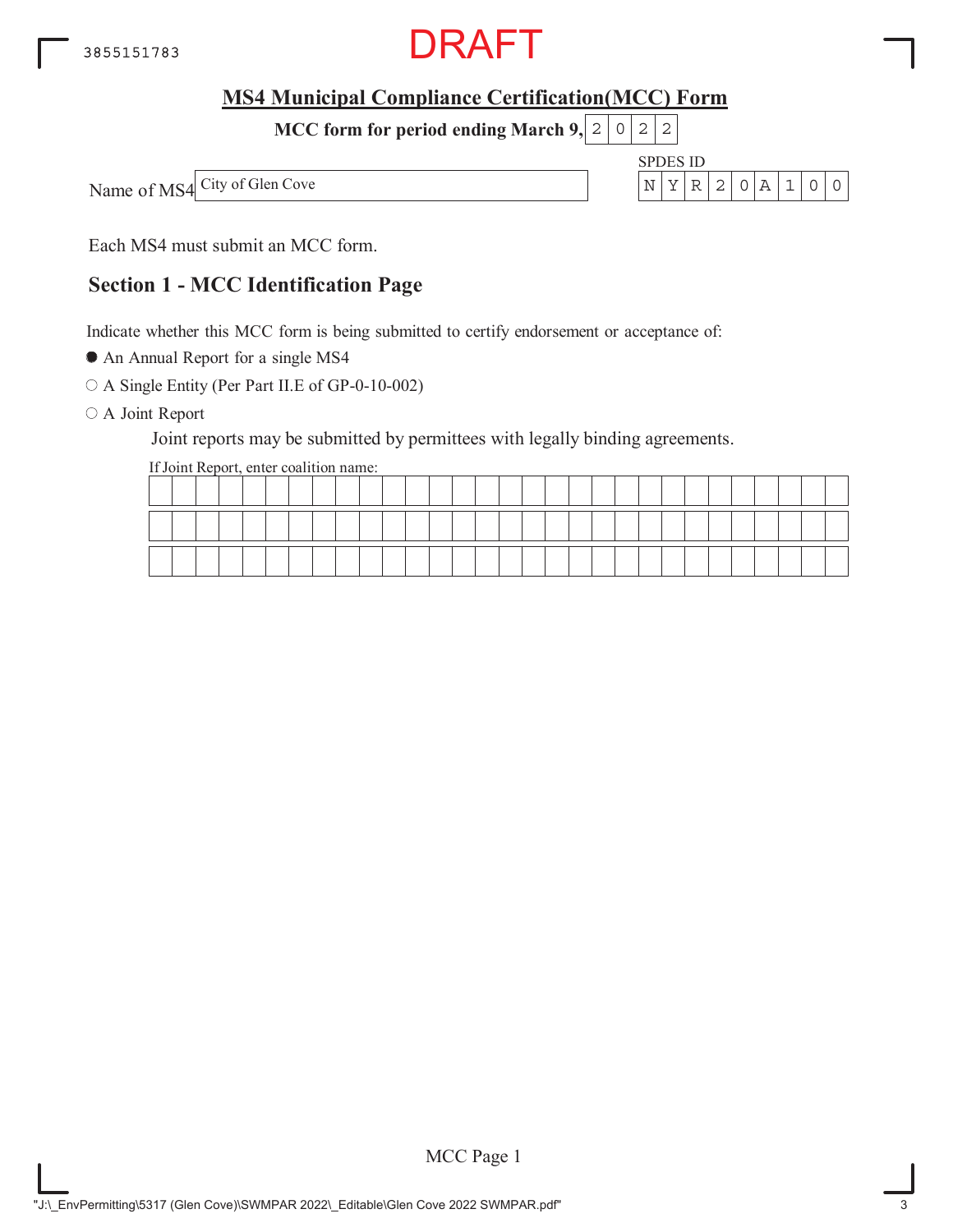

**MCC form for period ending March 9,**  $0|2|2$ 

SPDES ID Name of MS4 City of Glen Cove N YR 2 0A 1 00

#### **Section 2 - Contact Information**

Important Instructions - Please Read

Contact information must be provided for *each* of the following positions as indicated below:

- 1. Principal Executive Officer, Chief Elected Official or other qualified individual (per GP-0-08-002 Part VI.J).
- 2. Duly Authorized Representative (Information for this contact must only be submitted if a Duly Authorized Representative is signing this form)
- 3. The Local Stormwater Public Contact (required per GP-0-08-002 Part VII.A.2.c & Part VIII.A.2.c).
- 4. The Stormwater Management Program (SWMP) Coordinator (Individual responsible for coordination/implementation of SWMP).
- 5. Report Preparer (Consultants may provide company name in the space provided).

A separate sheet must be submitted for each position listed above unless more than one position is filled by the same individual. If one individual fills multiple roles, provide the contact information once and check all positions that apply to that individual.

If a new Duly Authorized Representative is signing this report, their contact information must be provided and a signature authorization form, signed by the Principal Executive Officer or Chief Elected Official must be attached.

For each contact, select all that apply:

- Principal Executive Officer/Chief Elected Official
- O Duly Authorized Representative
- Local Stormwater Public Contact
- O Stormwater Management Program (SWMP) Coordinator
- Report Preparer

|              | First Name   |             |         |            |               |         |                 |                |                |                     |              |                 |   |   |   | MI          |   |              |                 | Last Name |   |   |             |              |   |                |                |          |  |  |  |
|--------------|--------------|-------------|---------|------------|---------------|---------|-----------------|----------------|----------------|---------------------|--------------|-----------------|---|---|---|-------------|---|--------------|-----------------|-----------|---|---|-------------|--------------|---|----------------|----------------|----------|--|--|--|
| $\, {\bf P}$ | a            | m           | e       | 1          | $\mathsf{a}$  |         |                 |                |                |                     |              |                 |   |   |   | $\mathbf D$ |   | $\, {\bf P}$ | а               | n         | Ζ | e | n           | $\mathbf b$  | e | $\mathsf{C}$   | k              |          |  |  |  |
| Title        |              |             |         |            |               |         |                 |                |                |                     |              |                 |   |   |   |             |   |              |                 |           |   |   |             |              |   |                |                |          |  |  |  |
| $\mathbb M$  | a            | У           | $\circ$ | $\Upsilon$ |               |         |                 |                |                |                     |              |                 |   |   |   |             |   |              |                 |           |   |   |             |              |   |                |                |          |  |  |  |
| Address      |              |             |         |            |               |         |                 |                |                |                     |              |                 |   |   |   |             |   |              |                 |           |   |   |             |              |   |                |                |          |  |  |  |
| $\mathsf 9$  |              | G           | l       | e          | n             |         | $\rm S$         | $\sf t$        | $\Upsilon$     | e                   | e            | $\sf t$         |   |   |   |             |   |              |                 |           |   |   |             |              |   |                |                |          |  |  |  |
| City         | Zip<br>State |             |         |            |               |         |                 |                |                |                     |              |                 |   |   |   |             |   |              |                 |           |   |   |             |              |   |                |                |          |  |  |  |
| $\mathbf G$  |              | e           | n       |            | $\mathcal{C}$ | $\circ$ | $\triangledown$ | e              |                |                     |              |                 |   |   |   |             |   |              |                 | N         |   | Y | $\mathbf 1$ | $\mathbf{1}$ | 5 | $\overline{4}$ | $\overline{2}$ | $\equiv$ |  |  |  |
| eMail        |              |             |         |            |               |         |                 |                |                |                     |              |                 |   |   |   |             |   |              |                 |           |   |   |             |              |   |                |                |          |  |  |  |
| m            | a            | У           | $\circ$ | $\Upsilon$ | @             | g       | $\mathbf 1$     | e              | n              | $\mathsf{C}$        | $\circ$      | $\triangledown$ | e | n | У | $\bullet$   | g | $\circ$      | $\triangledown$ |           |   |   |             |              |   |                |                |          |  |  |  |
| Phone        |              |             |         |            |               |         |                 |                |                |                     |              |                 |   |   |   |             |   | County       |                 |           |   |   |             |              |   |                |                |          |  |  |  |
|              | 5            | $\mathbf 1$ | 6       |            | 6             | 7       | 6               | $\blacksquare$ | $\overline{2}$ | $\mathsf{O}\xspace$ | $\mathsf{O}$ | $\overline{4}$  |   |   |   |             |   | $\mathbb N$  | a               | S         | S | a | u           |              |   |                |                |          |  |  |  |
|              |              |             |         |            |               |         |                 |                |                |                     |              |                 |   |   |   | MCC Page 2  |   |              |                 |           |   |   |             |              |   |                |                |          |  |  |  |

"J:\\_EnvPermitting\5317 (Glen Cove)\SWMPAR 2022\\_Editable\2022 SWMPAR Ex1 Contact Info.pdf" 4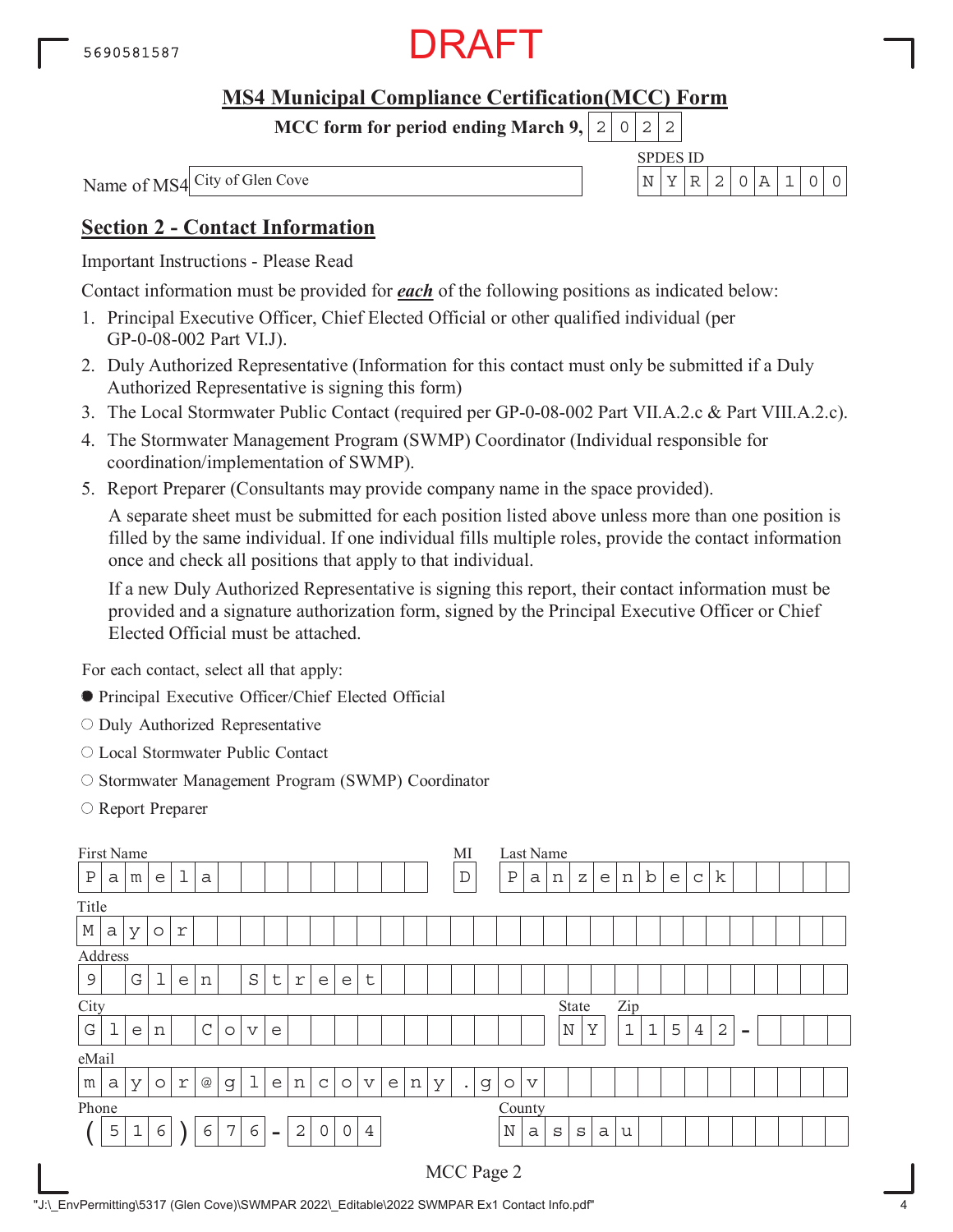

**MCC form for period ending March 9,**  $0|2|2$ 

SPDES ID Name of MS4 City of Glen Cove N YR 2 0A 1 00

#### **Section 2 - Contact Information**

Important Instructions - Please Read

Contact information must be provided for *each* of the following positions as indicated below:

- 1. Principal Executive Officer, Chief Elected Official or other qualified individual (per GP-0-08-002 Part VI.J).
- 2. Duly Authorized Representative (Information for this contact must only be submitted if a Duly Authorized Representative is signing this form)
- 3. The Local Stormwater Public Contact (required per GP-0-08-002 Part VII.A.2.c & Part VIII.A.2.c).
- 4. The Stormwater Management Program (SWMP) Coordinator (Individual responsible for coordination/implementation of SWMP).
- 5. Report Preparer (Consultants may provide company name in the space provided).

A separate sheet must be submitted for each position listed above unless more than one position is filled by the same individual. If one individual fills multiple roles, provide the contact information once and check all positions that apply to that individual.

If a new Duly Authorized Representative is signing this report, their contact information must be provided and a signature authorization form, signed by the Principal Executive Officer or Chief Elected Official must be attached.

For each contact, select all that apply:

O Principal Executive Officer/Chief Elected Official

- Duly Authorized Representative
- Local Stormwater Public Contact
- O Stormwater Management Program (SWMP) Coordinator
- Report Preparer

| First Name  |   |   |   |              |               |         |                     |          |                |   |             |              |             |             |                 | МI |             |             |           | Last Name |             |                 |              |             |   |                |                |          |  |  |
|-------------|---|---|---|--------------|---------------|---------|---------------------|----------|----------------|---|-------------|--------------|-------------|-------------|-----------------|----|-------------|-------------|-----------|-----------|-------------|-----------------|--------------|-------------|---|----------------|----------------|----------|--|--|
| $\mathbb L$ | O | u | i | S            |               |         |                     |          |                |   |             |              |             |             |                 |    |             | S           | a         | u         | $\mathbf 1$ | i               | n            | $\circ$     |   |                |                |          |  |  |
| Title       |   |   |   |              |               |         |                     |          |                |   |             |              |             |             |                 |    |             |             |           |           |             |                 |              |             |   |                |                |          |  |  |
| $\mathbb D$ | i | r | e | $\mathsf{C}$ | $\sf t$       | $\circ$ | r                   |          | $\circ$        | f |             | $\rm P$      | u           | $\mathbf b$ | l               | i  | $\mathsf C$ |             | W         | $\circ$   | $\Upsilon$  | k               | S            |             |   |                |                |          |  |  |
| Address     |   |   |   |              |               |         |                     |          |                |   |             |              |             |             |                 |    |             |             |           |           |             |                 |              |             |   |                |                |          |  |  |
| $\mathsf 9$ |   | G | l | e            | n             |         | $\rm S$             | $\sf t$  | $\Upsilon$     | e | e           | $\mathsf{t}$ |             |             |                 |    |             |             |           |           |             |                 |              |             |   |                |                |          |  |  |
| City        |   |   |   |              |               |         |                     |          |                |   |             |              |             |             |                 |    |             |             |           |           | State       |                 | Zip          |             |   |                |                |          |  |  |
| G           | ᆂ | e | n |              | $\mathcal{C}$ | $\circ$ | $\mathbf v$         | e        |                |   |             |              |             |             |                 |    |             |             |           |           | $\mathbb N$ | Y               | $\mathbf{1}$ | $\mathbf 1$ | 5 | $\overline{4}$ | $\overline{2}$ | $\equiv$ |  |  |
| eMail       |   |   |   |              |               |         |                     |          |                |   |             |              |             |             |                 |    |             |             |           |           |             |                 |              |             |   |                |                |          |  |  |
| $\mathbf 1$ | S | a | u | $\mathbf 1$  | i             | n       | $\circlearrowright$ | $@$      | $\mathsf d$    | 1 | e           | n            | $\mathsf C$ | $\circ$     | $\triangledown$ | e  | n           | У           | $\bullet$ | g         | $\circ$     | $\triangledown$ |              |             |   |                |                |          |  |  |
| Phone       |   |   |   |              |               |         |                     |          |                |   |             |              |             |             |                 |    |             | County      |           |           |             |                 |              |             |   |                |                |          |  |  |
|             | 5 | 1 | 6 |              | 6             | 7       | 6                   | $\equiv$ | $\overline{4}$ | 4 | $\mathbf 0$ | $\mathbf{2}$ |             |             |                 |    |             | $\mathbf N$ | a         | S         | S           | a               | u            |             |   |                |                |          |  |  |
|             |   |   |   |              |               |         |                     |          |                |   |             |              |             |             |                 |    |             | MCC Page 2  |           |           |             |                 |              |             |   |                |                |          |  |  |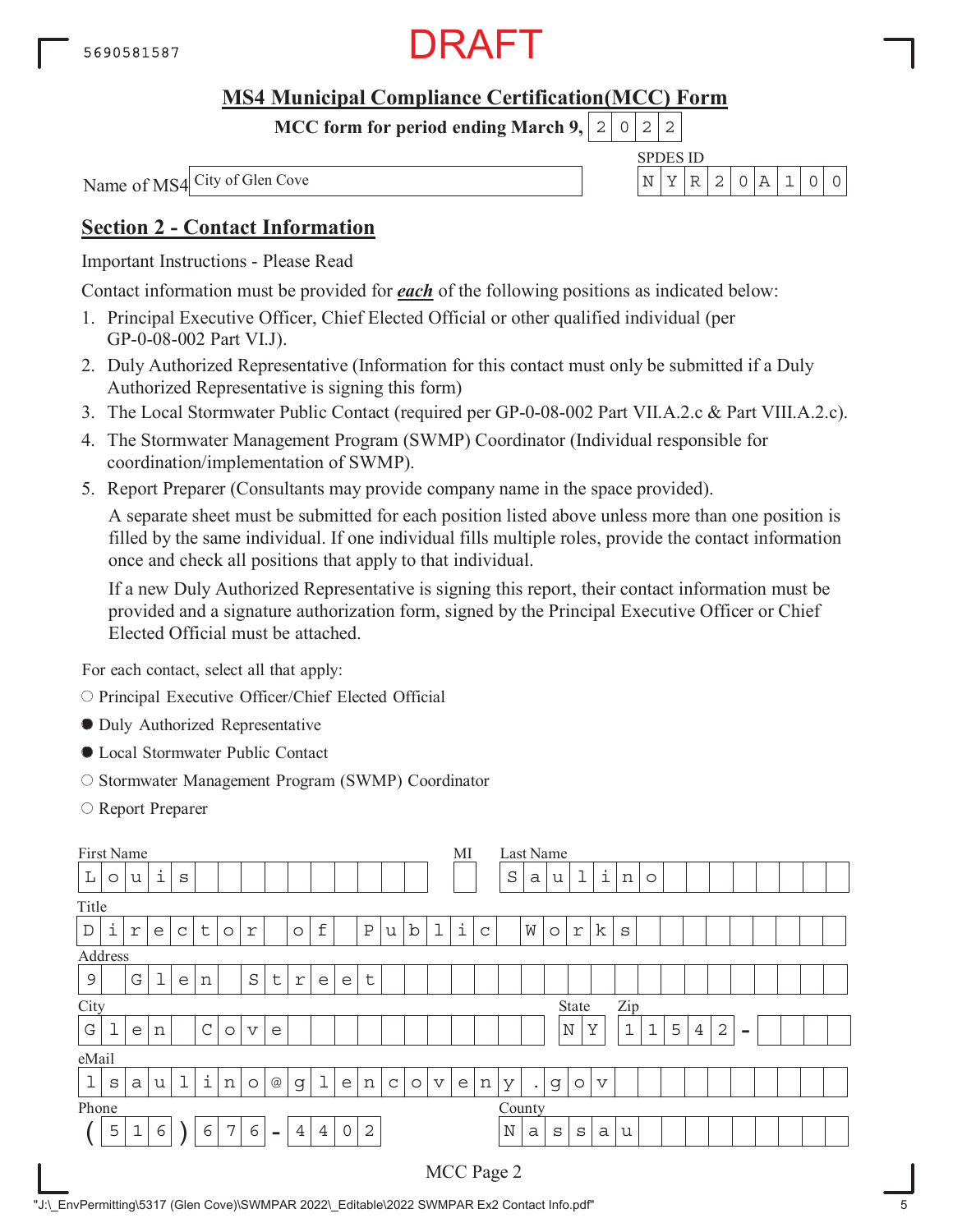

**MCC form for period ending March 9,**  $0|2|2$ 

SPDES ID Name of MS4 City of Glen Cove N YR 2 0A 1 00

#### **Section 2 - Contact Information**

Important Instructions - Please Read

Contact information must be provided for *each* of the following positions as indicated below:

- 1. Principal Executive Officer, Chief Elected Official or other qualified individual (per GP-0-08-002 Part VI.J).
- 2. Duly Authorized Representative (Information for this contact must only be submitted if a Duly Authorized Representative is signing this form)
- 3. The Local Stormwater Public Contact (required per GP-0-08-002 Part VII.A.2.c & Part VIII.A.2.c).
- 4. The Stormwater Management Program (SWMP) Coordinator (Individual responsible for coordination/implementation of SWMP).
- 5. Report Preparer (Consultants may provide company name in the space provided).

A separate sheet must be submitted for each position listed above unless more than one position is filled by the same individual. If one individual fills multiple roles, provide the contact information once and check all positions that apply to that individual.

If a new Duly Authorized Representative is signing this report, their contact information must be provided and a signature authorization form, signed by the Principal Executive Officer or Chief Elected Official must be attached.

For each contact, select all that apply:

- O Principal Executive Officer/Chief Elected Official
- $\circ$  Duly Authorized Representative
- Local Stormwater Public Contact
- Stormwater Management Program (SWMP) Coordinator
- Report Preparer

| First Name   |             |              |              |         |                 |         |                 |             |                           |                |             |              |   |             |              | МI        |             |              |                 | Last Name    |       |   |              |             |   |                |                |                |  |  |
|--------------|-------------|--------------|--------------|---------|-----------------|---------|-----------------|-------------|---------------------------|----------------|-------------|--------------|---|-------------|--------------|-----------|-------------|--------------|-----------------|--------------|-------|---|--------------|-------------|---|----------------|----------------|----------------|--|--|
| R            | $\circ$     | $\mathsf C$  | C            | $\circ$ |                 |         |                 |             |                           |                |             |              |   |             |              |           |             | G            | $\Upsilon$      | $\rm{a}$     | Ζ     | i | $\circ$      | $\rm s$     | i |                |                |                |  |  |
| Title        |             |              |              |         |                 |         |                 |             |                           |                |             |              |   |             |              |           |             |              |                 |              |       |   |              |             |   |                |                |                |  |  |
| $\, {\bf P}$ | $\mathbf r$ | $\circ$      | j            | e       | $\mathsf C$     | t       |                 | $\mathbb M$ | $\mathsf{a}$              | n              | a           | g            | е | $\mathbf r$ | $\mathbf{r}$ |           | $\mathbb D$ | $\, {\bf P}$ | W               |              |       |   |              |             |   |                |                |                |  |  |
| Address      |             |              |              |         |                 |         |                 |             |                           |                |             |              |   |             |              |           |             |              |                 |              |       |   |              |             |   |                |                |                |  |  |
| $\mathsf 9$  |             | G            | l            | e       | n               |         | $\rm S$         | $\sf t$     | $\ensuremath{\mathbf{r}}$ | e              | e           | $\mathsf{t}$ |   |             |              |           |             |              |                 |              |       |   |              |             |   |                |                |                |  |  |
| City         |             |              |              |         |                 |         |                 |             |                           |                |             |              |   |             |              |           |             |              |                 |              | State |   | Zip          |             |   |                |                |                |  |  |
| $\mathbf G$  | ┷           | e            | n            |         | $\mathcal{C}$   | $\circ$ | $\triangledown$ | e           |                           |                |             |              |   |             |              |           |             |              |                 | $\mathbb N$  |       | Y | $\mathbf{1}$ | $\mathbf 1$ | 5 | $\overline{4}$ | $\overline{2}$ | $\blacksquare$ |  |  |
| eMail        |             |              |              |         |                 |         |                 |             |                           |                |             |              |   |             |              |           |             |              |                 |              |       |   |              |             |   |                |                |                |  |  |
| r            | O           | $\mathsf{C}$ | $\mathsf{C}$ | $\circ$ | $^{\copyright}$ | g       | 1               | e           | n                         | $\mathsf{C}$   | $\circ$     | $\mathbf v$  | e | n           | У            | $\bullet$ | g           | $\circ$      | $\triangledown$ |              |       |   |              |             |   |                |                |                |  |  |
| Phone        |             |              |              |         |                 |         |                 |             |                           |                |             |              |   |             |              |           |             | County       |                 |              |       |   |              |             |   |                |                |                |  |  |
|              | 5           | $\mathbf 1$  | 6            |         | 6               | 7       | $\epsilon$      | $\equiv$    | $\overline{4}$            | $\overline{4}$ | $\mathbf 0$ | $\mathbf{2}$ |   |             |              |           |             | $\mathbf N$  | a               | $\mathtt{s}$ | S     | a | u            |             |   |                |                |                |  |  |
|              |             |              |              |         |                 |         |                 |             |                           |                |             |              |   |             |              |           |             | MCC Page 2   |                 |              |       |   |              |             |   |                |                |                |  |  |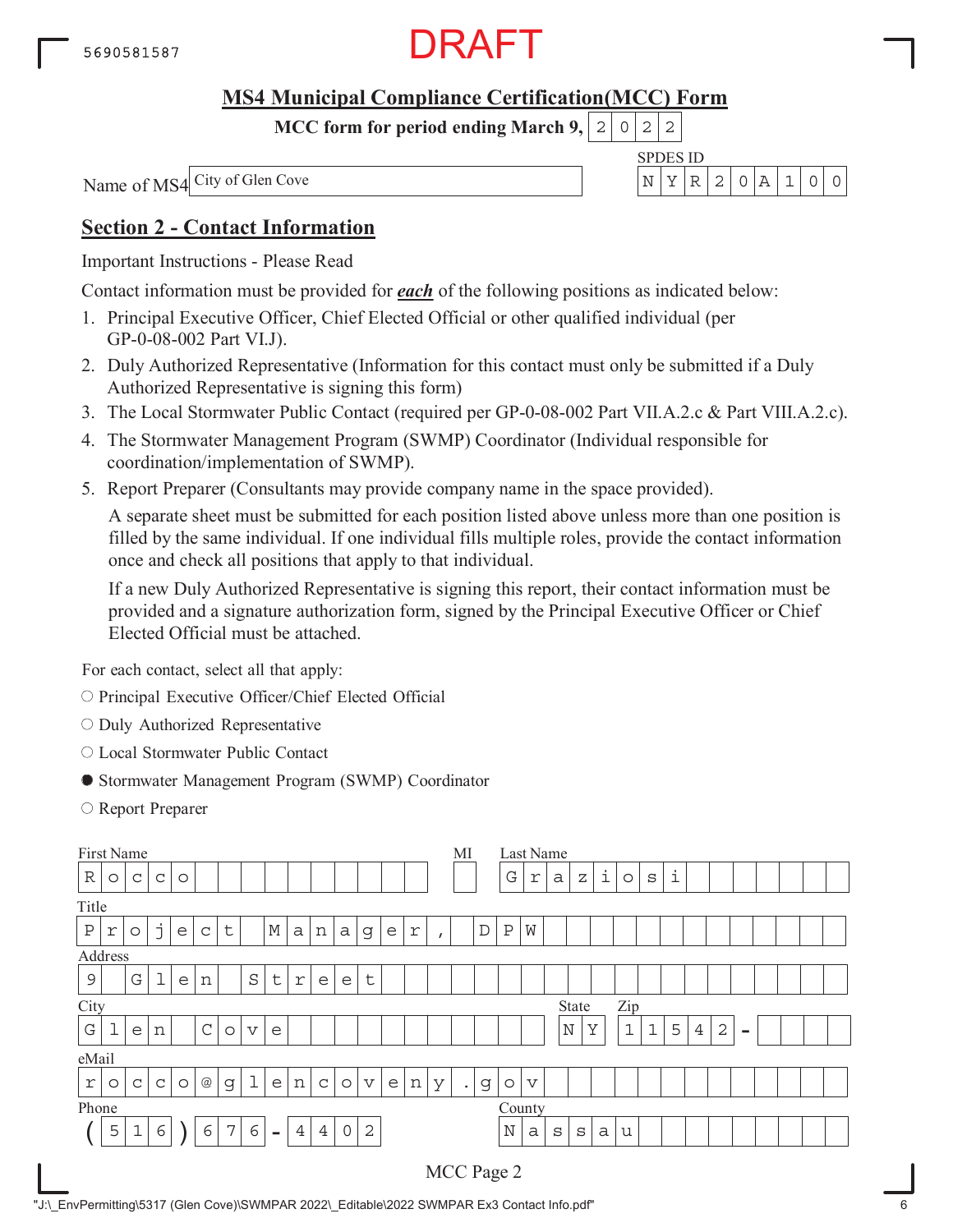

**MCC form for period ending March 9,**  $0|2|2$ 

SPDES ID Name of MS4 City of Glen Cove N YR 2 0A 1 00

#### **Section 2 - Contact Information**

Important Instructions - Please Read

Contact information must be provided for *each* of the following positions as indicated below:

- 1. Principal Executive Officer, Chief Elected Official or other qualified individual (per GP-0-08-002 Part VI.J).
- 2. Duly Authorized Representative (Information for this contact must only be submitted if a Duly Authorized Representative is signing this form)
- 3. The Local Stormwater Public Contact (required per GP-0-08-002 Part VII.A.2.c & Part VIII.A.2.c).
- 4. The Stormwater Management Program (SWMP) Coordinator (Individual responsible for coordination/implementation of SWMP).
- 5. Report Preparer (Consultants may provide company name in the space provided).

A separate sheet must be submitted for each position listed above unless more than one position is filled by the same individual. If one individual fills multiple roles, provide the contact information once and check all positions that apply to that individual.

If a new Duly Authorized Representative is signing this report, their contact information must be provided and a signature authorization form, signed by the Principal Executive Officer or Chief Elected Official must be attached.

For each contact, select all that apply:

- O Principal Executive Officer/Chief Elected Official
- $\circ$  Duly Authorized Representative
- Local Stormwater Public Contact
- O Stormwater Management Program (SWMP) Coordinator
- Report Preparer

| First Name  |                      |             |   |             |                |         |                |                     |   |   |               |              |  |              |   | MI         |   |             |   | Last Name   |             |                         |              |             |             |         |   |                          |  |  |  |
|-------------|----------------------|-------------|---|-------------|----------------|---------|----------------|---------------------|---|---|---------------|--------------|--|--------------|---|------------|---|-------------|---|-------------|-------------|-------------------------|--------------|-------------|-------------|---------|---|--------------------------|--|--|--|
|             |                      |             |   |             |                |         |                |                     |   |   |               |              |  |              |   |            |   |             |   |             |             |                         |              |             |             |         |   |                          |  |  |  |
| Title       |                      |             |   |             |                |         |                |                     |   |   |               |              |  |              |   |            |   |             |   |             |             |                         |              |             |             |         |   |                          |  |  |  |
| $\mathbb D$ | &                    | $\mathbf B$ |   | $\mathbf E$ | $\,$ $\,$ $\,$ | g       | $\dot{1}$      | n                   | e | e | $\Upsilon$    | S            |  | a            | n | d          |   | $\mathbb A$ | r | $\mathsf C$ | h           | i                       | t            | e           | $\mathsf C$ | $\sf t$ | S |                          |  |  |  |
| Address     |                      |             |   |             |                |         |                |                     |   |   |               |              |  |              |   |            |   |             |   |             |             |                         |              |             |             |         |   |                          |  |  |  |
| 3           | 3                    | 0           |   | $\mathsf C$ | $\Upsilon$     | $\circ$ | S              | $\mathbf S$         | W | а | У             | S            |  | $\, {\bf P}$ | a | $\Upsilon$ | k |             | D | $\Upsilon$  | i           | $\overline{\mathbf{V}}$ | e            |             |             |         |   |                          |  |  |  |
|             | City<br>Zip<br>State |             |   |             |                |         |                |                     |   |   |               |              |  |              |   |            |   |             |   |             |             |                         |              |             |             |         |   |                          |  |  |  |
| W           | $\circ$              | $\circ$     | d | $\mathbf b$ | u              | r       | У              |                     |   |   |               |              |  |              |   |            |   |             |   |             | $\mathbb N$ | Y                       | $\mathbf{1}$ | $\mathbf 1$ | 7           | 9       | 7 | $\overline{\phantom{a}}$ |  |  |  |
| eMail       |                      |             |   |             |                |         |                |                     |   |   |               |              |  |              |   |            |   |             |   |             |             |                         |              |             |             |         |   |                          |  |  |  |
|             |                      |             |   |             |                |         |                |                     |   |   |               |              |  |              |   |            |   |             |   |             |             |                         |              |             |             |         |   |                          |  |  |  |
| Phone       |                      |             |   |             |                |         |                |                     |   |   |               |              |  |              |   |            |   | County      |   |             |             |                         |              |             |             |         |   |                          |  |  |  |
|             | 5                    | $\mathbf 1$ | 6 |             | 3              | 6       | $\overline{4}$ | $\bar{\phantom{a}}$ | 9 | 8 | $\mathcal{G}$ | $\mathsf{O}$ |  |              |   |            |   | N           | a | $\rm s$     | S           | a                       | u            |             |             |         |   |                          |  |  |  |
|             |                      |             |   |             |                |         |                |                     |   |   |               |              |  |              |   |            |   | MCC Page 2  |   |             |             |                         |              |             |             |         |   |                          |  |  |  |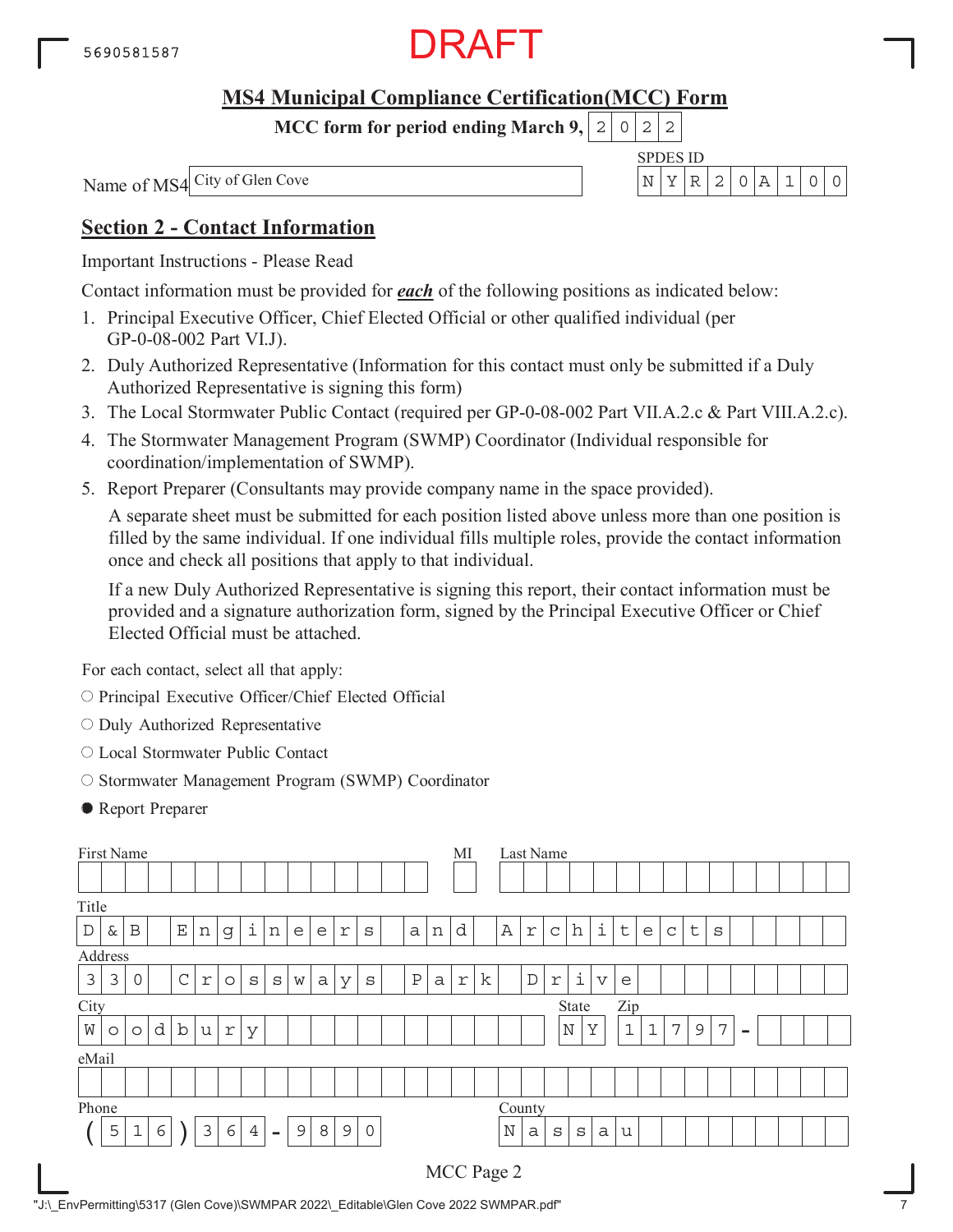

SPDES ID

 $N$   $Y$   $R$  | 2 | 0 | A | 1 | 0 | 0

**MCC form for period ending March 9, 2 0 2 2** 

Name of MS4 City of Glen Cove

#### **Section 3 - Partner Information**

Did your MS4 work with partners/coalition to complete some or all permit requirements during this reporting period? Yes No

If Yes, complete information below.

Submit a separate sheet for each partner. Information provided in other formats will not be accepted. If your MS4 cooperated with a coalition, submit one sheet with the name of the coalition. It is not necessary to include a separate sheet for each MS4 in the coalition.

If No, proceed to Section 4 - Certification Statement.

|                                                                                                                                                                                                                                                      | Partner/CoalitionName             |         |   |             |             |            |              |              |              |              |             |             |   |         |             |         |   |             |         |   |              |         |             |             |                                  |             |              |                          |                 |   |   |              |
|------------------------------------------------------------------------------------------------------------------------------------------------------------------------------------------------------------------------------------------------------|-----------------------------------|---------|---|-------------|-------------|------------|--------------|--------------|--------------|--------------|-------------|-------------|---|---------|-------------|---------|---|-------------|---------|---|--------------|---------|-------------|-------------|----------------------------------|-------------|--------------|--------------------------|-----------------|---|---|--------------|
| Ν                                                                                                                                                                                                                                                    | а                                 | S       | S | a           | u           |            | $\mathsf{C}$ | $\circ$      | u            | n            | t           | У           |   | $\rm S$ | t           | $\circ$ | r | m           | W       | a | t            | e       | $\mathbf r$ |             |                                  |             |              |                          |                 |   |   |              |
|                                                                                                                                                                                                                                                      | Partner/Coalition Name (con't.)   |         |   |             |             |            |              |              |              |              |             |             |   |         |             |         |   |             |         |   |              |         |             |             | SPDES Partner ID - If applicable |             |              |                          |                 |   |   |              |
| C                                                                                                                                                                                                                                                    | $\circ$                           | a       | ı | i           | t           | i.         | $\circ$      | n            |              |              |             |             |   |         |             |         |   |             |         |   |              |         |             | Ν           | Υ                                | $\mathbb R$ | $\mathbf{2}$ | 0                        | Α               | 0 | 2 | 2            |
|                                                                                                                                                                                                                                                      | Address                           |         |   |             |             |            |              |              |              |              |             |             |   |         |             |         |   |             |         |   |              |         |             |             |                                  |             |              |                          |                 |   |   |              |
| $1\,$                                                                                                                                                                                                                                                | 1                                 | 9       | 4 |             | Ρ           | r          | $\circ$      | S            | $\mathbf{p}$ | e            | $\mathsf C$ | t           |   | Α       | $\mathbf v$ | e       | n | u           | e       |   |              |         |             |             |                                  |             |              |                          |                 |   |   |              |
| City                                                                                                                                                                                                                                                 |                                   |         |   |             |             |            |              |              |              |              |             |             |   |         |             |         |   |             |         |   | State        |         | Zip         |             |                                  |             |              |                          |                 |   |   |              |
| W                                                                                                                                                                                                                                                    | e                                 | S       | t | $\mathbf b$ | u           | $\Upsilon$ | У            |              |              |              |             |             |   |         |             |         |   |             |         |   | $\rm N$<br>Υ |         | $\mathbf 1$ | $\mathbf 1$ | 5                                | $\mathsf 9$ | 0            | $\overline{\phantom{0}}$ | $\sqrt{2}$      | 7 | 2 | $\mathbf{3}$ |
| eMail                                                                                                                                                                                                                                                |                                   |         |   |             |             |            |              |              |              |              |             |             |   |         |             |         |   |             |         |   |              |         |             |             |                                  |             |              |                          |                 |   |   |              |
| $\rm s$                                                                                                                                                                                                                                              | t                                 | $\circ$ | r | m           | W           | a          | t            | e            | $\Upsilon$   | $\mathbf{2}$ | @           | n           | a | $\rm s$ | $\rm s$     | a       | u | $\mathsf C$ | $\circ$ | u | n            | $\sf t$ | У           | n           | У                                |             | g            | $\circ$                  | $\triangledown$ |   |   |              |
|                                                                                                                                                                                                                                                      |                                   |         |   |             |             |            |              |              |              |              |             |             |   |         |             |         |   |             |         |   |              |         |             |             |                                  |             |              |                          |                 |   |   |              |
| Phone<br>Legally Binding Agreement in accordance<br>$\epsilon$<br>5<br>5<br>$\boldsymbol{7}$<br>$\mathbf 1$<br>$\boldsymbol{7}$<br>5<br>$\,8\,$<br>$\mathbf 1$<br>$\circ$<br>$\overline{\phantom{a}}$<br>with GP-0-08-002 Part IV.G.?<br>$\circ$ Yes |                                   |         |   |             |             |            |              |              |              |              |             |             |   |         |             |         |   |             |         |   |              |         |             |             |                                  |             |              |                          |                 |   |   |              |
| $\bullet$ No<br>What tasks/responsibilities are shared with this partner (e.g. MM1 School Programs or Multiple Tasks)?                                                                                                                               |                                   |         |   |             |             |            |              |              |              |              |             |             |   |         |             |         |   |             |         |   |              |         |             |             |                                  |             |              |                          |                 |   |   |              |
| $\mathbf 1$<br>k<br>i<br>1<br>$\mathbf T$<br>М<br>t<br>u<br>${\rm p}$<br>e<br>a<br>S<br>$\rm s$<br>OM1                                                                                                                                               |                                   |         |   |             |             |            |              |              |              |              |             |             |   |         |             |         |   |             |         |   |              |         |             |             |                                  |             |              |                          |                 |   |   |              |
|                                                                                                                                                                                                                                                      | OMM2                              |         | М | u           | $\mathbf 1$ | t          | i            | $\rm p$      | 1            | e            |             | Т           | a | $\rm s$ | k           | $\rm s$ |   |             |         |   |              |         |             |             |                                  |             |              |                          |                 |   |   |              |
|                                                                                                                                                                                                                                                      | $\bullet$ MM3                     |         | М | u           | $\mathbf 1$ | t          | i            | $\mathbf{p}$ | 1            | e            |             | $\mathbf T$ | a | S       | k           | S       |   |             |         |   |              |         |             |             |                                  |             |              |                          |                 |   |   |              |
|                                                                                                                                                                                                                                                      | $\bigcirc$ MM4                    |         |   |             |             |            |              |              |              |              |             |             |   |         |             |         |   |             |         |   |              |         |             |             |                                  |             |              |                          |                 |   |   |              |
|                                                                                                                                                                                                                                                      | $\bigcirc$ MM5                    |         |   |             |             |            |              |              |              |              |             |             |   |         |             |         |   |             |         |   |              |         |             |             |                                  |             |              |                          |                 |   |   |              |
|                                                                                                                                                                                                                                                      | $\bullet$ MM6                     |         | М | u           | $\mathbf 1$ | t          | i            | $\mathbf{p}$ | 1            | e            |             | $\mathbf T$ | a | S       | k           | S       |   |             |         |   |              |         |             |             |                                  |             |              |                          |                 |   |   |              |
|                                                                                                                                                                                                                                                      | Additional tasks/responsibilities |         |   |             |             |            |              |              |              |              |             |             |   |         |             |         |   |             |         |   |              |         |             |             |                                  |             |              |                          |                 |   |   |              |

 $\bigcirc$ *Watershed Improvement Strategy Best Management Practices* required for MS4s in impaired watersheds included in GP-0-08-002 Part IX.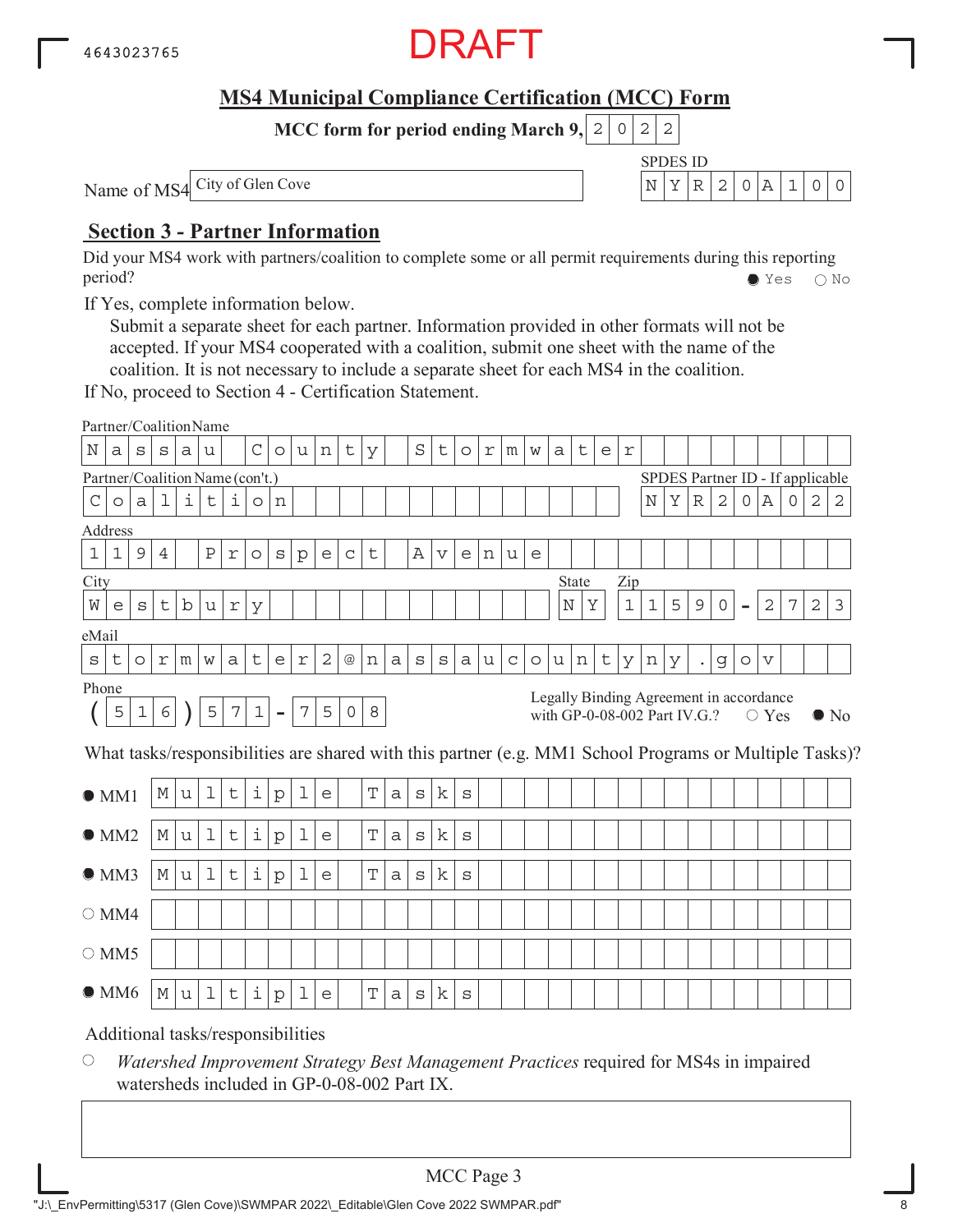

SPDES ID

 $N$   $Y$   $R$  | 2 | 0 | A | 1 | 0 | 0

**MCC form for period ending March 9, 2 0 2 2** 

Name of MS4 City of Glen Cove

#### **Section 3 - Partner Information**

Did your MS4 work with partners/coalition to complete some or all permit requirements during this reporting period? Yes No

If Yes, complete information below.

Submit a separate sheet for each partner. Information provided in other formats will not be accepted. If your MS4 cooperated with a coalition, submit one sheet with the name of the coalition. It is not necessary to include a separate sheet for each MS4 in the coalition.

If No, proceed to Section 4 - Certification Statement.

|                | Partner/CoalitionName           |             |              |              |                           |             |                 |                |             |              |             |                |                     |                |            |              |         |   |            |   |                                         |              |             |             |            |                |                |          |               |   |                                  |                                                                                                        |
|----------------|---------------------------------|-------------|--------------|--------------|---------------------------|-------------|-----------------|----------------|-------------|--------------|-------------|----------------|---------------------|----------------|------------|--------------|---------|---|------------|---|-----------------------------------------|--------------|-------------|-------------|------------|----------------|----------------|----------|---------------|---|----------------------------------|--------------------------------------------------------------------------------------------------------|
| $\rm H$        | e                               | m           | $\mathbf{p}$ | $\mathtt{s}$ | t                         | e           | a               | d              |             | Η            | a           | $\,$ $\,$ $\,$ | b                   | $\circ$        | r          |              | $\rm P$ | r | $\circ$    | t | e                                       | $\mathsf{C}$ | $\sf t$     | i           | $\circ$    | n              |                |          |               |   |                                  |                                                                                                        |
|                | Partner/Coalition Name (con't.) |             |              |              |                           |             |                 |                |             |              |             |                |                     |                |            |              |         |   |            |   |                                         |              |             |             |            |                |                |          |               |   | SPDES Partner ID - If applicable |                                                                                                        |
| $\mathcal{C}$  | $\circ$                         | m           | m            | i            | $\mathsf t$               | t           | e               | e              |             |              |             |                |                     |                |            |              |         |   |            |   |                                         |              |             | $_{\rm N}$  | Υ          | R              | $\overline{2}$ | $\Omega$ | Α             |   |                                  |                                                                                                        |
|                | Address                         |             |              |              |                           |             |                 |                |             |              |             |                |                     |                |            |              |         |   |            |   |                                         |              |             |             |            |                |                |          |               |   |                                  |                                                                                                        |
| $\overline{2}$ | 9                               |             | S            | $\mathbf{p}$ | $\ensuremath{\mathbf{r}}$ | ı           | n               | g              |             | $\rm S$      | $\sf t$     | $\Upsilon$     | e                   | e              | t          |              |         |   |            |   |                                         |              |             |             |            |                |                |          |               |   |                                  |                                                                                                        |
| City           |                                 |             |              |              |                           |             |                 |                |             |              |             |                |                     |                |            |              |         |   |            |   | <b>State</b>                            |              | Zip         |             |            |                |                |          |               |   |                                  |                                                                                                        |
| O              | У                               | S           | t            | e            | $\mathbf r$               |             | $\, {\bf B}$    | $\rm{a}$       | У           |              |             |                |                     |                |            |              |         |   |            |   | N<br>Υ                                  |              | $\mathbf 1$ | $\mathbf 1$ | 7          | $\overline{7}$ | $\mathbf 1$    |          |               |   |                                  |                                                                                                        |
| eMail          |                                 |             |              |              |                           |             |                 |                |             |              |             |                |                     |                |            |              |         |   |            |   |                                         |              |             |             |            |                |                |          |               |   |                                  |                                                                                                        |
| h              | e                               | m           | p            | $\mathtt{s}$ | $\mathsf t$               | e           | $\mathsf{a}$    | d              | h           | $\mathsf{a}$ | $\mathbf r$ | $\mathbf b$    | $\circ$             | $\,$ $\,$ $\,$ | @          | g            | m       | a | i          | ı | $\ddot{\phantom{0}}$                    | $\mathsf C$  | $\circ$     | m           |            |                |                |          |               |   |                                  |                                                                                                        |
| Phone          |                                 |             |              |              |                           |             |                 |                |             |              |             |                |                     |                |            |              |         |   |            |   | Legally Binding Agreement in accordance |              |             |             |            |                |                |          |               |   |                                  |                                                                                                        |
|                | 5                               | $\mathbf 1$ | 6            |              | $\epsilon$                | 7           | $7\phantom{.0}$ | $\blacksquare$ | 5           | 9            | 2           | $1\,$          |                     |                |            |              |         |   |            |   | with GP-0-08-002 Part IV.G.?            |              |             |             |            |                |                |          | $\bullet$ Yes |   |                                  | $\bigcirc$ No                                                                                          |
|                |                                 |             |              |              |                           |             |                 |                |             |              |             |                |                     |                |            |              |         |   |            |   |                                         |              |             |             |            |                |                |          |               |   |                                  | What tasks/responsibilities are shared with this partner (e.g. MM1 School Programs or Multiple Tasks)? |
|                |                                 |             |              |              |                           |             |                 |                |             |              |             |                |                     |                |            |              |         |   |            |   |                                         |              |             |             |            |                |                |          |               |   |                                  |                                                                                                        |
|                | OM1                             |             | М            | u            | $\mathbf 1$               | $\mathsf t$ | i               | $\mathbf{p}$   | 1           | e            |             | $\mathbf T$    | a                   | $\rm s$        | k          | $\mathtt{s}$ |         |   |            |   |                                         |              |             |             |            |                |                |          |               |   |                                  |                                                                                                        |
|                |                                 |             |              |              |                           |             |                 |                |             |              |             |                |                     |                |            |              |         |   |            |   |                                         |              |             |             |            |                |                |          |               |   |                                  |                                                                                                        |
|                | $\bullet$ MM2                   |             | М            | u            | 1                         | t           | i               | $\rm p$        | 1           | e            |             | $\mathbf T$    | a                   | $\mathbf S$    | k          | S            |         |   |            |   |                                         |              |             |             |            |                |                |          |               |   |                                  |                                                                                                        |
|                | OMM3                            |             | W            | a            | t                         | e           | $\Upsilon$      |                | $\mathbb M$ | $\circ$      | n           | i              | t                   | $\circ$        | $\Upsilon$ | i            | n       | g | $\ddot{i}$ |   | O                                       | t            | h           | e           | $\Upsilon$ |                | $\mathbf T$    | a        | S             | k | S                                |                                                                                                        |
|                |                                 |             |              |              |                           |             |                 |                |             |              |             |                |                     |                |            |              |         |   |            |   |                                         |              |             |             |            |                |                |          |               |   |                                  |                                                                                                        |
|                | $\bullet$ MM4                   |             | R            | u            | n                         | $\circ$     | f               | $\mathbf f$    |             | М            | $\circ$     | n              | i                   | t              | $\circ$    | $\Upsilon$   | i       | n | g          |   |                                         |              |             |             |            |                |                |          |               |   |                                  |                                                                                                        |
|                | $\bullet$ MM5                   |             | $\mathbb R$  | u            | n                         | $\circ$     | $\mathbf f$     | $\mathbf f$    |             | $\mathbb M$  | $\circ$     | n              | $\dot{\mathbbm{1}}$ | t              | $\circ$    | $\Upsilon$   | i       | n | g          |   |                                         |              |             |             |            |                |                |          |               |   |                                  |                                                                                                        |
|                | $\bullet$ MM6                   |             | М            | u            | 1                         | t           | i               | p              | 1           | e            |             | $\mathbf T$    | a                   | S              | k          | $\rm s$      |         |   |            |   |                                         |              |             |             |            |                |                |          |               |   |                                  |                                                                                                        |
|                |                                 |             |              |              |                           |             |                 |                |             |              |             |                |                     |                |            |              |         |   |            |   |                                         |              |             |             |            |                |                |          |               |   |                                  |                                                                                                        |
|                | .                               |             | $\sim$       | <b>A</b>     | $\overline{1}$            |             |                 | $\cdots$       |             |              |             |                |                     |                |            |              |         |   |            |   |                                         |              |             |             |            |                |                |          |               |   |                                  |                                                                                                        |

#### Additional tasks/responsibilities

 $\bigcirc$ *Watershed Improvement Strategy Best Management Practices* required for MS4s in impaired watersheds included in GP-0-08-002 Part IX.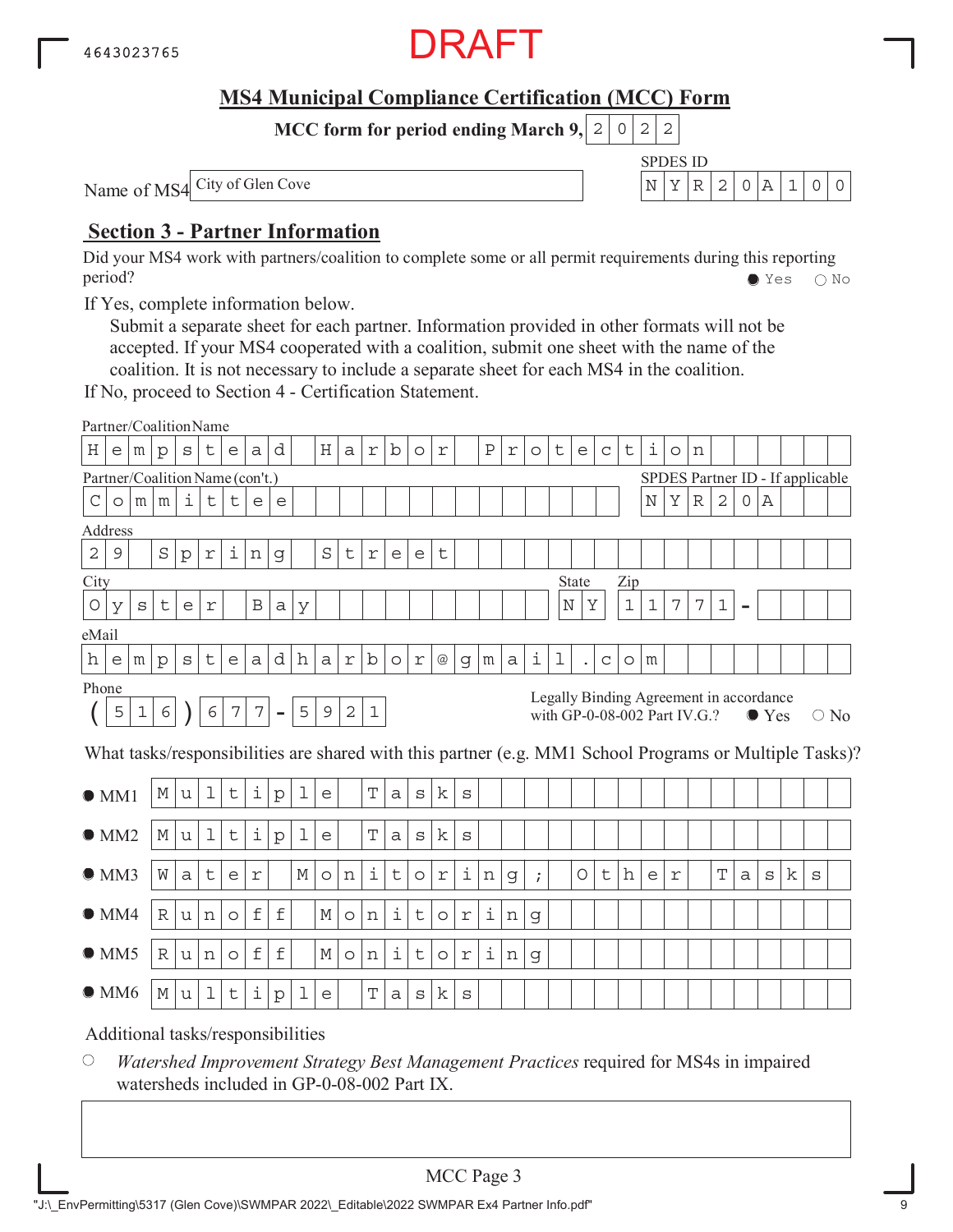

SPDES ID

 $N$  $Y$  $R$  2 0  $A$  1 0 0

**MCC form for period ending March 9, 2 0 2 2** 

Name of MS4 City of Glen Cove

#### **Section 3 - Partner Information**

Did your MS4 work with partners/coalition to complete some or all permit requirements during this reporting period? Yes No

If Yes, complete information below.

Submit a separate sheet for each partner. Information provided in other formats will not be accepted. If your MS4 cooperated with a coalition, submit one sheet with the name of the coalition. It is not necessary to include a separate sheet for each MS4 in the coalition.

If No, proceed to Section 4 - Certification Statement.

|                                                                                                                                                                                                                                                                |                                                                                                                                                       |         |   |                           | Partner/CoalitionName             |             |   |   |             |  |   |   |              |              |   |   |   |  |  |  |   |             |             |             |   |   |   |   |  |
|----------------------------------------------------------------------------------------------------------------------------------------------------------------------------------------------------------------------------------------------------------------|-------------------------------------------------------------------------------------------------------------------------------------------------------|---------|---|---------------------------|-----------------------------------|-------------|---|---|-------------|--|---|---|--------------|--------------|---|---|---|--|--|--|---|-------------|-------------|-------------|---|---|---|---|--|
| h<br>d<br>$\mathbf T$<br>f<br>N<br>$\rm H$<br>Q<br>$\, {\bf P}$<br>t<br>t<br>W<br>Ι<br>W<br>$\circ$<br>$\Upsilon$<br>e<br>$\mathtt{s}$<br>$\circ$<br>m<br>${\rm p}$<br>e<br>a<br>n<br>O<br>Partner/Coalition Name (con't.)<br>SPDES Partner ID - If applicable |                                                                                                                                                       |         |   |                           |                                   |             |   |   |             |  |   |   |              |              |   |   |   |  |  |  |   |             |             |             |   |   |   |   |  |
|                                                                                                                                                                                                                                                                |                                                                                                                                                       |         |   |                           |                                   |             |   |   |             |  |   |   |              |              |   |   |   |  |  |  |   |             |             |             |   |   |   |   |  |
| $\, {\bf P}$                                                                                                                                                                                                                                                   | $\Upsilon$                                                                                                                                            | $\circ$ | j | $\mathop{\rm e}\nolimits$ | $\mathsf C$                       | t           |   |   |             |  |   |   |              |              |   |   |   |  |  |  | М | $\mathbf U$ | $\mathbb L$ | $\mathbf T$ | I | Ρ | L | Ε |  |
| Address                                                                                                                                                                                                                                                        |                                                                                                                                                       |         |   |                           |                                   |             |   |   |             |  |   |   |              |              |   |   |   |  |  |  |   |             |             |             |   |   |   |   |  |
| $\sqrt{2}$<br>$\mathbf{2}$<br>d<br>$\circ$<br>$\rm P$<br>d<br>R<br>1<br>a<br>a<br>n<br>$\circ$<br>m<br>e<br>$\circ$<br>City<br>State<br>Zip                                                                                                                    |                                                                                                                                                       |         |   |                           |                                   |             |   |   |             |  |   |   |              |              |   |   |   |  |  |  |   |             |             |             |   |   |   |   |  |
|                                                                                                                                                                                                                                                                |                                                                                                                                                       |         |   |                           |                                   |             |   |   |             |  |   |   |              |              |   |   |   |  |  |  |   |             |             |             |   |   |   |   |  |
| М                                                                                                                                                                                                                                                              | $\mathbf 1$<br>Υ<br>$\mathbf 1$<br>$\mathfrak{Z}$<br>h<br>$\mathbf N$<br>0<br>$\mathsf{O}$<br>t<br>a<br>n<br>a<br>$\rm s$<br>S<br>e<br>$\blacksquare$ |         |   |                           |                                   |             |   |   |             |  |   |   |              |              |   |   |   |  |  |  |   |             |             |             |   |   |   |   |  |
|                                                                                                                                                                                                                                                                |                                                                                                                                                       |         |   |                           |                                   |             |   |   |             |  |   |   |              |              |   |   |   |  |  |  |   |             |             |             |   |   |   |   |  |
| eMail<br>Phone                                                                                                                                                                                                                                                 |                                                                                                                                                       |         |   |                           |                                   |             |   |   |             |  |   |   |              |              |   |   |   |  |  |  |   |             |             |             |   |   |   |   |  |
|                                                                                                                                                                                                                                                                |                                                                                                                                                       |         |   |                           |                                   |             |   |   |             |  |   |   |              |              |   |   |   |  |  |  |   |             |             |             |   |   |   |   |  |
| Legally Binding Agreement in accordance<br>6<br>6<br>8<br>9<br>3<br>5<br>6<br>$\mathbf 1$<br>$\mathbf 1$<br>$\mathbf 1$<br>$\equiv$<br>with GP-0-08-002 Part IV.G.?<br>$\bigcirc$ Yes                                                                          |                                                                                                                                                       |         |   |                           |                                   |             |   |   |             |  |   |   |              |              |   |   |   |  |  |  |   |             |             |             |   |   |   |   |  |
|                                                                                                                                                                                                                                                                | $\bullet$ No<br>What tasks/responsibilities are shared with this partner (e.g. MM1 School Programs or Multiple Tasks)?                                |         |   |                           |                                   |             |   |   |             |  |   |   |              |              |   |   |   |  |  |  |   |             |             |             |   |   |   |   |  |
| $\bigcirc$ MM1                                                                                                                                                                                                                                                 |                                                                                                                                                       |         |   |                           |                                   |             |   |   |             |  |   |   |              |              |   |   |   |  |  |  |   |             |             |             |   |   |   |   |  |
| $\circ$ MM2                                                                                                                                                                                                                                                    |                                                                                                                                                       |         |   |                           |                                   |             |   |   |             |  |   |   |              |              |   |   |   |  |  |  |   |             |             |             |   |   |   |   |  |
| OMM3                                                                                                                                                                                                                                                           |                                                                                                                                                       |         | O | u                         | t                                 | $\mathbf f$ | a | 1 | $\mathbf 1$ |  | М | a | $\mathbf{p}$ | $\mathbf{p}$ | i | n | g |  |  |  |   |             |             |             |   |   |   |   |  |
|                                                                                                                                                                                                                                                                |                                                                                                                                                       |         |   |                           |                                   |             |   |   |             |  |   |   |              |              |   |   |   |  |  |  |   |             |             |             |   |   |   |   |  |
| $\bigcirc$ MM4<br>$\circ$ MM5                                                                                                                                                                                                                                  |                                                                                                                                                       |         |   |                           |                                   |             |   |   |             |  |   |   |              |              |   |   |   |  |  |  |   |             |             |             |   |   |   |   |  |
| $\bigcirc$ MM6                                                                                                                                                                                                                                                 |                                                                                                                                                       |         |   |                           |                                   |             |   |   |             |  |   |   |              |              |   |   |   |  |  |  |   |             |             |             |   |   |   |   |  |
|                                                                                                                                                                                                                                                                |                                                                                                                                                       |         |   |                           | Additional tasks/responsibilities |             |   |   |             |  |   |   |              |              |   |   |   |  |  |  |   |             |             |             |   |   |   |   |  |

 $\bigcirc$ *Watershed Improvement Strategy Best Management Practices* required for MS4s in impaired watersheds included in GP-0-08-002 Part IX.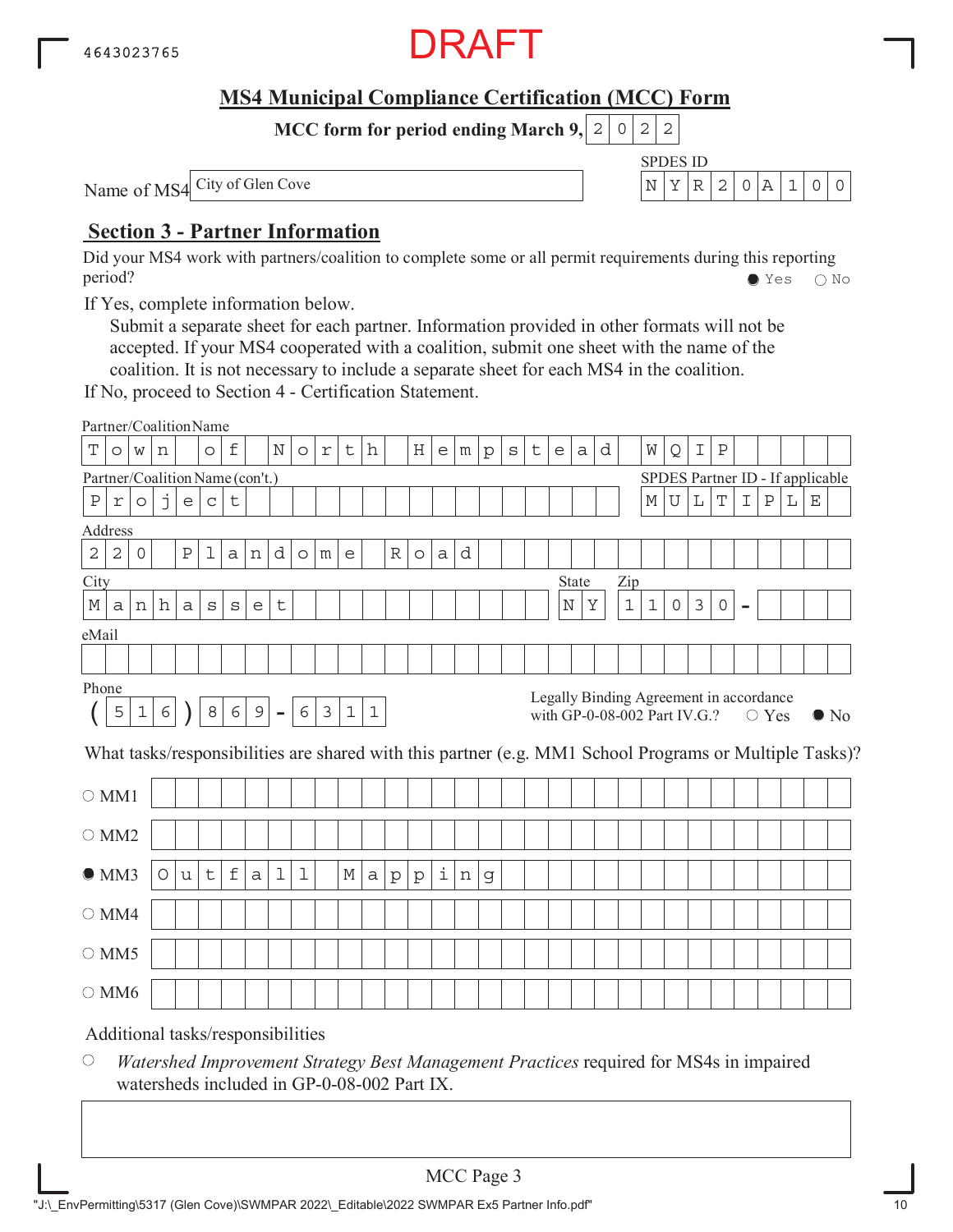

**MCC form for period ending March 9,**  $0|2|2$ 

SPDES ID Name of MS4 City of Glen Cove N YR 2 0A 1 00

#### **Section 4 - Certification Statement**

"I certify under penalty of law that this document and all attachments were prepared under my direction or supervision in accordance with a system designed to assure that qualified personnel properly gathered and evaluated the information submitted. Based on my inquiry of the person or persons who manage the system, or those persons directly responsible for gathering the information, the information submitted is, the best of my knowledge and belief, true, accurate, and complete. I am aware that there are significant penalties for submitting false information, including the possibility of fine and imprisonment for knowing violations."

This form must be signed by either a principal executive officer or ranking elected official, or duly authorized representative of that person as described in GP-0-08-002 Part VI.J.

| First Name                                                                                                        | MI<br>Last Name                                           |
|-------------------------------------------------------------------------------------------------------------------|-----------------------------------------------------------|
| i<br>L<br>S<br>u<br>$\circ$                                                                                       | i<br>$\mathbf 1$<br>S<br>u<br>а<br>n<br>$\circ$           |
| (Clearly print title of individual signing report)<br>Title                                                       |                                                           |
| i<br>$\epsilon$<br>$\mathbf b$<br>$\mathbb D$<br>Ρ<br>t<br>$\mathsf{C}$<br>r<br>u<br>e<br>r<br>$\circ$<br>$\circ$ | i<br>k<br>W<br>$\circ$<br>$\Upsilon$<br>S<br>$\mathsf{C}$ |
| Signature                                                                                                         | Date                                                      |

Send completed form and any attachments to the DEC Central Office at:

MS4 Permit Coordinator Division of Water 4th Floor 625 Broadway Albany, New York 12233-3505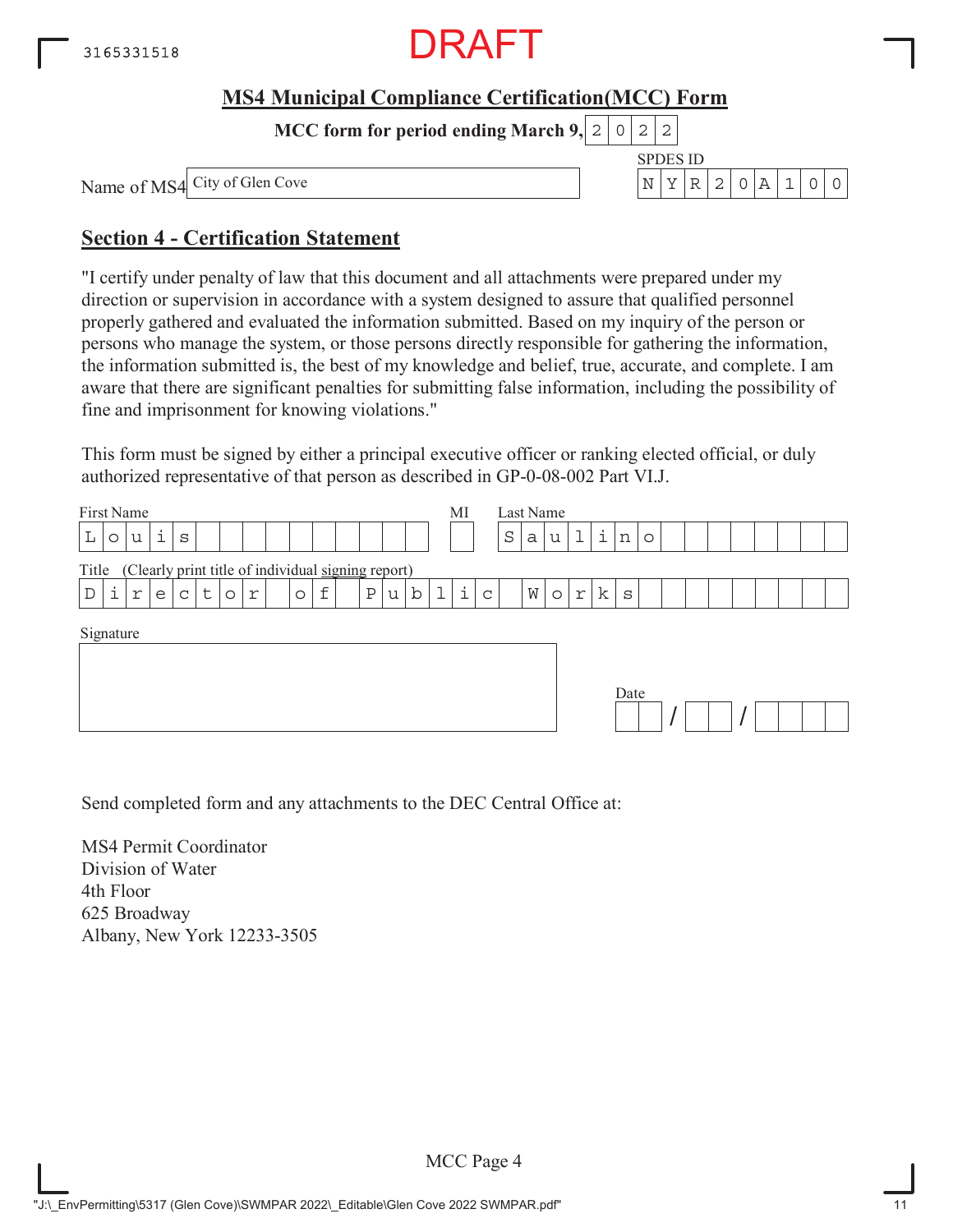#### **MS4 Annual Report Form**

**This report is being submitted for the reporting period ending March 9,**  $2|0|2|2$ 

If submitting this form as part of a joint report on behalf of a coalition leave SPDES ID blank.

SPDES ID

Name of MS4/Coalition City of Glen Cove  $N^2$  N  $\left\lfloor N \left| Y \right| R \right\rfloor 2$  | 0  $\left| A \left| 1 \right| 0 \right| 0$ 

#### **Water Quality Trends**

The information in this section is being reported (check one):

On behalf of an individual MS4

 $\circ$  On behalf of a coalition

How many MS4s are contributed to this report?

**1. Has this MS4/Coalition produced any reports documenting water quality trends related to stormwater? If not, answer No and proceed to Minimum Control Measure One.**  $\bullet$  Yes  $\circ$  No

If Yes, choose one of the following

 $\bigcirc$  Report(s) attached to the annual report

Web Page(s) where report(s) is/are provided below

Please provide specific address of page where report(s) can be accessed - not home page.

| $\ensuremath{\mathsf{URL}}\xspace$ |             |         |                           |       |                   |         |             |                                   |          |   |           |              |            |   |         |                         |           |         |                           |   |                          |   |         |             |   |                 |                                   |
|------------------------------------|-------------|---------|---------------------------|-------|-------------------|---------|-------------|-----------------------------------|----------|---|-----------|--------------|------------|---|---------|-------------------------|-----------|---------|---------------------------|---|--------------------------|---|---------|-------------|---|-----------------|-----------------------------------|
| $\mathsf{W}$                       | W           | W       | $\mathbb{Z}^{\mathbb{Z}}$ | $\,h$ | $e \mid m \mid p$ | $\rm S$ | $\mathsf t$ | $\mathsf{e}% _{t}\left( t\right)$ | $a \mid$ | d | ${\bf h}$ | $\mathsf{a}$ | $\Upsilon$ | b | $\circ$ | $\mathfrak{\textbf{L}}$ | $\bullet$ | $\circ$ | $\ensuremath{\mathbf{r}}$ | g | $\overline{\phantom{a}}$ | d | $\circ$ | $\mathsf C$ | u | ${\mathfrak m}$ | $\mathsf{e}% _{t}\left( t\right)$ |
| $\, {\rm n}$                       | $\mathsf t$ | $\rm S$ |                           |       |                   |         |             |                                   |          |   |           |              |            |   |         |                         |           |         |                           |   |                          |   |         |             |   |                 |                                   |
|                                    |             |         |                           |       |                   |         |             |                                   |          |   |           |              |            |   |         |                         |           |         |                           |   |                          |   |         |             |   |                 |                                   |
| $\ensuremath{\mathsf{URL}}\xspace$ |             |         |                           |       |                   |         |             |                                   |          |   |           |              |            |   |         |                         |           |         |                           |   |                          |   |         |             |   |                 |                                   |
|                                    |             |         |                           |       |                   |         |             |                                   |          |   |           |              |            |   |         |                         |           |         |                           |   |                          |   |         |             |   |                 |                                   |
|                                    |             |         |                           |       |                   |         |             |                                   |          |   |           |              |            |   |         |                         |           |         |                           |   |                          |   |         |             |   |                 |                                   |
|                                    |             |         |                           |       |                   |         |             |                                   |          |   |           |              |            |   |         |                         |           |         |                           |   |                          |   |         |             |   |                 |                                   |
| $\ensuremath{\mathsf{URL}}\xspace$ |             |         |                           |       |                   |         |             |                                   |          |   |           |              |            |   |         |                         |           |         |                           |   |                          |   |         |             |   |                 |                                   |
|                                    |             |         |                           |       |                   |         |             |                                   |          |   |           |              |            |   |         |                         |           |         |                           |   |                          |   |         |             |   |                 |                                   |
|                                    |             |         |                           |       |                   |         |             |                                   |          |   |           |              |            |   |         |                         |           |         |                           |   |                          |   |         |             |   |                 |                                   |
|                                    |             |         |                           |       |                   |         |             |                                   |          |   |           |              |            |   |         |                         |           |         |                           |   |                          |   |         |             |   |                 |                                   |
| $\ensuremath{\mathsf{URL}}\xspace$ |             |         |                           |       |                   |         |             |                                   |          |   |           |              |            |   |         |                         |           |         |                           |   |                          |   |         |             |   |                 |                                   |
|                                    |             |         |                           |       |                   |         |             |                                   |          |   |           |              |            |   |         |                         |           |         |                           |   |                          |   |         |             |   |                 |                                   |
|                                    |             |         |                           |       |                   |         |             |                                   |          |   |           |              |            |   |         |                         |           |         |                           |   |                          |   |         |             |   |                 |                                   |
|                                    |             |         |                           |       |                   |         |             |                                   |          |   |           |              |            |   |         |                         |           |         |                           |   |                          |   |         |             |   |                 |                                   |

Water Quality Trends Page 1 of 1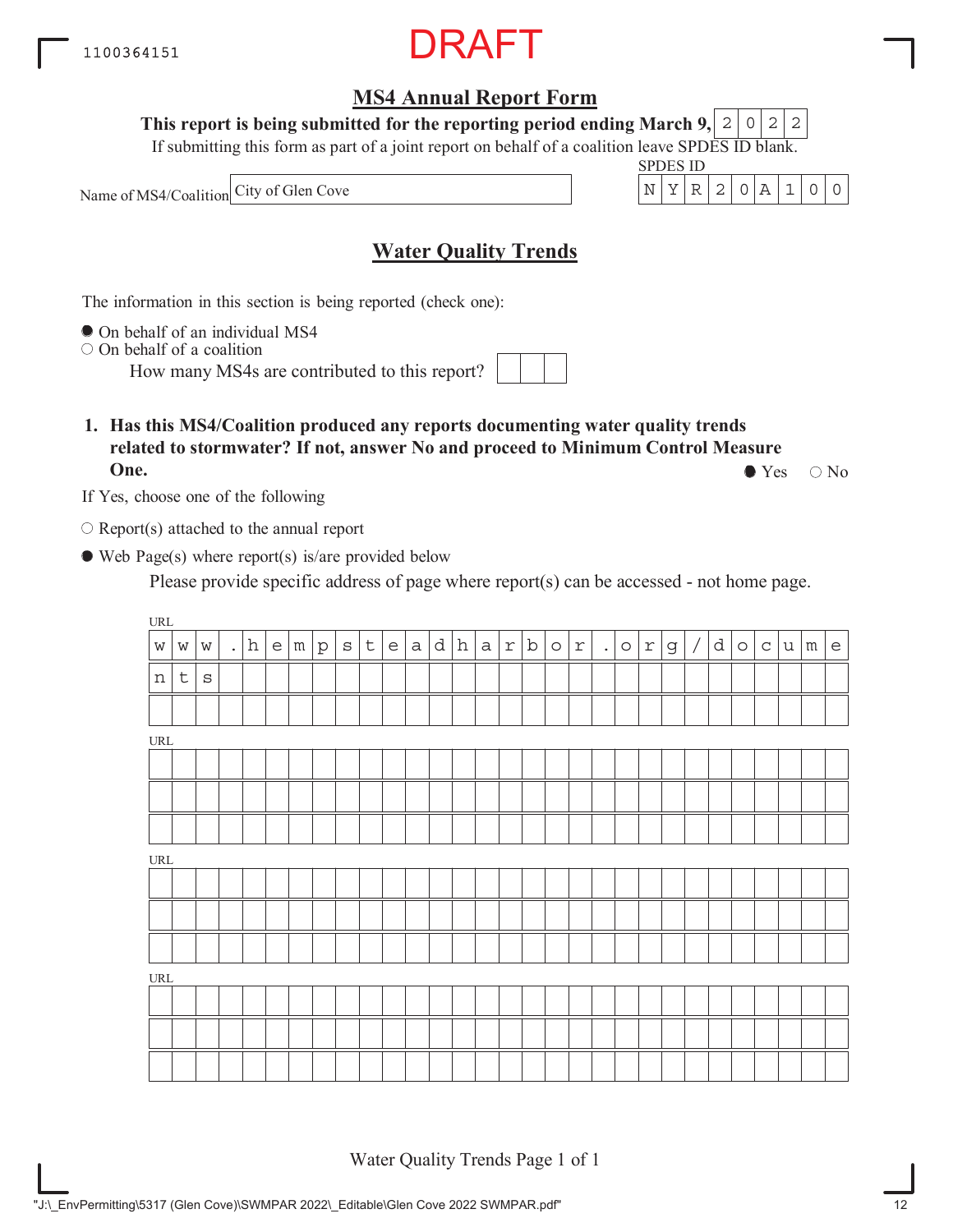"J:\\_EnvPermitting\5317 (Glen Cove)\SWMPAR 2022\\_Editable\Glen Cove 2022 SWMPAR.pdf"

### 4286299954

#### **MS4 Annual Report Form**

#### This report is being submitted for the reporting period ending March 9,  $\mid$  2  $\mid$  0  $\mid$  2  $\mid$  2

If submitting this form as part of a joint report on behalf of a coalition leave SPDES ID blank.

Name of MS4/Coalition

#### **Minimum Control Measure 1. Public Education and Outreach**

The information in this section is being reported (check one):

- $\bullet$  On behalf of an individual MS4
- $\bigcirc$  On behalf of a coalition

How many MS4s contributed to this report?

#### **1. Targeted Public Education and Outreach Best Management Practices**

Check all topics that were included in Education and Outreach during this reporting period:

• Construction Sites General Stormwater Management Information Household Hazardous Waste Disposal Illicit Discharge Detection and Elimination Infrastructure Maintenance ● Smart Growth Storm Drain Marking Green Infrastructure/Better Site Design/Low Impact Development Other: Pesticide and Fertilizer Application **• Pet Waste Management** • Recycling Riparian Corridor Protection/Restoration Trash Management Vehicle Washing Water Conservation Wetland Protection ○ None **Other 2. Specific audiences targeted during this reporting period:** • Public Employees **Residential** ● Businesses **•** Restaurants ● Other: ● Contractors **O** Developers General Public  $\bigcirc$  Industries Agricultural Other  $P|o|o|1|s|$ ; Septic Tanks  $\mathtt{L}\ \mathtt{|a|n|d|s|c|a|p|e|r|s|}$  ;  $\mathtt{|S|t|u|d|e|n|t|s|}$  ;  $\mathtt{|H|o|m|e|o|w|n|e|r|s}$ 

MCM 1 Page 1 of 4

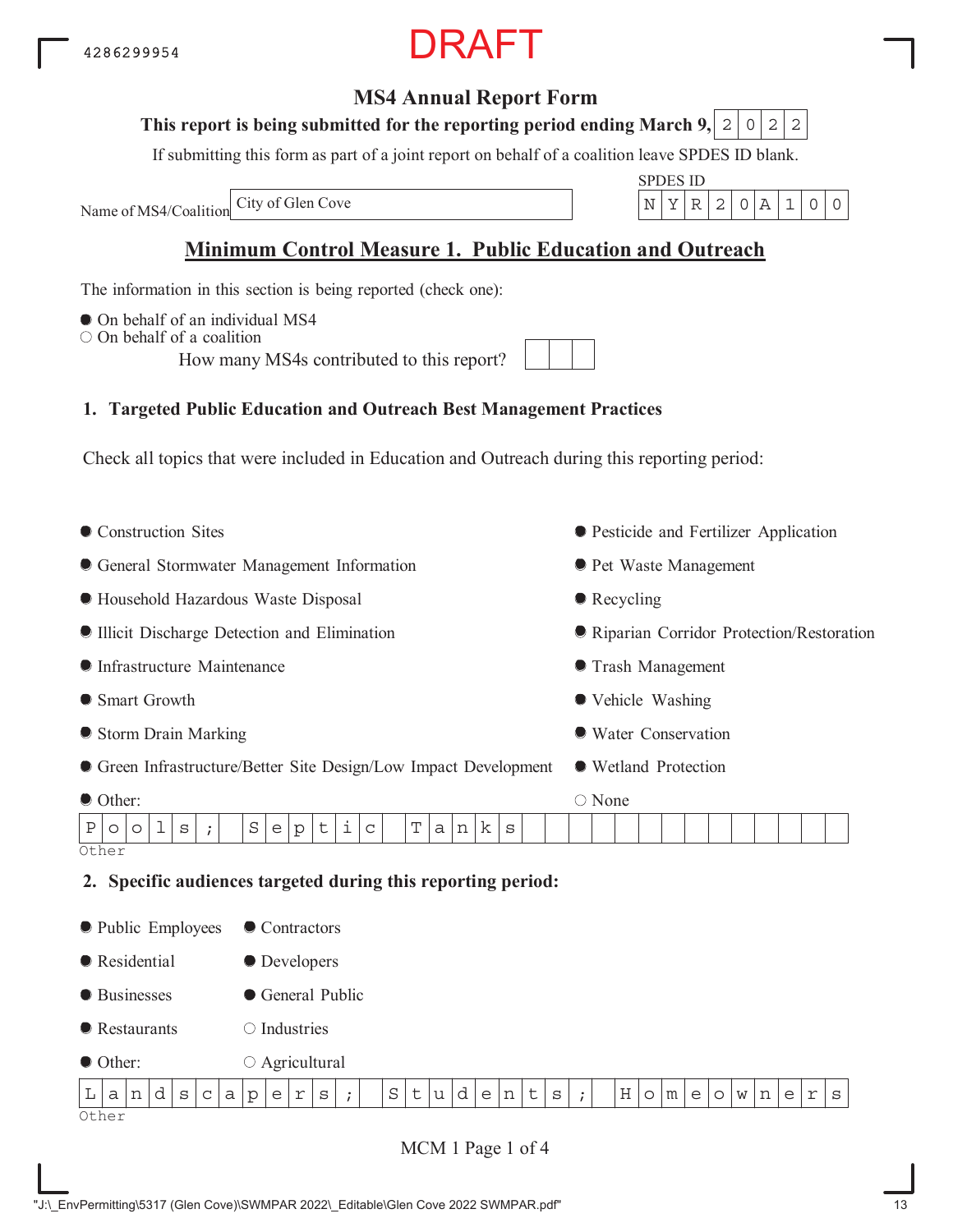#### **MS4 Annual Report Form**

This report is being submitted for the reporting period ending March 9,  $\mid 2 \mid 0 \mid 2 \mid 2$ 

If submitting this form as part of a joint report on behalf of a coalition leave SPDES ID blank.

Name of MS4/Coalition City of Glen Cove  $N = \begin{bmatrix} N & Y & R & 2 & 0 & A & 1 & 0 \end{bmatrix}$ 

| SPDES ID |  |  |  |  |
|----------|--|--|--|--|
|          |  |  |  |  |

**3. What strategies did your MS4/Coalition use to achieve education and outreach goals during this reporting period?** Check all that apply:

| O Construction Site Operators Trained       |                                                       |                                                   |            |              |         |                           |                                                                                              |              |                                   |                         |             |              |                           |                   |             |                    |              |              |         |                          |                          |             |   | #Trained            |                          |   |                          |             |            |         |              |
|---------------------------------------------|-------------------------------------------------------|---------------------------------------------------|------------|--------------|---------|---------------------------|----------------------------------------------------------------------------------------------|--------------|-----------------------------------|-------------------------|-------------|--------------|---------------------------|-------------------|-------------|--------------------|--------------|--------------|---------|--------------------------|--------------------------|-------------|---|---------------------|--------------------------|---|--------------------------|-------------|------------|---------|--------------|
| <b>O</b> Direct Mailings                    |                                                       |                                                   |            |              |         |                           |                                                                                              |              |                                   |                         |             |              |                           |                   |             |                    |              |              |         |                          |                          |             |   | #Mailings           |                          |   |                          |             |            |         | $\mathsf 3$  |
| Kiosks or Other Displays                    |                                                       |                                                   |            |              |         |                           |                                                                                              |              |                                   |                         |             |              |                           |                   |             |                    |              |              |         |                          |                          |             |   | # Locations         |                          |   |                          |             |            | 1       | $\sqrt{ }$   |
| ○ List-Serves                               |                                                       |                                                   |            |              |         |                           |                                                                                              |              |                                   |                         |             |              |                           |                   |             |                    |              |              |         |                          |                          |             |   |                     | $\#$ In List             |   |                          |             |            |         |              |
| • Mailing List                              |                                                       |                                                   |            |              |         |                           |                                                                                              |              |                                   |                         |             |              |                           |                   |             |                    |              |              |         |                          |                          |             |   |                     | # In List                |   |                          | 8           | $\epsilon$ | 7       | 8            |
| lacktriangleright Newspaper Ads or Articles |                                                       |                                                   |            |              |         |                           |                                                                                              |              |                                   |                         |             |              |                           |                   |             |                    |              |              |         |                          |                          |             |   | # Days Run          |                          |   |                          |             |            |         | $\,8\,$      |
| ○ Public Events/Presentations               |                                                       |                                                   |            |              |         |                           |                                                                                              |              |                                   |                         |             |              |                           |                   |             |                    |              |              |         |                          |                          |             |   | # Attendees         |                          |   |                          |             |            |         |              |
| ○ School Program                            |                                                       |                                                   |            |              |         |                           |                                                                                              |              |                                   |                         |             |              |                           |                   |             |                    |              |              |         |                          |                          |             |   | # Attendees         |                          |   |                          |             |            |         |              |
| O TV Spot/Program                           |                                                       |                                                   |            |              |         |                           |                                                                                              |              |                                   |                         |             |              |                           |                   |             |                    |              |              |         |                          |                          |             |   | # Days Run          |                          |   |                          |             |            |         |              |
| <b>•</b> Printed Materials:                 |                                                       |                                                   |            |              |         |                           |                                                                                              |              |                                   |                         |             |              |                           |                   |             |                    |              |              |         |                          |                          |             |   | Total # Distributed |                          |   |                          |             |            |         |              |
|                                             | Locations (e.g. libraries, town offices, kiosks)<br>C | i                                                 | t          | У            |         | Η                         | а                                                                                            | 1            | 1                                 |                         |             |              |                           |                   |             |                    |              |              |         |                          |                          |             |   |                     |                          |   |                          |             |            |         |              |
|                                             | L                                                     | i                                                 | b          | $\Upsilon$   | a       | $\Upsilon$                | У                                                                                            |              |                                   |                         |             |              |                           |                   |             |                    |              |              |         |                          |                          |             |   |                     |                          |   |                          |             |            |         |              |
|                                             | S                                                     | $\mathbf T$                                       | $\bigcirc$ | $\, {\bf P}$ |         | $\, {\bf P}$              | $\mathfrak{\underline{r}}$                                                                   | $\circ$      | g                                 | $\mathfrak{\textbf{L}}$ | а           | m            |                           |                   |             |                    |              |              |         |                          |                          |             |   |                     |                          |   |                          |             |            |         |              |
|                                             | Ε                                                     | $\qquad \qquad -$                                 | W          | a            | $\rm s$ | t                         | e                                                                                            |              | $\mathsf C$                       | O                       | 1           | 1            | $\mathop{\rm e}\nolimits$ | $\mathsf C$       | $\mathsf t$ | $\dot{\mathtt{l}}$ | $\circ$      | n            |         |                          |                          |             |   |                     |                          |   |                          |             |            |         |              |
| Other:                                      |                                                       |                                                   |            |              |         |                           |                                                                                              |              |                                   |                         |             |              |                           |                   |             |                    |              |              |         |                          |                          |             |   |                     |                          |   |                          |             |            |         |              |
|                                             | $\, {\bf P}$                                          | $\mathsf{e}% _{t}\!\left( \mathcal{A}_{t}\right)$ | $\sf t$    |              | W       | a                         | $\mathtt{s}$                                                                                 | $\mathsf t$  | $\mathsf{e}% _{t}\left( t\right)$ |                         | $\rm S$     | i            | g                         | n                 | $\rm s$     |                    | $\, {\bf B}$ | $\mathsf{a}$ | g       | $\rm s$                  |                          |             |   |                     |                          |   |                          |             |            |         |              |
| ● Web Page:                                 |                                                       |                                                   |            |              | needed. |                           | Provide specific web addresses - not home page. Continue on next page if additional space is |              |                                   |                         |             |              |                           |                   |             |                    |              |              |         |                          |                          |             |   |                     |                          |   |                          |             |            |         |              |
| URL<br>W                                    | W                                                     | W                                                 |            | g            | ı       | $\mathop{\rm e}\nolimits$ | n                                                                                            | $\mathbf C$  | $\circ$                           | $\boldsymbol{\nabla}$   | e           | n            | У                         | $\bullet$         | g           | $\circ$            | V            |              | $\rm p$ | u                        | b                        | 1           | i | $\mathtt{C}$        | $\overline{\phantom{a}}$ | W | $\circ$                  | $\Upsilon$  | k          | $\rm S$ |              |
|                                             |                                                       |                                                   |            |              |         |                           |                                                                                              |              |                                   |                         |             |              |                           |                   |             |                    |              |              |         |                          |                          |             |   |                     |                          |   |                          |             |            |         |              |
|                                             |                                                       |                                                   |            |              |         |                           |                                                                                              |              |                                   |                         |             |              |                           |                   |             |                    |              |              |         |                          |                          |             |   |                     |                          |   |                          |             |            |         |              |
| <b>URL</b>                                  |                                                       |                                                   |            |              |         |                           |                                                                                              |              |                                   |                         |             |              |                           |                   |             |                    |              |              |         |                          |                          |             |   |                     |                          |   |                          |             |            |         |              |
| W                                           | W                                                     | W                                                 |            | g            | 1       | e                         | n                                                                                            | $\mathsf C$  | $\circ$                           | V                       | e           | n            | У                         | $\bullet$         | g           | $\circ$            | V            |              | W       | p                        | $\overline{\phantom{a}}$ | $\mathsf C$ | O | n                   | $\mathsf{t}$             | e | n                        | $\mathsf t$ |            | u       | $\mathbf{p}$ |
| 1                                           | $\circ$                                               | а                                                 | d          | S            |         | $\mathbf{2}$              | 0                                                                                            | $\mathbf{2}$ | 0                                 |                         | $\mathbf 1$ | $\mathbf{2}$ |                           | $\rm S$           | i           | n                  | g            | 1            | e       | $\overline{\phantom{a}}$ | $\rm S$                  | t           | r | е                   | а                        | m | $\overline{\phantom{a}}$ | F           | 1          | У       | $\mathsf{e}$ |
| r                                           | $\overline{\phantom{a}}$                              | $\mathsf C$                                       | i          | t            | У       | -                         | $\circ$                                                                                      | f            | $-$                               | G                       | 1           | e            | n                         | $\qquad \qquad -$ | C           | O                  | V            | е            | 4       | 1                        |                          | p           | d | $\mathbf f$         |                          |   |                          |             |            |         |              |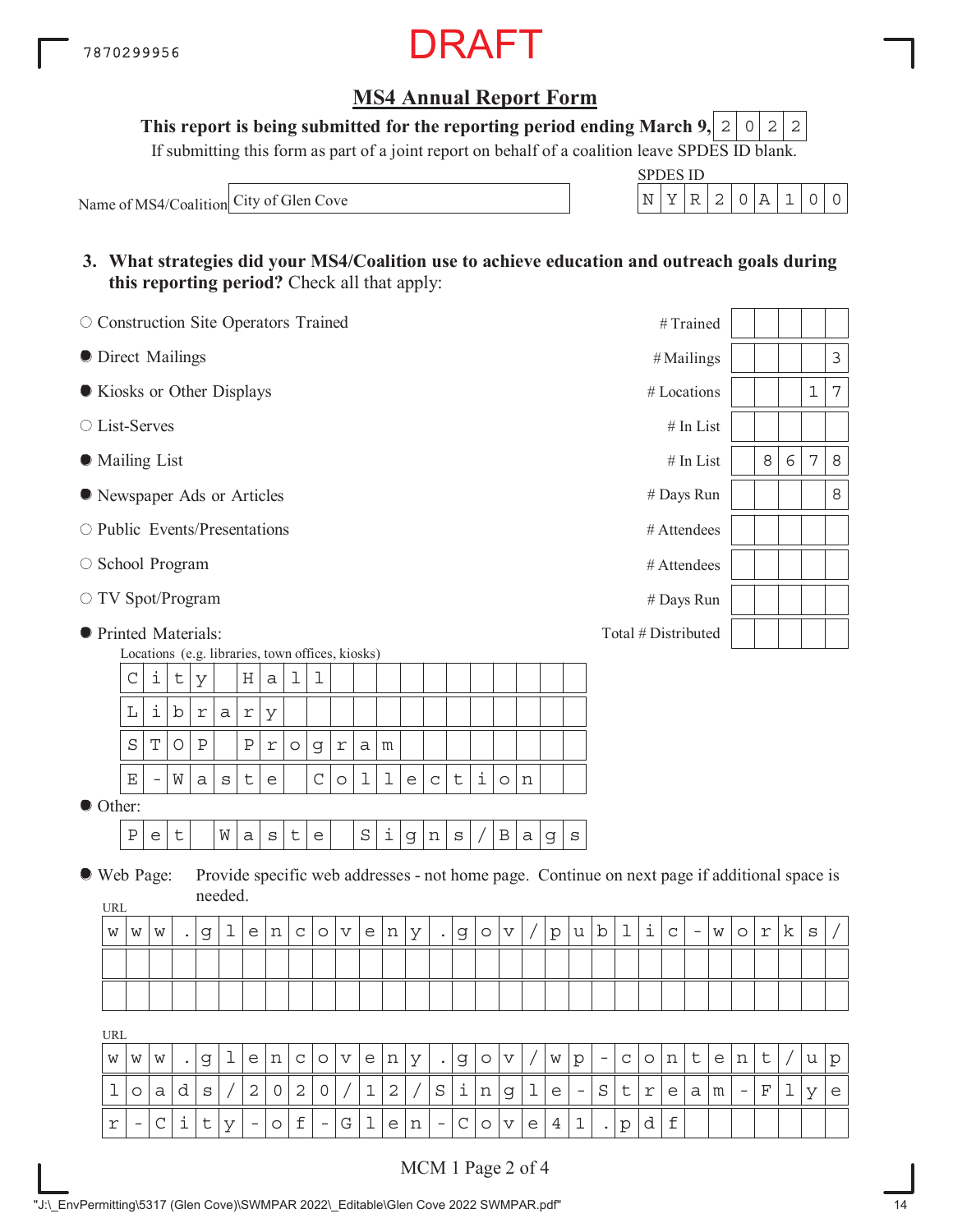### RAFT

#### **MS4 Annual Report Form**

#### **This report is being submitted for the reporting period ending March 9, 2 0 2 2**

If submitting this form as part of a joint report on behalf of a coalition leave SPDES ID blank.

Name of MS4/Coalition

SPDES ID City of Glen Cove N YR 2 0A 1 00

3. Web Page con't.: Provide specific web addresses - not home page.

| URL     |         |   |           |             |                   |                          |                     |                |                          |                       |             |             |                   |               |                   |                          |                       |                          |   |                          |                                 |                     |                          |         |                          |                          |                          |             |                       |                     |             |
|---------|---------|---|-----------|-------------|-------------------|--------------------------|---------------------|----------------|--------------------------|-----------------------|-------------|-------------|-------------------|---------------|-------------------|--------------------------|-----------------------|--------------------------|---|--------------------------|---------------------------------|---------------------|--------------------------|---------|--------------------------|--------------------------|--------------------------|-------------|-----------------------|---------------------|-------------|
| W       | W       | W | $\bullet$ | g           | 1                 | е                        | n                   | С              | $\circ$                  | V                     | e           | n           | У                 | $\bullet$     | g                 | O                        | V                     |                          | W | р                        | $\overline{\phantom{0}}$        | С                   | O                        | n       | t                        | e                        | n                        | t           |                       | u                   | $\rm p$     |
| 1       | O       | а | d         | S           |                   | $\mathbf{2}$             | 0                   | $\overline{2}$ | $\mathbf 0$              |                       | $\mathbf 1$ | $\sqrt{2}$  |                   | g             | $\mathsf C$       | g                        | а                     | r                        | b | а                        | g                               | e                   | m                        | а       | $\mathbf{p}$             | $\bullet$                | $\mathbf{p}$             | d           | $\mathbf f$           |                     |             |
|         |         |   |           |             |                   |                          |                     |                |                          |                       |             |             |                   |               |                   |                          |                       |                          |   |                          |                                 |                     |                          |         |                          |                          |                          |             |                       |                     |             |
| URL     |         |   |           |             |                   |                          |                     |                |                          |                       |             |             |                   |               |                   |                          |                       |                          |   |                          |                                 |                     |                          |         |                          |                          |                          |             |                       |                     |             |
| W       | W       | W |           | g           | 1                 | e                        | n                   | C              | $\circ$                  | $\boldsymbol{\nabla}$ | e           | n           | У                 | $\bullet$     | g                 | $\circ$                  | $\boldsymbol{\nabla}$ |                          | n | e                        | W                               | S                   | $\qquad \qquad -$        | a       | n                        | d                        | $\overline{\phantom{a}}$ | n           | $\circ$               | $\mathsf t$         | $\dot{1}$   |
| C       | е       | S |           |             |                   |                          |                     |                |                          |                       |             |             |                   |               |                   |                          |                       |                          |   |                          |                                 |                     |                          |         |                          |                          |                          |             |                       |                     |             |
|         |         |   |           |             |                   |                          |                     |                |                          |                       |             |             |                   |               |                   |                          |                       |                          |   |                          |                                 |                     |                          |         |                          |                          |                          |             |                       |                     |             |
| URL     |         |   |           |             |                   |                          |                     |                |                          |                       |             |             |                   |               |                   |                          |                       |                          |   |                          |                                 |                     |                          |         |                          |                          |                          |             |                       |                     |             |
| W       | W       | W |           | g           | 1                 | е                        | n                   | C              | $\circ$                  | $\boldsymbol{\nabla}$ | e           | n           | У                 | $\bullet$     | g                 | $\circ$                  | V                     |                          | W | р                        | $\overline{\phantom{a}}$        | $\mathsf C$         | O                        | n       | $\mathsf t$              | e                        | n                        | t           |                       | u                   | $\rm p$     |
| 1       | $\circ$ | а | d         | S           |                   | 2                        | 0                   | $\mathbf{2}$   | $\mathbf{2}$             |                       | 0           | $\mathbf 1$ |                   | $\mathbf{2}$  | $\overline{0}$    | $\mathbf{2}$             | $\mathbf{2}$          | $\overline{\phantom{a}}$ | Η | $\circ$                  | 1                               | i                   | d                        | а       | У                        | $\overline{\phantom{a}}$ | S                        | а           | n                     | i                   | $\,$ t      |
| а       | t       | i | O         | n           | $\qquad \qquad -$ | $\rm S$                  | $\mathsf C$         | h              | e                        | d                     | u           | 1           | е                 | W             | $\qquad \qquad -$ | J                        | u                     | n                        | t | e                        | е                               | n                   | t                        | h       |                          | $\rm p$                  | d                        | $\mathbf f$ |                       |                     |             |
| URL     |         |   |           |             |                   |                          |                     |                |                          |                       |             |             |                   |               |                   |                          |                       |                          |   |                          |                                 |                     |                          |         |                          |                          |                          |             |                       |                     |             |
| W       | W       | W | $\bullet$ | g           | 1                 | e                        | n                   | C              | $\circ$                  | V                     | e           | n           | У                 | $\bullet$     | g                 | $\circ$                  | V                     |                          | W | $\rm p$                  | $\hspace{0.1mm}-\hspace{0.1mm}$ | $\mathsf C$         | $\circ$                  | n       | t                        | $\epsilon$               | n                        | t           | $\prime$              | u                   | $\mathbf p$ |
| 1       | O       | а | d         | S           |                   | $\mathbf 2$              | $\mathsf{O}\xspace$ | $\mathbf{2}$   | $\mathbf 0$              |                       | $\mathbf 1$ | $\sqrt{2}$  |                   | $\mathsf C$   | I                 | T                        | Υ                     | $\qquad \qquad -$        | O | $\mathbf F$              | $\overline{\phantom{a}}$        | G                   | L                        | Ε       | $\mathbf N$              | $\overline{\phantom{a}}$ | $\mathsf C$              | O           | $\boldsymbol{\nabla}$ | $\mathbf E$         |             |
| $\rm S$ | Ι       | Ν | G         | L           | $\mathbf E$       | $\overline{\phantom{a}}$ | $\rm S$             | T              | R                        | $\mathbf E$           | Α           | М           | $\qquad \qquad -$ | ${\mathbb R}$ | $\mathbf E$       | $\mathsf C$              | Υ                     | $\mathsf C$              | L | Ι                        | $\rm N$                         | G                   | $\overline{\phantom{a}}$ | $\rm H$ | $\circ$                  | ı                        | i                        | d           | а                     | У                   |             |
| URL     |         |   |           |             |                   |                          |                     |                |                          |                       |             |             |                   |               |                   |                          |                       |                          |   |                          |                                 |                     |                          |         |                          |                          |                          |             |                       |                     |             |
| R       | е       | C | У         | $\mathsf C$ | 1                 | i                        | n                   | g              | $\overline{\phantom{a}}$ | W                     | -           | t           | e                 | $\mathbf x$   | t                 | $\overline{\phantom{a}}$ | b                     | $\circ$                  | X | $\overline{\phantom{a}}$ | $\overline{2}$                  | $\mathsf{O}\xspace$ | $\mathbf 1$              | 7       | $\overline{\phantom{a}}$ | $\mathbf 1$              | $\ddot{\phantom{a}}$     | $\rm p$     | d                     | $\mathbf f$         |             |
|         |         |   |           |             |                   |                          |                     |                |                          |                       |             |             |                   |               |                   |                          |                       |                          |   |                          |                                 |                     |                          |         |                          |                          |                          |             |                       |                     |             |
|         |         |   |           |             |                   |                          |                     |                |                          |                       |             |             |                   |               |                   |                          |                       |                          |   |                          |                                 |                     |                          |         |                          |                          |                          |             |                       |                     |             |
| URL     |         |   |           |             |                   |                          |                     |                |                          |                       |             |             |                   |               |                   |                          |                       |                          |   |                          |                                 |                     |                          |         |                          |                          |                          |             |                       |                     |             |
| W       | W       | W | $\bullet$ | n           | а                 | S                        | $\rm s$             | а              | u                        | C                     | $\circ$     | u           | n                 | t             | У                 | n                        | У                     | $\bullet$                | g | $\circ$                  | $\boldsymbol{\mathrm{V}}$       |                     | $1\,$                    | 8       | 7                        | 6                        |                          | S           | t                     | $\circlearrowright$ | $\mathbf r$ |
| m       | W       | а | t         | е           | r                 |                          | М                   | а              | n                        | а                     | g           | е           | m                 | е             | n                 | t                        | $\qquad \qquad -$     | Ρ                        | r | O                        | g                               | r                   | а                        | m       |                          |                          |                          |             |                       |                     |             |
|         |         |   |           |             |                   |                          |                     |                |                          |                       |             |             |                   |               |                   |                          |                       |                          |   |                          |                                 |                     |                          |         |                          |                          |                          |             |                       |                     |             |
| URL     |         |   |           |             |                   |                          |                     |                |                          |                       |             |             |                   |               |                   |                          |                       |                          |   |                          |                                 |                     |                          |         |                          |                          |                          |             |                       |                     |             |
|         |         |   |           |             |                   |                          |                     |                |                          |                       |             |             |                   |               |                   |                          |                       |                          |   |                          |                                 |                     |                          |         |                          |                          |                          |             |                       |                     |             |
|         |         |   |           |             |                   |                          |                     |                |                          |                       |             |             |                   |               |                   |                          |                       |                          |   |                          |                                 |                     |                          |         |                          |                          |                          |             |                       |                     |             |
|         |         |   |           |             |                   |                          |                     |                |                          |                       |             |             |                   |               |                   |                          |                       |                          |   |                          |                                 |                     |                          |         |                          |                          |                          |             |                       |                     |             |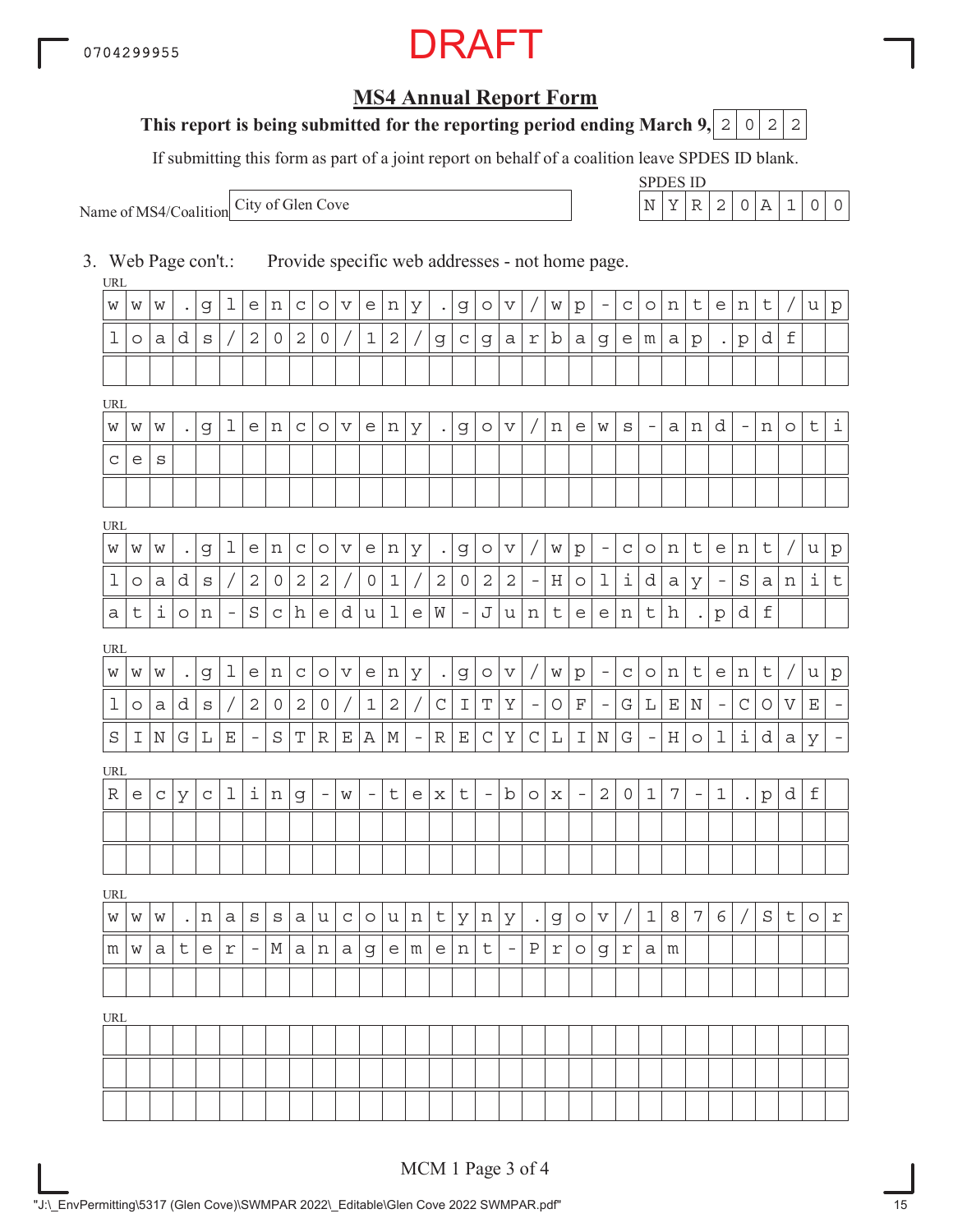#### **MS4 Annual Report Form**

#### **This report is being submitted for the reporting period ending March 9, 2 0 2 2**

If submitting this form as part of a joint report on behalf of a coalition leave SPDES ID blank.

Name of MS4/Coalition City of Glen Cove

#### **4. Evaluating Progress Toward Measurable Goals MCM 1**

Use this page to report on your progress and project plans toward achieving measurable goals identified in your Stormwater Management Program Plan (SWMPP), including requirements in Part III.C.1. Submit additional pages as needed.

#### **A. Briefly summarize the Measurable Goal identified in the SWMPP in this reporting period.**

The City Public Education and Outreach program will be tailored to describe topics related to the impacts of stormwater discharges on local water bodies of concern (e.g., Hempstead Harbor, Glen Cove Creek; Dosoris Pond, Long Island Sound), pollutants of concern and their sources (e.g., pathogens, nitrogen, silt/sediment), and the steps that can be taken to reduce pollutants in stormwater and non-stormwater discharges.

#### **B. Briefly summarize the observations that indicated the overall effectiveness of this Measurable Goal.**

The City evaluates the annual number of stormwater / pollution prevention newspaper articles published as an indicator for measuring the overall effectiveness of the City's compliance with the Public Education and Outreach program requirements. The City and stormwater partners published eight stormwater / pollution prevention newspaper articles in the reporting period.

#### **C. How many times was this observation measured or evaluated in this reporting period?**

*(ex.: samples/participants/events)* 1

#### **D. Has your MS4 made progress toward this Measurable Goal during this reporting period?**

 $\bullet$  Yes  $\circ$  No

**E.** Is your MS4 on schedule to meet the deadline set forth in the SWMPP?  $\bullet$  Yes  $\circ$  No

**F. Briefly summarize the stormwater activities planned to meet the goals of this MCM during the next reporting cycle (including an implementation schedule).**

The City plans to continue evaluating the annual number of stormwater / pollution prevention newspaper articles published as an indicator for measuring the overall effectiveness of the City's compliance with the Public Education and Outreach program requirements in the next reporting cycle. The City will continue to publish stormwater / pollution prevention articles periodically throughout the year.

MCM 1 Page 4 of 4

| SPDES ID. |  |  |  |  |
|-----------|--|--|--|--|
|           |  |  |  |  |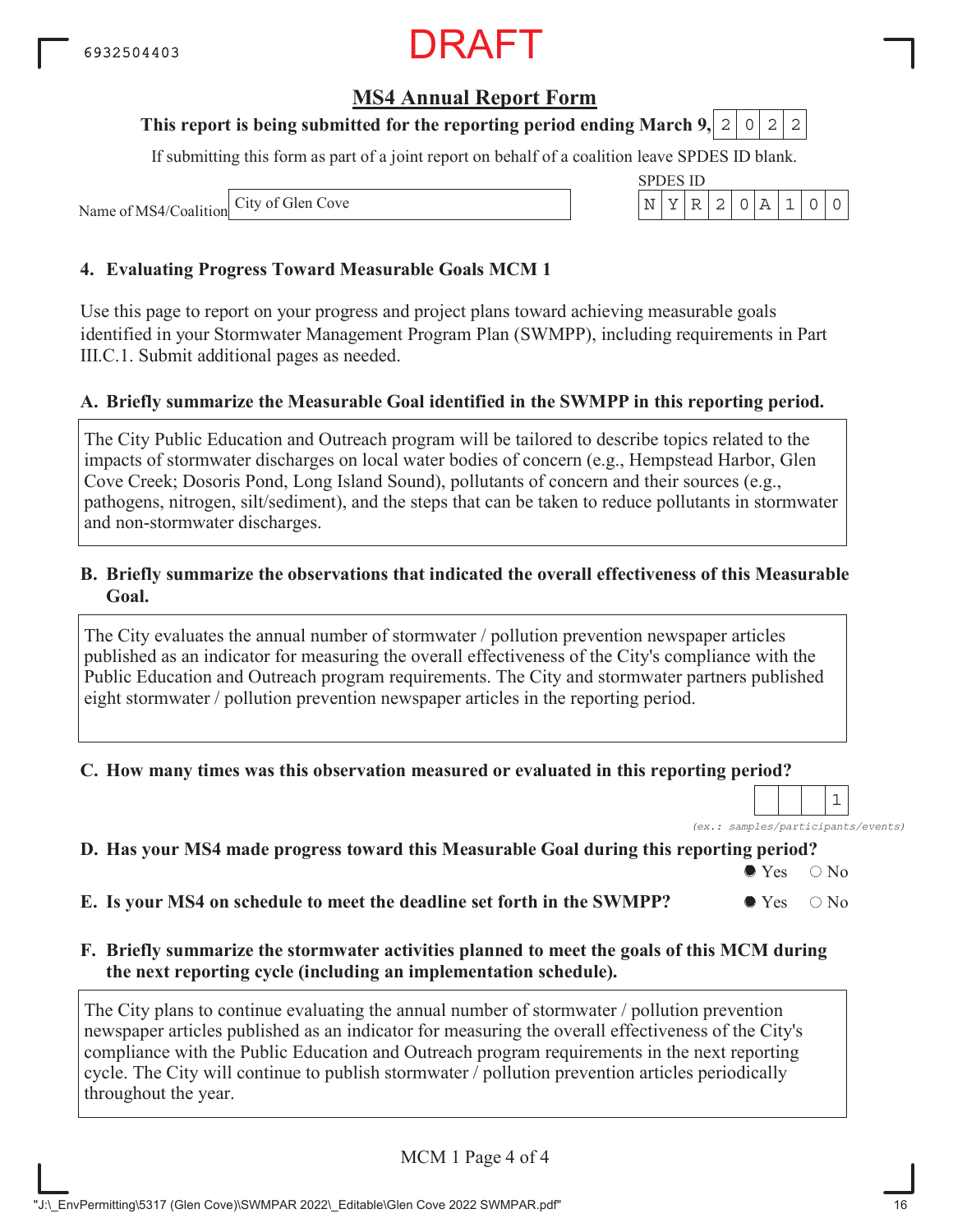### RAFT

#### **MS4 Annual Report Form**

#### **This report is being submitted for the reporting period ending March 9, 2 0 2 2**

If submitting this form as part of a joint report on behalf of a coalition leave SPDES ID blank.

Name of MS4/Coalition

SPDES ID City of Glen Cove N YR 2 0A 1 00

#### **Minimum Control Measure 2. Public Involvement/Participation**

The information in this section is being reported (check one):

 $\bullet$  On behalf of an individual MS4

On behalf of a coalition

How many MS4s contributed to this report?

**1. What opportunities were provided for public participation in implementation, development, evaluation and improvement of the Stormwater Management Program (SWMP) Plan during this reporting period? Check all that apply:**

| • Cleanup Events                                                                                                              | $\sqrt{2}$<br># Events                                                                                                                   |
|-------------------------------------------------------------------------------------------------------------------------------|------------------------------------------------------------------------------------------------------------------------------------------|
| Comments on SWMP Received                                                                                                     | $\overline{0}$<br># Comments                                                                                                             |
| • Community Hotlines                                                                                                          | 6<br>$\overline{2}$<br>Phone#<br>7<br>5<br>6<br>$\ensuremath{4}$<br>$\overline{4}$<br>$\mathsf{O}$<br>1<br>6<br>$\overline{a}$           |
| Phone#<br>$\overline{\phantom{a}}$                                                                                            | $\epsilon$<br>$\epsilon$<br>$\epsilon$<br>7<br>7<br>$\,8\,$<br>$\epsilon$<br>9<br>Phone#<br>5<br>$\mathbf 1$<br>$\overline{\phantom{m}}$ |
| Phone#<br>$\overline{\phantom{a}}$                                                                                            | $\epsilon$<br>$\,8\,$<br>5<br>$\mathbf{2}$<br>6<br>$\mathbf 1$<br>7<br>5<br>5<br>Phone#<br>$\mathbf 1$<br>$\overline{\phantom{0}}$       |
| Phone#<br>$\overline{\phantom{a}}$                                                                                            | $\epsilon$<br>5<br>5<br>7<br>$1\,$<br>7<br>5<br>3<br>5<br>$1\,$<br>Phone#<br>$\overline{\phantom{0}}$                                    |
| Phone#<br>$\overline{\phantom{a}}$                                                                                            | Phone#<br>$\qquad \qquad \blacksquare$                                                                                                   |
| Phone#<br>$\overline{\phantom{0}}$                                                                                            | Phone#<br>$\qquad \qquad$                                                                                                                |
| $\circ$ Community Meetings                                                                                                    | # Attendees                                                                                                                              |
| $\circ$ Plantings                                                                                                             | Sq. Ft.                                                                                                                                  |
| ○ Storm Drain Markings                                                                                                        | #Drains                                                                                                                                  |
| $\circ$ Stakeholder Meetings                                                                                                  | # Attendees                                                                                                                              |
| ● Volunteer Monitoring                                                                                                        | 3<br># Events<br>6                                                                                                                       |
| i<br>i<br>$\mathbf f$<br>i<br>t<br>$\mathsf t$<br>B<br>$\mathsf C$<br>O Other:<br>$\mathsf{a}$<br>a<br>e<br>u<br>$\circ$<br>n | i<br>i<br>$\mathcal{C}$<br>S<br>$\mathtt{s}$<br>m<br>m<br>$\circ$<br>n<br>$\circ$                                                        |

**2. Was public notice of availability of this annual report and Stormwater Management Program (SWMP) Plan provided?**  $\bullet$  Yes  $\circ$  No

| $\circ$ List-Serve                                                             |                                                        |  |  |  |  |   |  |  |     |  |              |   |              |        |  |     |              |  |  | $#$ In List |  |  |  |  |
|--------------------------------------------------------------------------------|--------------------------------------------------------|--|--|--|--|---|--|--|-----|--|--------------|---|--------------|--------|--|-----|--------------|--|--|-------------|--|--|--|--|
| $\circ$ Newspaper Advertising                                                  |                                                        |  |  |  |  |   |  |  |     |  |              |   |              |        |  |     |              |  |  |             |  |  |  |  |
|                                                                                | # Days Run<br>$\circ$ TV/Radio Notices<br>$#$ Days Run |  |  |  |  |   |  |  |     |  |              |   |              |        |  |     |              |  |  |             |  |  |  |  |
| $\bullet$ Other: $\lvert P \rvert \circ \lvert s \rvert \cdot \lvert e \rvert$ |                                                        |  |  |  |  | d |  |  | i n |  | $\mathsf{C}$ | i | $\mathsf{t}$ | $\vee$ |  | H a | $\mathbf{1}$ |  |  |             |  |  |  |  |
| $\bullet$ Web Page URL: Enter URL(s) on the following two pages.               |                                                        |  |  |  |  |   |  |  |     |  |              |   |              |        |  |     |              |  |  |             |  |  |  |  |

MCM 2 Page 1 of 6

"J:\\_EnvPermitting\5317 (Glen Cove)\SWMPAR 2022\\_Editable\Glen Cove 2022 SWMPAR.pdf" 17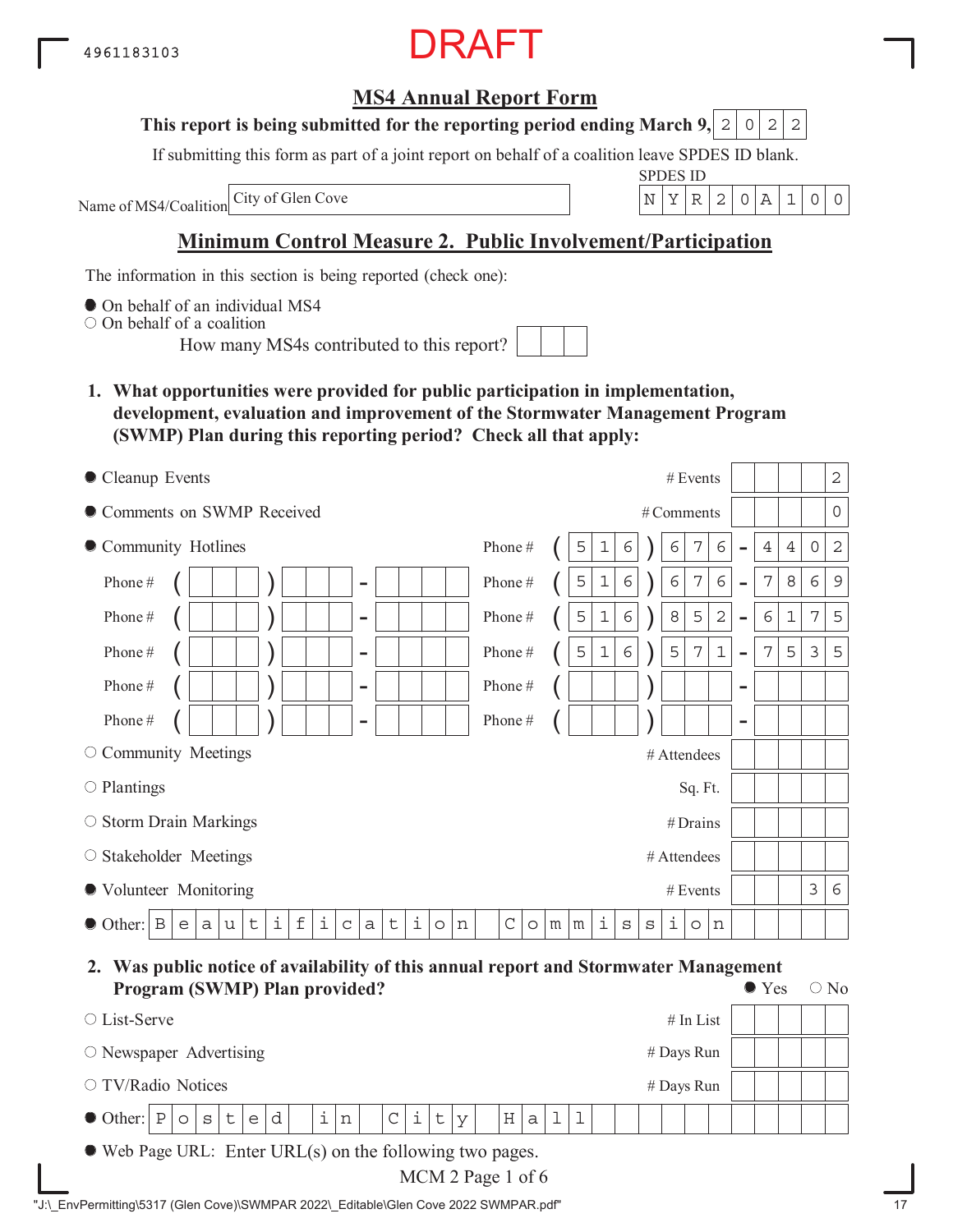

This report is being submitted for the reporting period ending March 9,  $|2|0|2|2$ 

If submitting this form as part of a joint report on behalf of a coalition leave SPDES ID blank.

Name of MS4/Coalition City of Glen Cove  $N^2$  N  $\left\lfloor N \left| Y \right| R \right\rfloor 2$  | 0  $\left| A \left| 1 \right| 0 \right| 0$ 

| SPDES ID |  |  |  |  |
|----------|--|--|--|--|
|          |  |  |  |  |

#### **2. URL(s) con't.:**

**Please provide specific address(es) where notice(s) can be accessed - not home page.**

| URL                                |  |  |  |  |  |  |  |  |  |  |  |  |  |  |  |  |
|------------------------------------|--|--|--|--|--|--|--|--|--|--|--|--|--|--|--|--|
|                                    |  |  |  |  |  |  |  |  |  |  |  |  |  |  |  |  |
|                                    |  |  |  |  |  |  |  |  |  |  |  |  |  |  |  |  |
|                                    |  |  |  |  |  |  |  |  |  |  |  |  |  |  |  |  |
| URL                                |  |  |  |  |  |  |  |  |  |  |  |  |  |  |  |  |
|                                    |  |  |  |  |  |  |  |  |  |  |  |  |  |  |  |  |
|                                    |  |  |  |  |  |  |  |  |  |  |  |  |  |  |  |  |
|                                    |  |  |  |  |  |  |  |  |  |  |  |  |  |  |  |  |
| URL                                |  |  |  |  |  |  |  |  |  |  |  |  |  |  |  |  |
|                                    |  |  |  |  |  |  |  |  |  |  |  |  |  |  |  |  |
|                                    |  |  |  |  |  |  |  |  |  |  |  |  |  |  |  |  |
|                                    |  |  |  |  |  |  |  |  |  |  |  |  |  |  |  |  |
|                                    |  |  |  |  |  |  |  |  |  |  |  |  |  |  |  |  |
| URL                                |  |  |  |  |  |  |  |  |  |  |  |  |  |  |  |  |
|                                    |  |  |  |  |  |  |  |  |  |  |  |  |  |  |  |  |
|                                    |  |  |  |  |  |  |  |  |  |  |  |  |  |  |  |  |
|                                    |  |  |  |  |  |  |  |  |  |  |  |  |  |  |  |  |
| $\ensuremath{\mathsf{URL}}\xspace$ |  |  |  |  |  |  |  |  |  |  |  |  |  |  |  |  |
|                                    |  |  |  |  |  |  |  |  |  |  |  |  |  |  |  |  |
|                                    |  |  |  |  |  |  |  |  |  |  |  |  |  |  |  |  |
|                                    |  |  |  |  |  |  |  |  |  |  |  |  |  |  |  |  |
| URL                                |  |  |  |  |  |  |  |  |  |  |  |  |  |  |  |  |
|                                    |  |  |  |  |  |  |  |  |  |  |  |  |  |  |  |  |
|                                    |  |  |  |  |  |  |  |  |  |  |  |  |  |  |  |  |
|                                    |  |  |  |  |  |  |  |  |  |  |  |  |  |  |  |  |
| URL                                |  |  |  |  |  |  |  |  |  |  |  |  |  |  |  |  |
|                                    |  |  |  |  |  |  |  |  |  |  |  |  |  |  |  |  |
|                                    |  |  |  |  |  |  |  |  |  |  |  |  |  |  |  |  |
|                                    |  |  |  |  |  |  |  |  |  |  |  |  |  |  |  |  |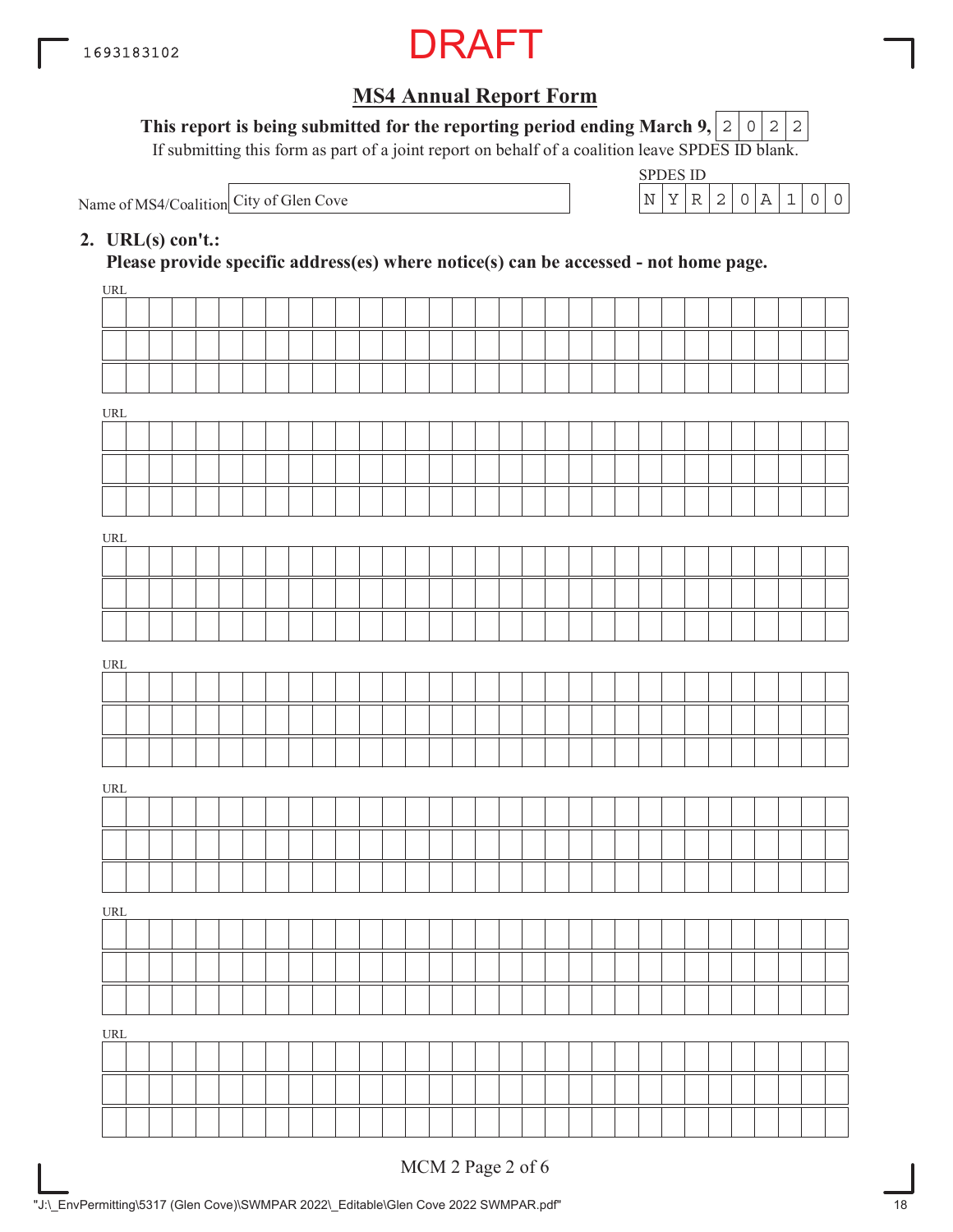

This report is being submitted for the reporting period ending March 9,  $|2|0|2|2$ 

If submitting this form as part of a joint report on behalf of a coalition leave SPDES ID blank.

Name of MS4/Coalition City of Glen Cove

| SPDES ID |   |                    |                  |  |  |
|----------|---|--------------------|------------------|--|--|
|          | ₽ | $\left  2 \right $ | $\left( \right)$ |  |  |

#### **2. URL(s) con't.:**

**Please provide specific address(es) where notices can be accessed - not home page.**

| URL                              |  |  |  |  |  |  |  |  |  |  |  |  |  |  |  |  |
|----------------------------------|--|--|--|--|--|--|--|--|--|--|--|--|--|--|--|--|
|                                  |  |  |  |  |  |  |  |  |  |  |  |  |  |  |  |  |
|                                  |  |  |  |  |  |  |  |  |  |  |  |  |  |  |  |  |
|                                  |  |  |  |  |  |  |  |  |  |  |  |  |  |  |  |  |
| URL                              |  |  |  |  |  |  |  |  |  |  |  |  |  |  |  |  |
|                                  |  |  |  |  |  |  |  |  |  |  |  |  |  |  |  |  |
|                                  |  |  |  |  |  |  |  |  |  |  |  |  |  |  |  |  |
|                                  |  |  |  |  |  |  |  |  |  |  |  |  |  |  |  |  |
|                                  |  |  |  |  |  |  |  |  |  |  |  |  |  |  |  |  |
| URL                              |  |  |  |  |  |  |  |  |  |  |  |  |  |  |  |  |
|                                  |  |  |  |  |  |  |  |  |  |  |  |  |  |  |  |  |
|                                  |  |  |  |  |  |  |  |  |  |  |  |  |  |  |  |  |
|                                  |  |  |  |  |  |  |  |  |  |  |  |  |  |  |  |  |
| URL                              |  |  |  |  |  |  |  |  |  |  |  |  |  |  |  |  |
|                                  |  |  |  |  |  |  |  |  |  |  |  |  |  |  |  |  |
|                                  |  |  |  |  |  |  |  |  |  |  |  |  |  |  |  |  |
|                                  |  |  |  |  |  |  |  |  |  |  |  |  |  |  |  |  |
|                                  |  |  |  |  |  |  |  |  |  |  |  |  |  |  |  |  |
| URL                              |  |  |  |  |  |  |  |  |  |  |  |  |  |  |  |  |
|                                  |  |  |  |  |  |  |  |  |  |  |  |  |  |  |  |  |
|                                  |  |  |  |  |  |  |  |  |  |  |  |  |  |  |  |  |
|                                  |  |  |  |  |  |  |  |  |  |  |  |  |  |  |  |  |
| $\ensuremath{\text{URL}}\xspace$ |  |  |  |  |  |  |  |  |  |  |  |  |  |  |  |  |
|                                  |  |  |  |  |  |  |  |  |  |  |  |  |  |  |  |  |
|                                  |  |  |  |  |  |  |  |  |  |  |  |  |  |  |  |  |
|                                  |  |  |  |  |  |  |  |  |  |  |  |  |  |  |  |  |
| $\underline{\text{URL}}$         |  |  |  |  |  |  |  |  |  |  |  |  |  |  |  |  |
|                                  |  |  |  |  |  |  |  |  |  |  |  |  |  |  |  |  |
|                                  |  |  |  |  |  |  |  |  |  |  |  |  |  |  |  |  |
|                                  |  |  |  |  |  |  |  |  |  |  |  |  |  |  |  |  |
|                                  |  |  |  |  |  |  |  |  |  |  |  |  |  |  |  |  |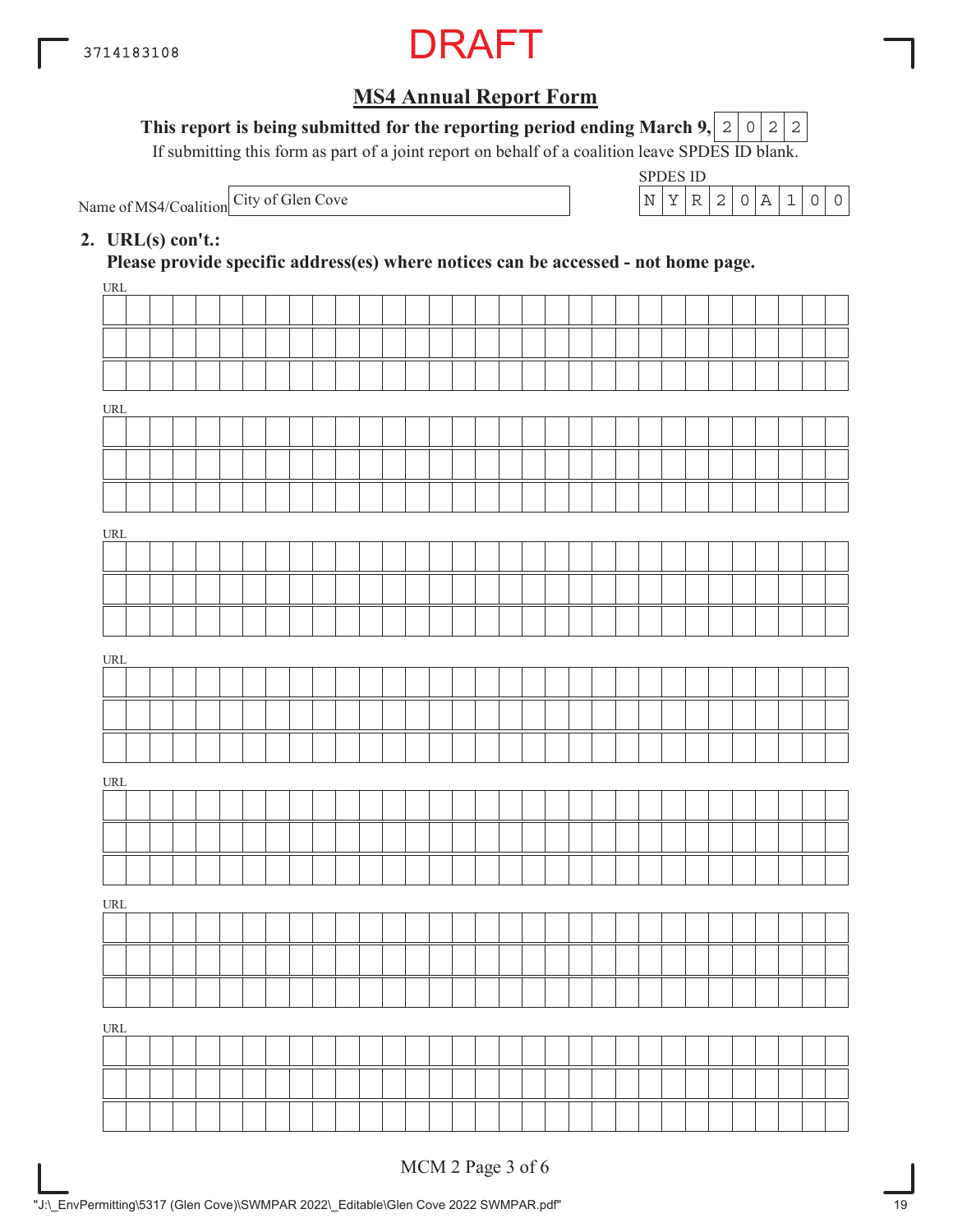#### **3. Where can the public access copies of this annual report, Stormwater Management Program SWMP) Plan and submit comments on those documents? City** Department Address Zip - Phone  $($  | 5 | 1 | 6 |  $)$  | 6 | 7 | 6 | -**City** Address Library Zip - Phone  $($  | 5 | 1 | 6 |  $)$  | 6 | 7 | 6 | -**City** Address Zip - Phone ( ) - MS4/Coalition Office ○ Other Web Page URL:  $\circ$  eMail Name of MS4/Coalition Please provide specific address of page where report can be accessed - not home page. ● Annual Report ● SWMP Plan ● Comments  $\bullet$  Annual Report  $\circ$  SWMP Plan  $\circ$  Comments  $\circ$  Annual Report  $\circ$  SWMP Plan  $\circ$  Comments  $\bullet$  Annual Report  $\circ$  SWMP Plan  $\circ$  Comments O Comments Enter address/contact info and select radio button to indicate which document is available and whether comments may be submitted at that location. Submit additional pages as needed.  $P|u|b|1|i|c|$  Works  $9$  Gllen Street G|1|e|n| |C|o|v|e| | | | | | | | | |N|Y| |1|1|5|4|2  $5|1|6|$   $|6|7|6|-|4|4|0|2$  $4$  Glen Cove Avenue G|1|e|n| |C|o|v|e| | | | | | | | | |N|Y| |1|1|5|4|2  $5|1|6$  )  $|6|7|6$  -  $|2|1|3|0$

#### **MS4 Annual Report Form This report is being submitted for the reporting period ending March 9, 2 0 2 2**

If submitting this form as part of a joint report on behalf of a coalition leave SPDES ID blank.

### City of Glen Cove  $\begin{array}{c|c|c|c|c|c|c|c|c} & & & N & Y & R & 2 & 0 & A & 1 & 0 & 0 \end{array}$

SPDES ID

MCM 2 Page 4 of 6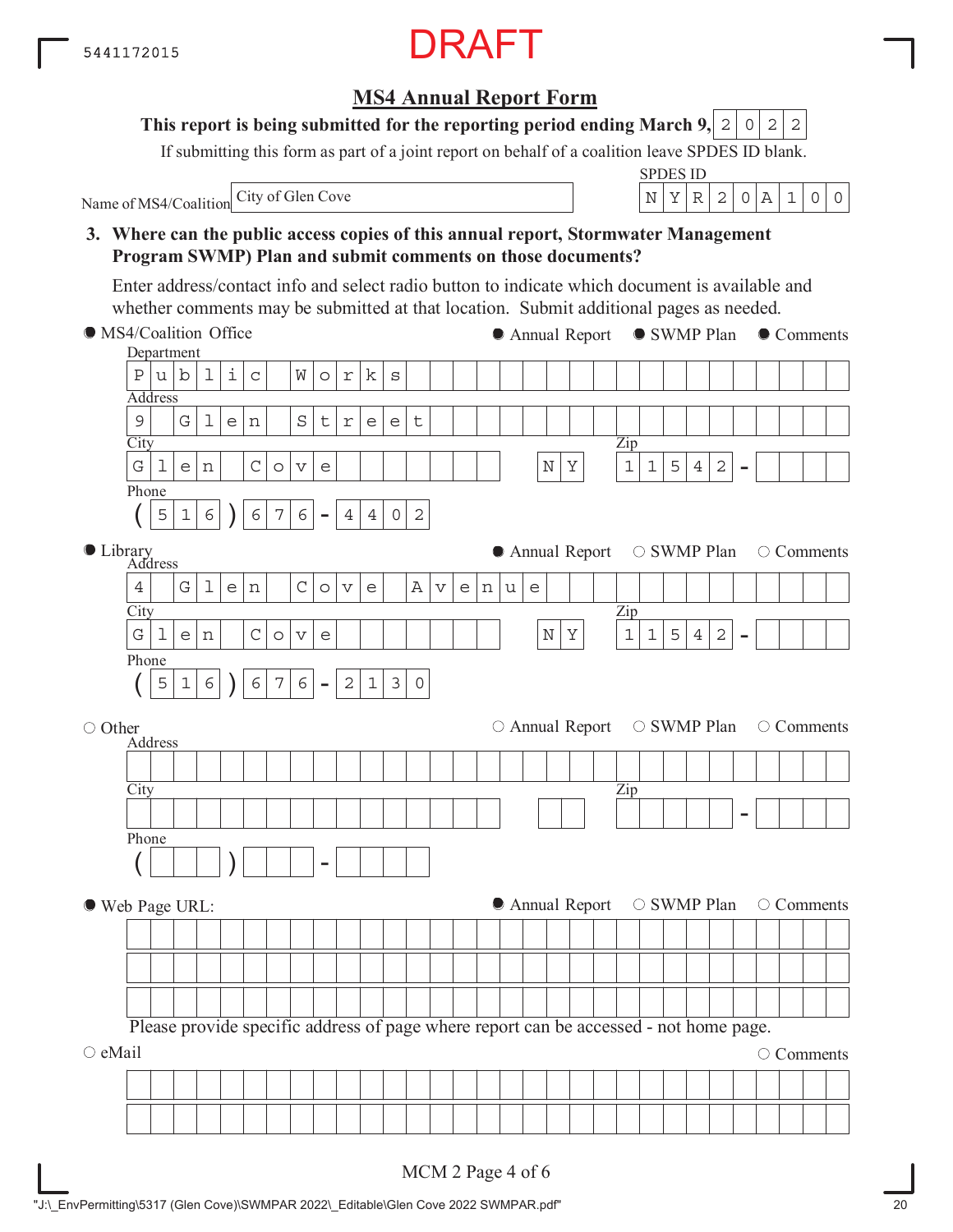### **5.a. Was an Annual Report public meeting held in this reporting period?** If Yes, what was the date of the meeting? If No, is one planned? **MS4 Annual Report Form** SPDES ID If submitting this form as part of a joint report on behalf of a coalition leave SPDES ID blank. Name of MS4/Coalition  $\circ$  Yes  $\bullet$  No  $/$   $/$   $/$  $\circ$  Yes  $\bullet$  No If submitting a report for single MS4, answer 5.a.. If submitting a joint report, answer 5.b.. **5.b. Was an Annual Report public meeting held for all MS4s contributing to this report during This report is being submitted for the reporting period ending March 9, 2 0 2 2 4.a. If this report was made available on the internet, what date was it posted?** Leave blank if this report was not posted on the internet. **4.b. For how many days was/will this report be posted?** City of Glen Cove  $N \mid N \mid Y \mid R \mid 2 \mid 0 \mid A \mid 1 \mid 0 \mid 0$

| this reporting period?                                                                                            | $\circ$ Yes $\circ$ No       |  |
|-------------------------------------------------------------------------------------------------------------------|------------------------------|--|
| If No, is one planned for each?                                                                                   | $\circ$ Yes $\circ$ No       |  |
| 6. Were comments received during this reporting period?<br>If Yes, attach comments, responses and changes made to | $\bigcirc$ Yes $\bigcirc$ No |  |
| SWMP in response to comments to this report.                                                                      |                              |  |

MCM 2 Page 5 of 6 "J:\\_EnvPermitting\5317 (Glen Cove)\SWMPAR 2022\\_Editable\Glen Cove 2022 SWMPAR.pdf"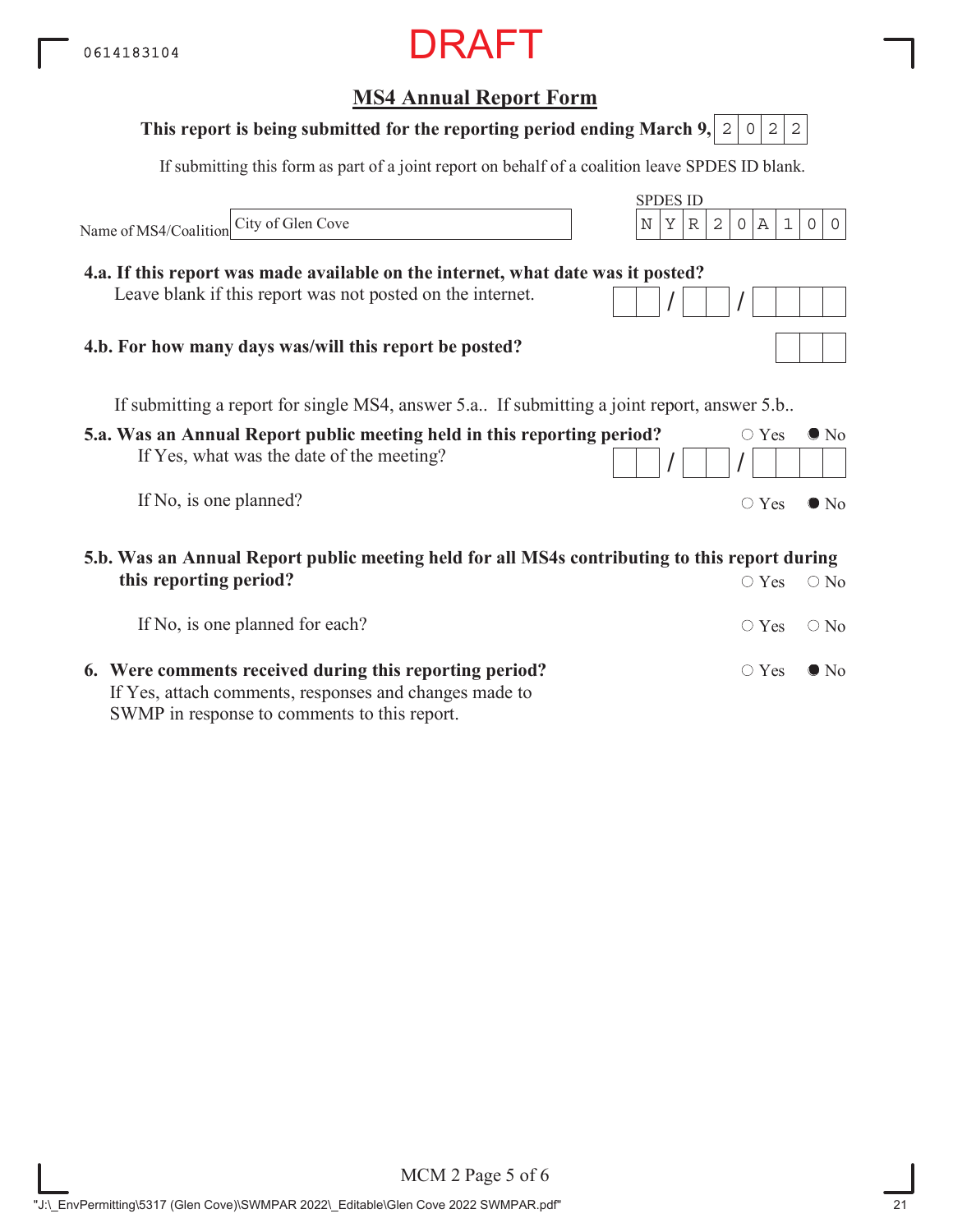### RAFT

#### **MS4 Annual Report Form**

#### **This report is being submitted for the reporting period ending March 9, 2 0 2 2**

If submitting this form as part of a joint report on behalf of a coalition leave SPDES ID blank.

SPDES ID

Name of MS4/Coalition City of Glen Cove N YR 2 0A 1 00

#### **7. Evaluating Progress Toward Measurable Goals MCM 2**

Use this page to report on your progress and project plans toward achieving measurable goals identified in your Stormwater Management Program Plan (SWMPP), including requirements in Part III.C.1. Submit additional pages as needed.

#### **A. Briefly summarize the Measurable Goal identified in the SWMPP in this reporting period.**

The City's Public Involvement and Participation program will incorporate stewardship activities that help reduce pollutants of concern (e.g., pathogens, nitrogen and silt/sediment) and encourage the general public, residents and businesses to become involved in stormwater management and environmental stewardship events.

#### **B. Briefly summarize the observations that indicated the overall effectiveness of this Measurable Goal.**

The City evaluates the number of community cleanup events as an indicator for measuring the overall effectiveness of the City's compliance with the Public Involvement and Participation program requirements. Two cleanup events were held by the City stormwater partners during this reporting period.

**C. How many times was this observation measured or evaluated in this reporting period?**

*(ex.: samples/participants/events)* 1

**D. Has your MS4 made progress toward this measurable goal during this reporting period?**

 $\bullet$  Yes  $\circ$  No

**E. Is your MS4 on schedule to meet the deadline set forth in the SWMPP?**

 $\bullet$  Yes  $\circ$  No

**F. Briefly summarize the stormwater activities planned to meet the goals of this MCM during the next reporting cycle (including an implementation schedule).**

The City plans to continue evaluating the number of community cleanup events as an indicator for measuring the overall effectiveness of the City's compliance with the Public Involvement and Participation program requirements in the next reporting cycle. The City will sponsor/participate in the Beautification Commission cleanup events throughout the next reporting period.

MCM 2 Page 6 of 6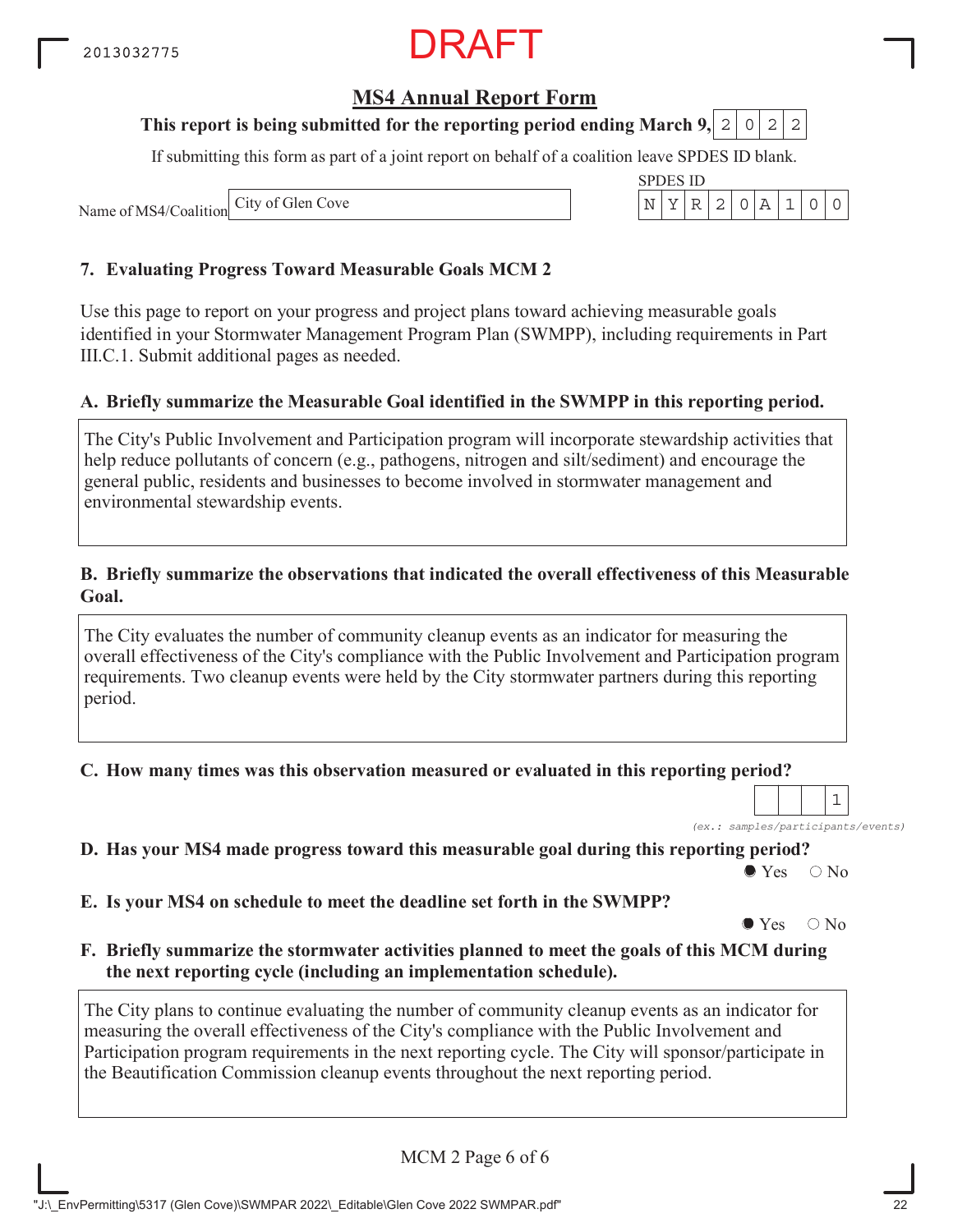**This report is being submitted for the reporting period ending March 9,**  $0|2|2$ 

If submitting this form as part of a joint report on behalf of a coalition leave SPDES ID blank.

DRAFT

Name of MS4/Coalition

### **Minimum Control Measure 3. Illicit Discharge Detection and Elimination**

The information in this section is being reported (check one):

- On behalf of an individual MS4
- On behalf of a coalition
	- How many MS4s contributed to this report?
- **1. Enter the number and approx. percent of outfalls mapped:**
- **2. How many of these outfalls have been screened for dry weather discharges during this reporting period (outfall reconnaissance inventory)?**  $6 \mid 5$
- **3.a.What types of generating sites/sewersheds were targeted for inspection during this reporting period?**

| Auto Recyclers                                                           | C Landscaping (Irrigation)                                                                                          |
|--------------------------------------------------------------------------|---------------------------------------------------------------------------------------------------------------------|
| <b>• Building Maintenance</b>                                            | <b>Marinas</b>                                                                                                      |
| Churches<br>O                                                            | $\circ$ Metal Plateing Operations                                                                                   |
| Commercial Carwashes<br>O                                                | O Outdoor Fluid Storage                                                                                             |
| Commercial Laundry/Dry Cleaners                                          | <b>O</b> Parking Lot Maintenance                                                                                    |
| Construction Vehicle Washouts                                            | $\circ$ Printing                                                                                                    |
| Cross-Connections                                                        | O Residential Carwashing                                                                                            |
| ○ Distribution Centers                                                   | <b>•</b> Restaurants                                                                                                |
| ● Food Processing Facilities                                             | Schools and Universities                                                                                            |
| Garbage Truck Washouts                                                   | • Septic Maintenance                                                                                                |
| ● Hospitals                                                              | Swimming Pools                                                                                                      |
| O Improper RV Waste Disposal                                             | ● Vehicle Fueling                                                                                                   |
| Industrial Process Water                                                 | ○ Vehicle Maint./Repair Shops                                                                                       |
| ○ Other:                                                                 | ○ None                                                                                                              |
|                                                                          |                                                                                                                     |
| Sewersheds:                                                              |                                                                                                                     |
| $\mathsf C$<br>G<br>L<br>$\mathbf 1$<br>е<br>n<br>r<br>$\circ$<br>W<br>e | $\mathsf C$<br>k<br>$\circ$<br>$\mathsf{e}% _{t}\left( t\right)$<br>$\overline{\mathbf{V}}$<br>$\Upsilon$<br>e<br>e |
|                                                                          |                                                                                                                     |
|                                                                          | MCM 3 Page 1 of 4                                                                                                   |

 $7|1|#$ 

 $1 \, | \, 0 \, | \, 0 \, | \, 0$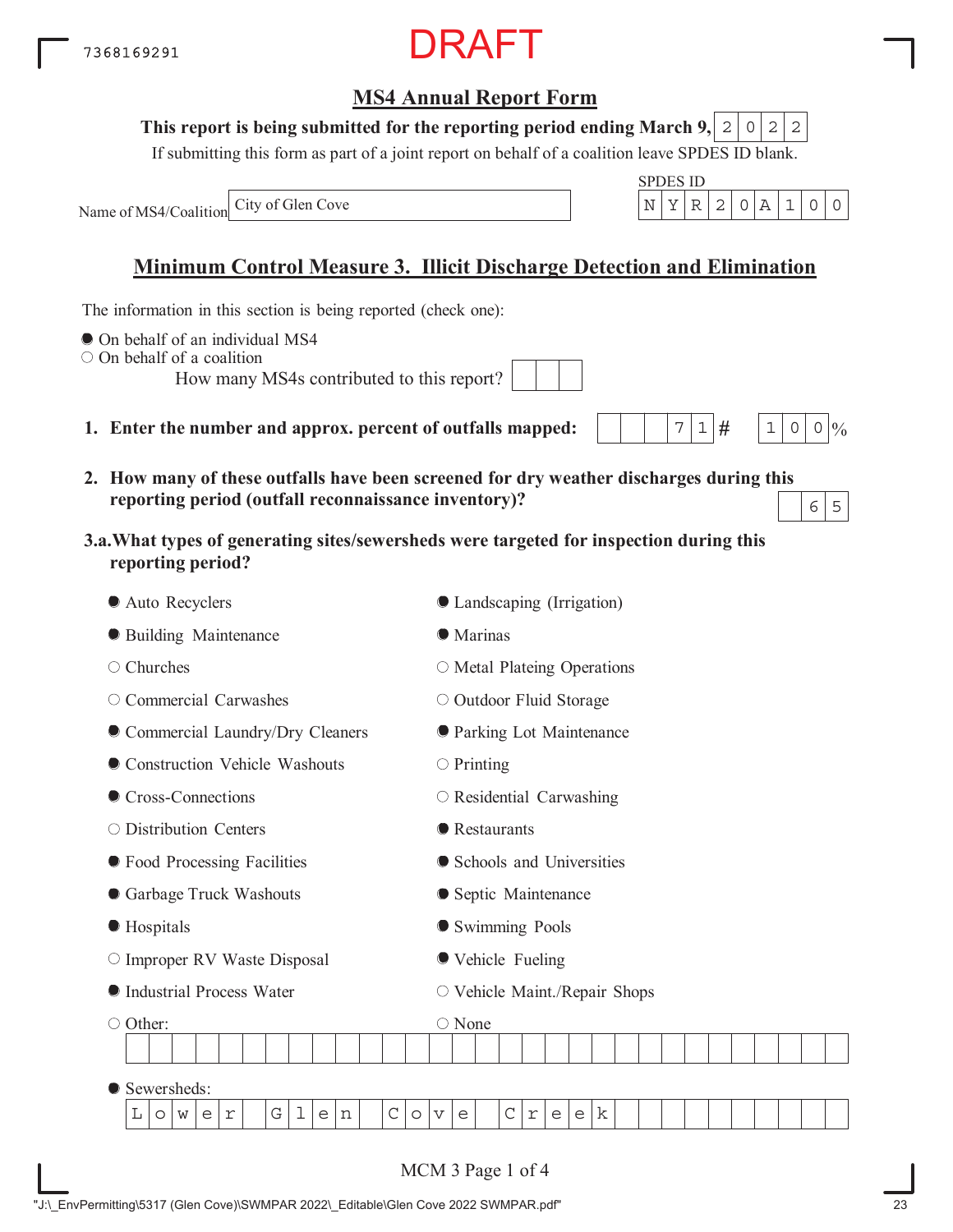#### This report is being submitted for the reporting period ending March 9,  $\mid$  2  $\mid$  0  $\mid$  2  $\mid$  2

If submitting this form as part of a joint report on behalf of a coalition leave SPDES ID blank.

| City of Glen Cove<br>Name of MS4/Coalition       | <b>SPDES ID</b><br>2<br>Υ<br>1<br>N<br>R<br>А<br>0<br>0<br>0                                     |
|--------------------------------------------------|--------------------------------------------------------------------------------------------------|
|                                                  | 3.b. What types of illicit discharges have been found during this reporting period?              |
| <b>• Broken Lines From Sanitary Sewer</b>        | $\circ$ Industrial Connections                                                                   |
| $\circ$ Cross Connections                        | $\bigcirc$ Inflow/Infiltration                                                                   |
| ○ Failing Septic Systems                         | $\circ$ Pump Station Failure                                                                     |
| ○ Floor Drains Connected To Storm Sewers         | $\circ$ Sanitary Sewer Overflows                                                                 |
| Illegal Dumping                                  | • Straight Pipe Sewer Discharges                                                                 |
| ● Other:<br>i<br>d<br>S<br>t<br>m<br>e<br>e<br>n | $\bigcirc$ None                                                                                  |
| reporting period?                                | 4. How many illicit discharges/potential illegal connections have been detected during this<br>7 |
| 5.                                               | 7<br>How many illicit discharges have been confirmed during this reporting period?               |

- **6. How many illicit discharges/illegal connections have been eliminated during this reporting period?** 7
- **7. Has the storm sewershed mapping been completed in this reporting period?** If No, approximately what percent was completed in this reporting period?
- **8. Is the above information available in GIS? Is this information available on the web?** If Yes, provide URL(s):

URL Please provide specific address of page where map(s) can be accessed - not home page.

| ----- |  |  |  |  |  |  |  |  |  |  |  |  |  |  |  |  |
|-------|--|--|--|--|--|--|--|--|--|--|--|--|--|--|--|--|
|       |  |  |  |  |  |  |  |  |  |  |  |  |  |  |  |  |
|       |  |  |  |  |  |  |  |  |  |  |  |  |  |  |  |  |
|       |  |  |  |  |  |  |  |  |  |  |  |  |  |  |  |  |
| URL   |  |  |  |  |  |  |  |  |  |  |  |  |  |  |  |  |
|       |  |  |  |  |  |  |  |  |  |  |  |  |  |  |  |  |
|       |  |  |  |  |  |  |  |  |  |  |  |  |  |  |  |  |
|       |  |  |  |  |  |  |  |  |  |  |  |  |  |  |  |  |

 $\bullet$  Yes  $\circ$  No

 $\bullet$  Yes  $\circ$  No

 $\bigcirc$  Yes  $\bigcirc$  No

**%**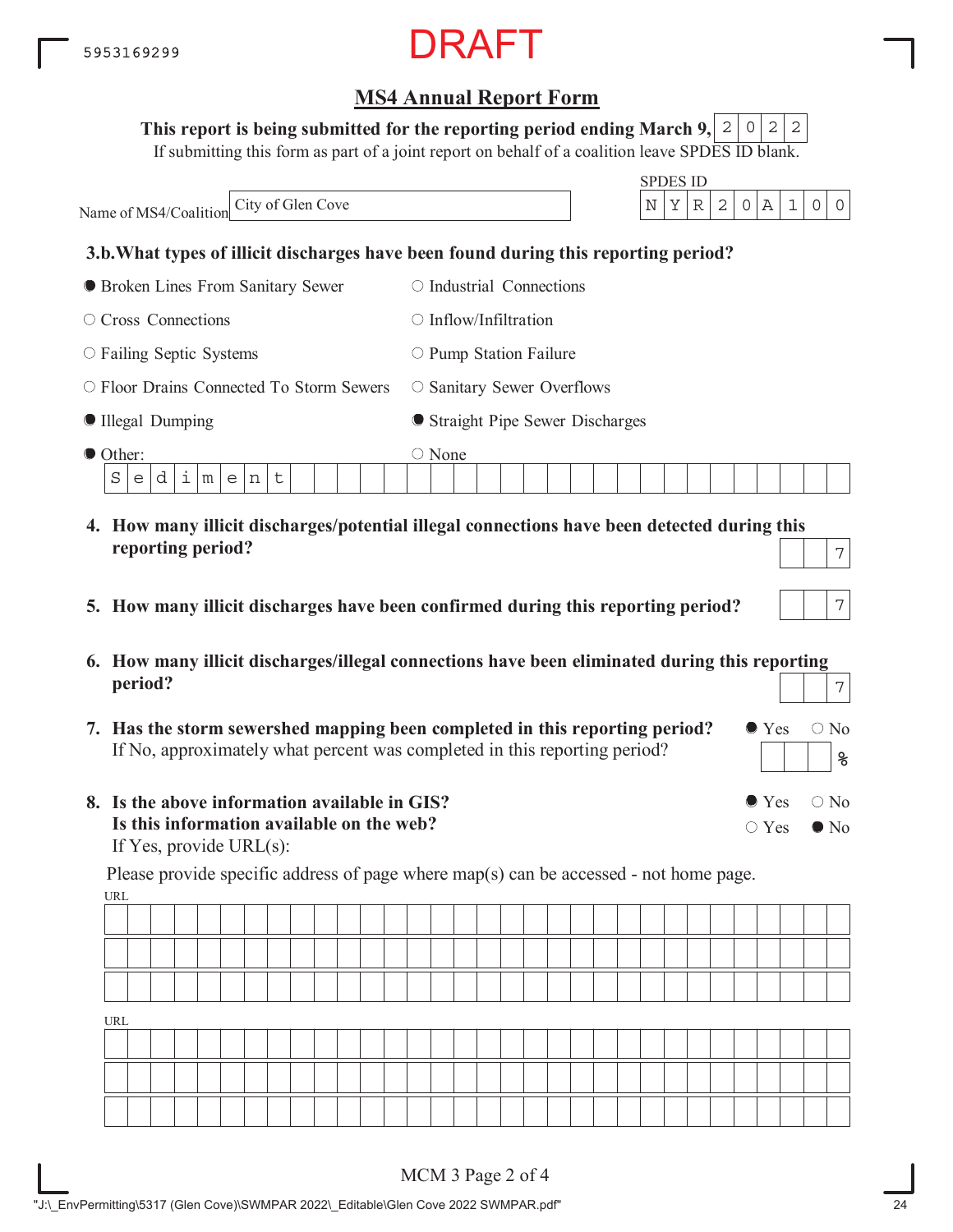

#### This report is being submitted for the reporting period ending March 9,  $\mid$  2  $\mid$  0  $\mid$  2  $\mid$  2

If submitting this form as part of a joint report on behalf of a coalition leave SPDES ID blank.

Name of MS4/Coalition City of Glen Cove

| SPDES ID |   |     |    |  |  |
|----------|---|-----|----|--|--|
|          | ⊃ | -21 | O. |  |  |

#### **8. URL(s) con't.:**

 $\overline{u}$ **Please provide specific address of page where map(s) can be accessed - not home page**

| URL                                |  |  |  |  |  |  |  |  |  |  |  |  |  |  |  |  |
|------------------------------------|--|--|--|--|--|--|--|--|--|--|--|--|--|--|--|--|
|                                    |  |  |  |  |  |  |  |  |  |  |  |  |  |  |  |  |
|                                    |  |  |  |  |  |  |  |  |  |  |  |  |  |  |  |  |
|                                    |  |  |  |  |  |  |  |  |  |  |  |  |  |  |  |  |
| $\ensuremath{\mathsf{URL}}\xspace$ |  |  |  |  |  |  |  |  |  |  |  |  |  |  |  |  |
|                                    |  |  |  |  |  |  |  |  |  |  |  |  |  |  |  |  |
|                                    |  |  |  |  |  |  |  |  |  |  |  |  |  |  |  |  |
|                                    |  |  |  |  |  |  |  |  |  |  |  |  |  |  |  |  |
| URL                                |  |  |  |  |  |  |  |  |  |  |  |  |  |  |  |  |
|                                    |  |  |  |  |  |  |  |  |  |  |  |  |  |  |  |  |
|                                    |  |  |  |  |  |  |  |  |  |  |  |  |  |  |  |  |
|                                    |  |  |  |  |  |  |  |  |  |  |  |  |  |  |  |  |
| $\ensuremath{\mathsf{URL}}\xspace$ |  |  |  |  |  |  |  |  |  |  |  |  |  |  |  |  |
|                                    |  |  |  |  |  |  |  |  |  |  |  |  |  |  |  |  |
|                                    |  |  |  |  |  |  |  |  |  |  |  |  |  |  |  |  |
|                                    |  |  |  |  |  |  |  |  |  |  |  |  |  |  |  |  |
| URL                                |  |  |  |  |  |  |  |  |  |  |  |  |  |  |  |  |
|                                    |  |  |  |  |  |  |  |  |  |  |  |  |  |  |  |  |
|                                    |  |  |  |  |  |  |  |  |  |  |  |  |  |  |  |  |
|                                    |  |  |  |  |  |  |  |  |  |  |  |  |  |  |  |  |
|                                    |  |  |  |  |  |  |  |  |  |  |  |  |  |  |  |  |

- **9. Has an IDDE law been adopted for each traditional MS4 and/or have IDDE procedures been approved for all non-traditional MS4s contributing to this report?**  $\bullet$  Yes  $\circ$  No
- **10. If Yes, has every traditional MS4 contributing to this report certified that this law is equivalent to the NYS Model IDDE Law?**  $\bullet$  Yes  $\circ$  No  $\circ$  NT
- **11.What percent of staff in relevant positions and departments has received IDDE training? %**  $1|0|0$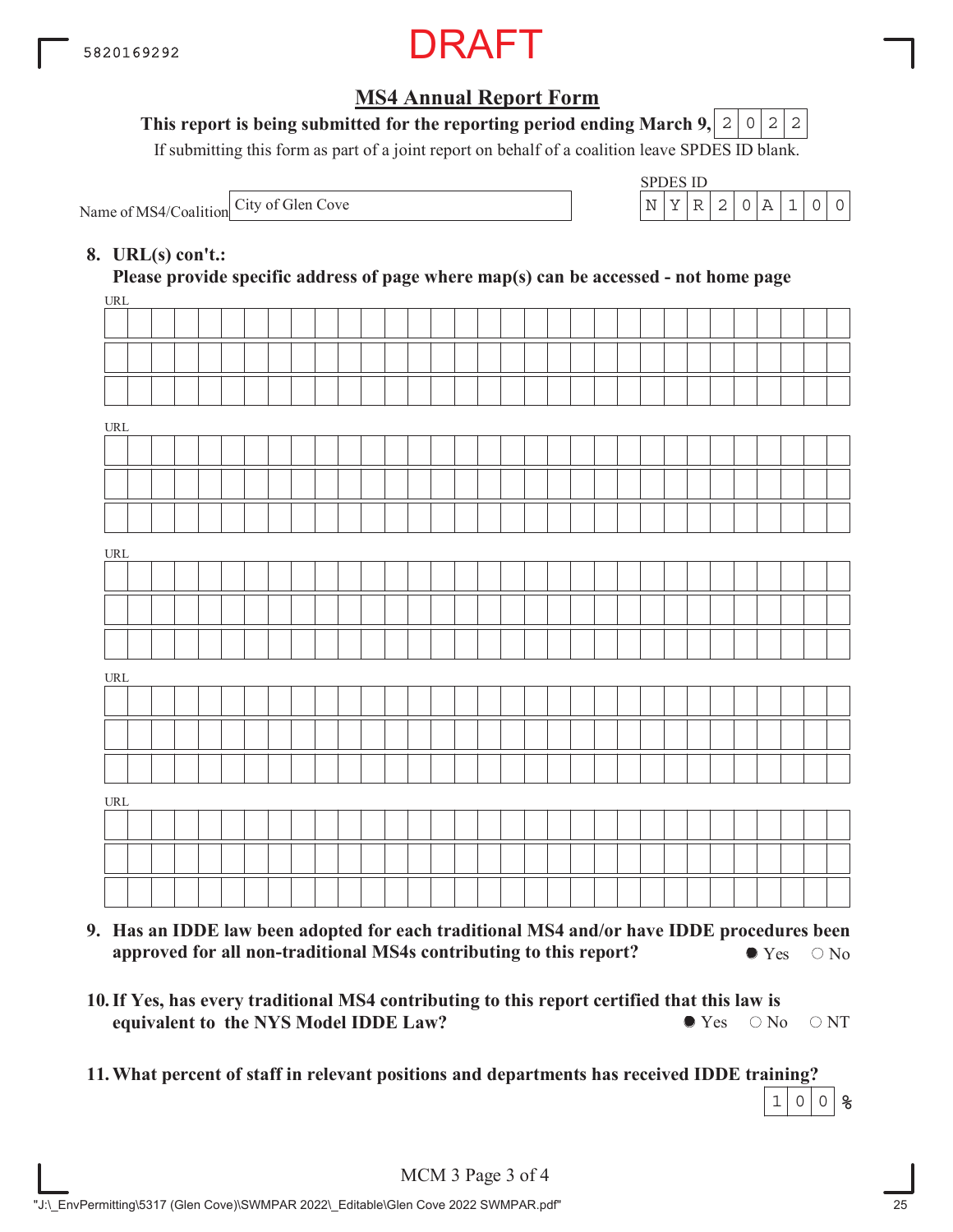#### **MS4 Annual Report Form**

#### **This report is being submitted for the reporting period ending March 9, 2 0 2 2**

If submitting this form as part of a joint report on behalf of a coalition leave SPDES ID blank.

SPDES ID

Name of MS4/Coalition City of Glen Cove N YR 2 0A 1 00

#### **12.Evaluating Progress Toward Measurable Goals MCM 3**

Use this page to report on your progress and project plans toward achieving measurable goals identified in your Stormwater Management Program Plan (SWMPP), including requirements in Part III.C.1. Submit additional pages as needed.

#### **A. Briefly summarize the Measurable Goal identified in the SWMPP in this reporting period.**

The City Illicit Discharge Detection and Elimination program will focus on identifying, locating, eliminating, reducing and preventing illicit discharges to the City municipal separate storm sewer system to the maximum extent practicable.

#### **B. Briefly summarize the observations that indicated the overall effectiveness of this Measurable Goal.**

The City has chosen to evaluate the number of illicit discharges detected as an indicator for measuring the overall effectiveness of the City's compliance with the Illicit Discharge Detection and Elimination program requirements. There were seven illicit discharges detected, confirmed and eliminated this reporting period.

**C. How many times was this observation measured or evaluated in this reporting period?**

*(ex.: samples/participants/events)* 1

**D. Has your MS4 made progress toward this measurable goal during this reporting period?**

 $\bullet$  Yes  $\circ$  No

**E. Is your MS4 on schedule to meet the deadline set forth in the SWMPP?**

 $\bullet$  Yes  $\circ$  No

**F. Briefly summarize the stormwater activities planned to meet the goals of this MCM during the next reporting cycle (including an implementation schedule).**

The City will continue to follow the procedures for IDDE described in the City's Written Procedures for MCM 3: IDDE and the CWP/USEPA Illicit Discharge Detection and Elimination: A Guidance Manual for Program Development and Technical Assessment. Illicit Discharges will be investigated and eliminated according to the authority provided by the City Illicit Discharges and Connections to Storm Sewers Code on a case-by-case basis.

MCM 3 Page 4 of 4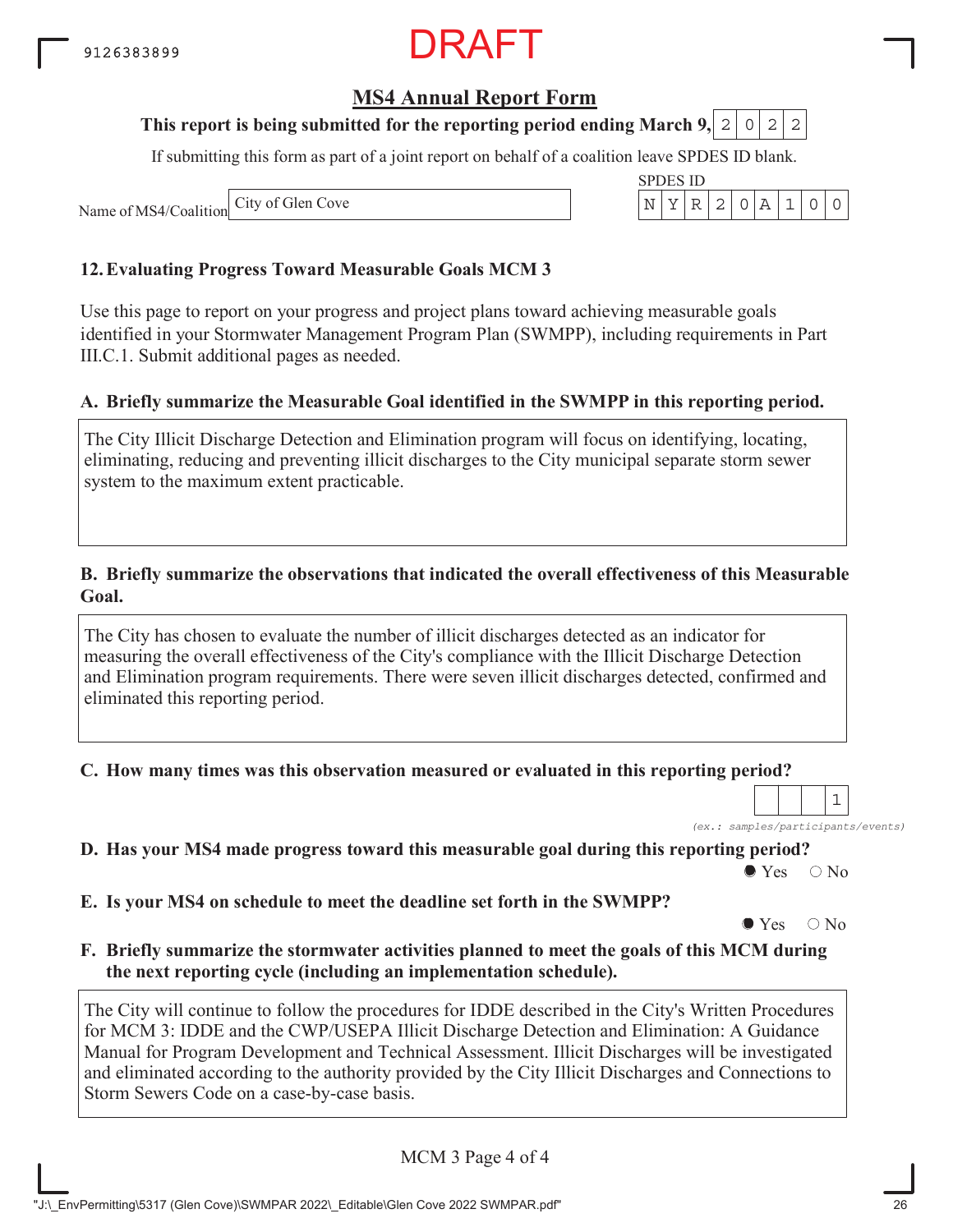#### **MS4 Annual Report Form**

#### This report is being submitted for the reporting period ending March 9,  $|2|0|2|2$

If submitting this form as part of a joint report on behalf of a coalition leave SPDES ID blank.

Name of MS4/Coalition

SPDES ID City of Glen Cove  $\vert N \vert Y \vert R \vert 2 \vert 0 \vert A \vert 1 \vert 0 \vert 0$ 

| <b>Minimum Control Measures 4 and 5.</b>               |  |
|--------------------------------------------------------|--|
| <b>Construction Site and Post-Construction Control</b> |  |

The information in this section is being reported (check one):

- On behalf of an individual MS4
- $\circ$  On behalf of a coalition

How many MS4s contributed to this report?

- **1a.Has each MS4 contributing to this report adopted a law, ordinance or other regulatory mechanism that provides equivalent protection to the NYS SPDES General Permit for Stormwater Discharges from Construction Activities?**  $\bullet$  Yes  $\circ$  No
- **1b.Has each Town, City and/or Village contributing to this report documented that the law is equivalent to a NYSDEC Sample Local Law for Stormwater Management and Erosion and Sediment Control through either an attorney cerfification or using the NYSDEC Gap Analysis Workbook?**  $\bullet$  Yes  $\circ$  No  $\circ$  NT

If Yes, Towns, Cities and Villages provide date of equivalent NYS Sample Local Law.  $\bigcirc$  09/2004  $\bigcirc$  03/2006  $\bigcirc$  NT

- **2. Does your MS4/Coalition have a SWPPP review procedure in place?**  $\bullet$  Yes  $\circ$  No
- **3. How many Construction Stormwater Pollution Prevention Plans (SWPPPs) have been reviewed in this reporting period?**
- **4. Does your MS4/Coalition have a mechanism for receipt and consideration of public comments related to construction SWPPPs?**  $\bullet$  Yes  $\circ$  No  $\circ$  NT

If Yes, how many public comments were received during this reporting period?

**5. Does your MS4/Coalition provide education and training for contractors about the local SWPPP process?**  $\bullet$  Yes  $\circ$  No

1

0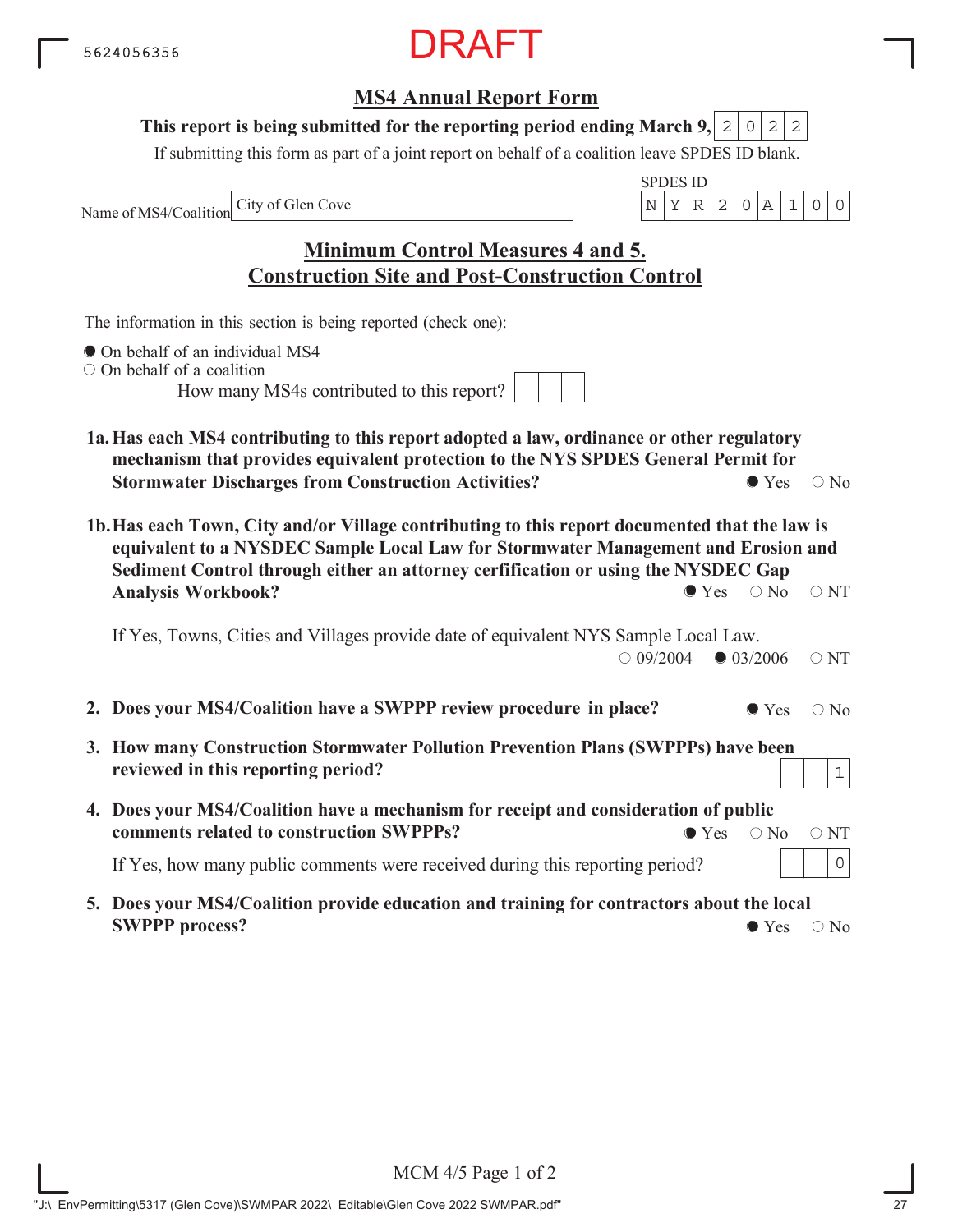**6. Identify which of the following types of enforcement actions you used during the reporting period for construction activities, indicate the number of actions, or note those for which you do not have authority:**



MCM 4/5 Page 2 of 2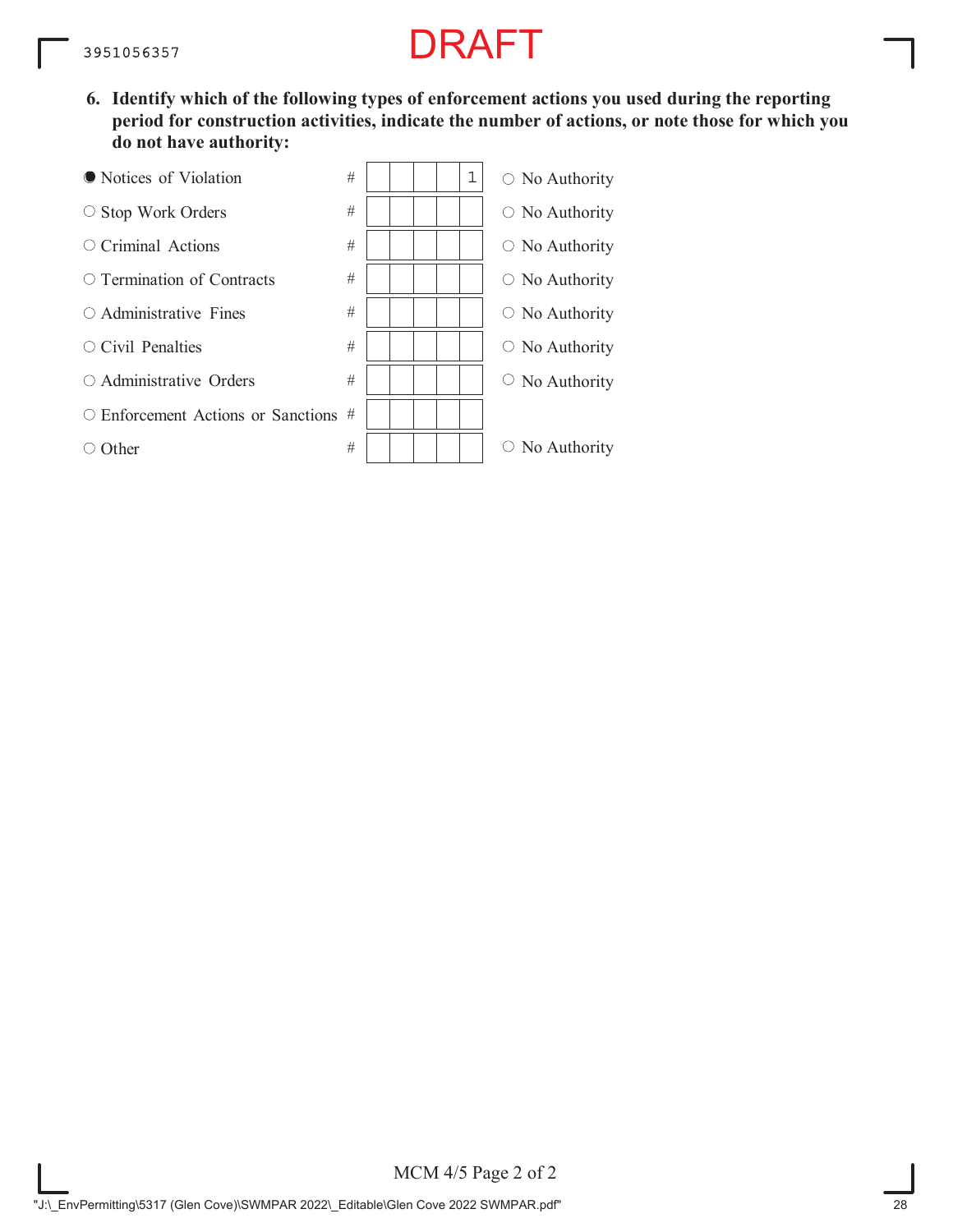

#### This report is being submitted for the reporting period ending March 9,  $|2|0|2|2$

If submitting this form as part of a joint report on behalf of a coalition leave SPDES ID blank.

Name of MS4/Coalition



#### **Minimum Control Measure 4. Construction Site Stormwater Runoff Control**

The information in this section is being reported (check one):

 $\bullet$  On behalf of an individual MS4

 $\circ$  On behalf of a coalition

How many MS4s contributed to this report?

| 1. How many construction projects have been authorized for disturbances of one acre or more |                                               |  |
|---------------------------------------------------------------------------------------------|-----------------------------------------------|--|
| during this reporting period?                                                               | $\begin{array}{c c c c c} \hline \end{array}$ |  |

- **2. How many construction projects disturbing at least one acre were active in your jurisdiction during this reporting period?** 6
- 3. What percent of active construction sites were inspected during this reporting period?  $\,\circ$   $_{\rm NT}$

| 4. What percent of active construction sites were inspected more than once? | $\circ$ NT |
|-----------------------------------------------------------------------------|------------|
|                                                                             |            |

- **5. Do all inspectors working on behalf of the MS4s contributing to this report use the NYS Construction Stormwater Inspection Manual?**  $\bullet$  Yes  $\circ$  No  $\circ$  NT
- **6. Does your MS4/Coalition provide public access to Stormwater Pollution Prevention Plans (SWPPPs) of construction projects that are subject to MS4 review and approval?**  $\bullet$  Yes  $\circ$  No  $\circ$  NT

**If your MS4 is Non-Traditional, are SWPPPs of construction projects made available for public review?**  $\bigcirc$  Yes  $\bigcirc$  No

If Yes, use the following page to identify location(s) where SWPPPs can be accessed.

 $\frac{0}{0}$ 

 $0|0$ 

 $00$ 

 $\frac{0}{0}$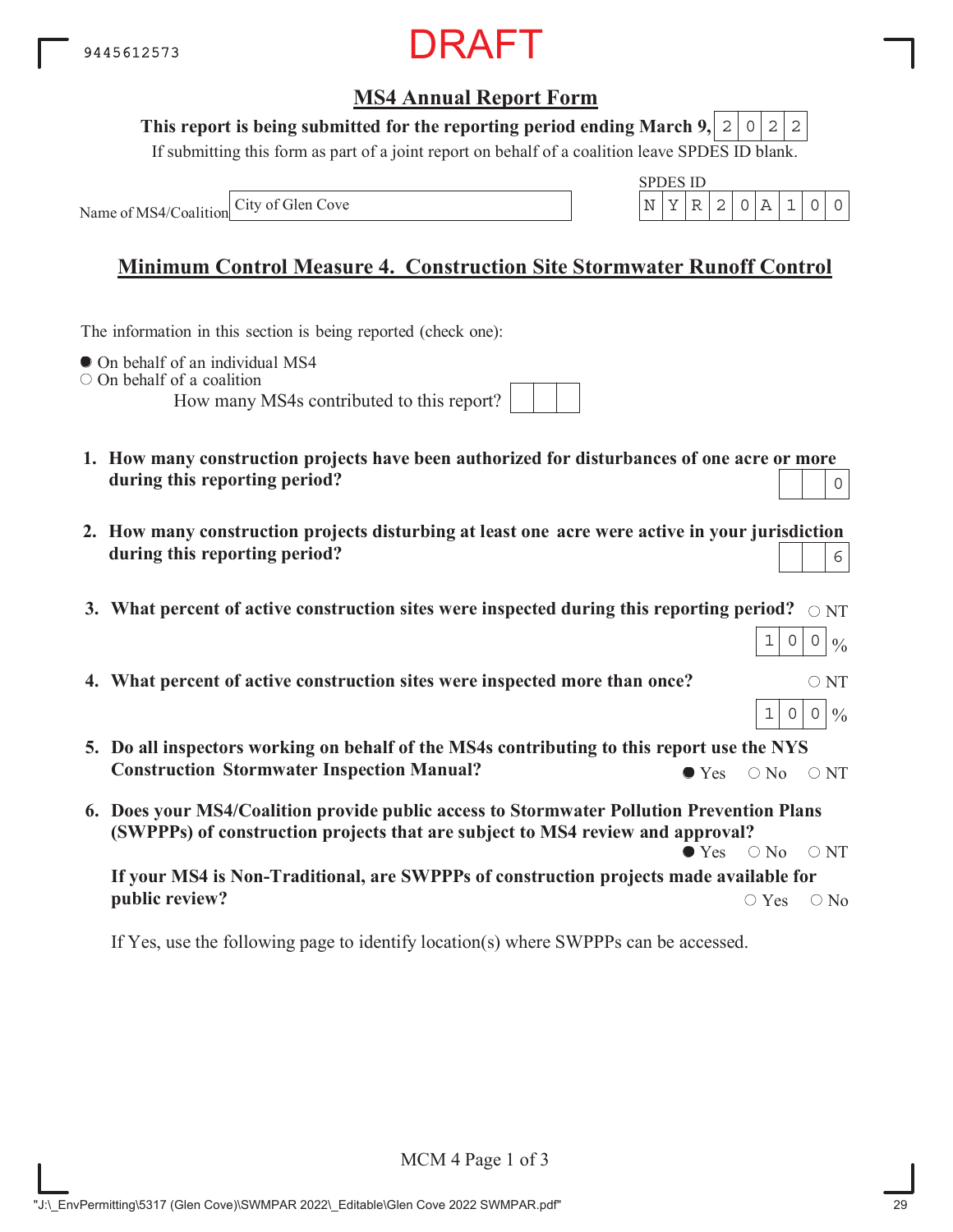

This report is being submitted for the reporting period ending March 9,  $|2|0|2|2$ 

If submitting this form as part of a joint report on behalf of a coalition leave SPDES ID blank.

Name of MS4/Coalition City of Glen Cove  $N = \begin{bmatrix} N & Y & R & 2 & 0 & A & 1 & 0 \end{bmatrix}$ 

SPDES ID



#### **6. con't.:**

Submit additional pages as needed.

| Department                       |                       |              | • MS4/Coalition Office |            |             |            |                       |                                   |                |                |                                   |              |              |    |         |             |                    |             |                                                                               |             |             |                |              |                |  |  |
|----------------------------------|-----------------------|--------------|------------------------|------------|-------------|------------|-----------------------|-----------------------------------|----------------|----------------|-----------------------------------|--------------|--------------|----|---------|-------------|--------------------|-------------|-------------------------------------------------------------------------------|-------------|-------------|----------------|--------------|----------------|--|--|
|                                  |                       |              |                        |            |             |            |                       |                                   |                |                |                                   |              |              |    |         |             |                    |             |                                                                               |             |             |                |              |                |  |  |
| $\mathbb D$                      | $\mathop{\mathrm{e}}$ | $\rm p$      | $\mbox{a}$             | $\Upsilon$ | t           | m          |                       | e n                               | $\mathsf t$    |                | $\circ$                           | $\mathbf f$  | $\, {\bf P}$ | u. | $\rm b$ | $\mathbf 1$ | $\dot{\mathtt{l}}$ | $\mathsf C$ | W                                                                             | $\circ$     | $\Upsilon$  | k              | $\rm S$      |                |  |  |
| Address                          |                       |              |                        |            |             |            |                       |                                   |                |                |                                   |              |              |    |         |             |                    |             |                                                                               |             |             |                |              |                |  |  |
| $\mathsf 9$                      |                       | G            | $\mathbf 1$            | $\epsilon$ | n           |            | $\rm S$               | $\mathsf t$                       | $\Upsilon$     | $\epsilon$     | $\mathsf{e}% _{t}\left( t\right)$ | $\sf t$      |              |    |         |             |                    |             |                                                                               |             |             |                |              |                |  |  |
| City                             |                       |              |                        |            |             |            |                       |                                   |                |                |                                   |              |              |    |         |             |                    |             | Zip                                                                           |             |             |                |              |                |  |  |
| ${\bf G}$                        | $\mathbf 1$           | $\mathsf{e}$ | n                      |            | $\mathsf C$ | $\circ$    | $\boldsymbol{\nabla}$ | $\mathsf{e}% _{t}\left( t\right)$ |                |                |                                   |              |              |    |         | $\mathbf N$ | $\rm Y$            |             | $\mathbf 1$                                                                   | $\mathbf 1$ | $\mathsf S$ | $\overline{4}$ | $\mathbf{2}$ | $\blacksquare$ |  |  |
| Phone                            |                       |              |                        |            |             |            |                       |                                   |                |                |                                   |              |              |    |         |             |                    |             |                                                                               |             |             |                |              |                |  |  |
|                                  | 5                     | $\mathbf 1$  | $\epsilon$             |            | $\epsilon$  | $\sqrt{7}$ | $\epsilon$            | $\overline{\phantom{a}}$          | $\overline{4}$ | $\overline{4}$ | $\mathsf O$                       | $\mathbf{2}$ |              |    |         |             |                    |             |                                                                               |             |             |                |              |                |  |  |
| ○ Library                        |                       |              |                        |            |             |            |                       |                                   |                |                |                                   |              |              |    |         |             |                    |             |                                                                               |             |             |                |              |                |  |  |
| Address                          |                       |              |                        |            |             |            |                       |                                   |                |                |                                   |              |              |    |         |             |                    |             |                                                                               |             |             |                |              |                |  |  |
|                                  |                       |              |                        |            |             |            |                       |                                   |                |                |                                   |              |              |    |         |             |                    |             |                                                                               |             |             |                |              |                |  |  |
| City                             |                       |              |                        |            |             |            |                       |                                   |                |                |                                   |              |              |    |         |             |                    |             | $\mathbf{Zip}$                                                                |             |             |                |              |                |  |  |
|                                  |                       |              |                        |            |             |            |                       |                                   |                |                |                                   |              |              |    |         |             |                    |             |                                                                               |             |             |                |              | ۰              |  |  |
| Phone                            |                       |              |                        |            |             |            |                       |                                   |                |                |                                   |              |              |    |         |             |                    |             |                                                                               |             |             |                |              |                |  |  |
|                                  |                       |              |                        |            |             |            |                       | $\overline{\phantom{0}}$          |                |                |                                   |              |              |    |         |             |                    |             |                                                                               |             |             |                |              |                |  |  |
|                                  |                       |              |                        |            |             |            |                       |                                   |                |                |                                   |              |              |    |         |             |                    |             |                                                                               |             |             |                |              |                |  |  |
| ○ Other                          |                       |              |                        |            |             |            |                       |                                   |                |                |                                   |              |              |    |         |             |                    |             |                                                                               |             |             |                |              |                |  |  |
| Address                          |                       |              |                        |            |             |            |                       |                                   |                |                |                                   |              |              |    |         |             |                    |             |                                                                               |             |             |                |              |                |  |  |
|                                  |                       |              |                        |            |             |            |                       |                                   |                |                |                                   |              |              |    |         |             |                    |             |                                                                               |             |             |                |              |                |  |  |
|                                  |                       |              |                        |            |             |            |                       |                                   |                |                |                                   |              |              |    |         |             |                    |             | $_{\rm Zip}$                                                                  |             |             |                |              |                |  |  |
| City                             |                       |              |                        |            |             |            |                       |                                   |                |                |                                   |              |              |    |         |             |                    |             |                                                                               |             |             |                |              |                |  |  |
|                                  |                       |              |                        |            |             |            |                       |                                   |                |                |                                   |              |              |    |         |             |                    |             |                                                                               |             |             |                |              |                |  |  |
| Phone                            |                       |              |                        |            |             |            |                       |                                   |                |                |                                   |              |              |    |         |             |                    |             |                                                                               |             |             |                |              |                |  |  |
|                                  |                       |              |                        |            |             |            |                       |                                   |                |                |                                   |              |              |    |         |             |                    |             |                                                                               |             |             |                |              |                |  |  |
| $\circ$ Web Page URL(s):         |                       |              |                        |            |             |            |                       |                                   |                |                |                                   |              |              |    |         |             |                    |             | Please provide specific address where SWPPPs can be accessed - not home page. |             |             |                |              |                |  |  |
| URL                              |                       |              |                        |            |             |            |                       |                                   |                |                |                                   |              |              |    |         |             |                    |             |                                                                               |             |             |                |              |                |  |  |
|                                  |                       |              |                        |            |             |            |                       |                                   |                |                |                                   |              |              |    |         |             |                    |             |                                                                               |             |             |                |              |                |  |  |
|                                  |                       |              |                        |            |             |            |                       |                                   |                |                |                                   |              |              |    |         |             |                    |             |                                                                               |             |             |                |              |                |  |  |
|                                  |                       |              |                        |            |             |            |                       |                                   |                |                |                                   |              |              |    |         |             |                    |             |                                                                               |             |             |                |              |                |  |  |
|                                  |                       |              |                        |            |             |            |                       |                                   |                |                |                                   |              |              |    |         |             |                    |             |                                                                               |             |             |                |              |                |  |  |
| $\ensuremath{\text{URL}}\xspace$ |                       |              |                        |            |             |            |                       |                                   |                |                |                                   |              |              |    |         |             |                    |             |                                                                               |             |             |                |              |                |  |  |
|                                  |                       |              |                        |            |             |            |                       |                                   |                |                |                                   |              |              |    |         |             |                    |             |                                                                               |             |             |                |              |                |  |  |
|                                  |                       |              |                        |            |             |            |                       |                                   |                |                |                                   |              |              |    |         |             |                    |             |                                                                               |             |             |                |              |                |  |  |
|                                  |                       |              |                        |            |             |            |                       |                                   |                |                |                                   |              |              |    |         |             |                    |             |                                                                               |             |             |                |              |                |  |  |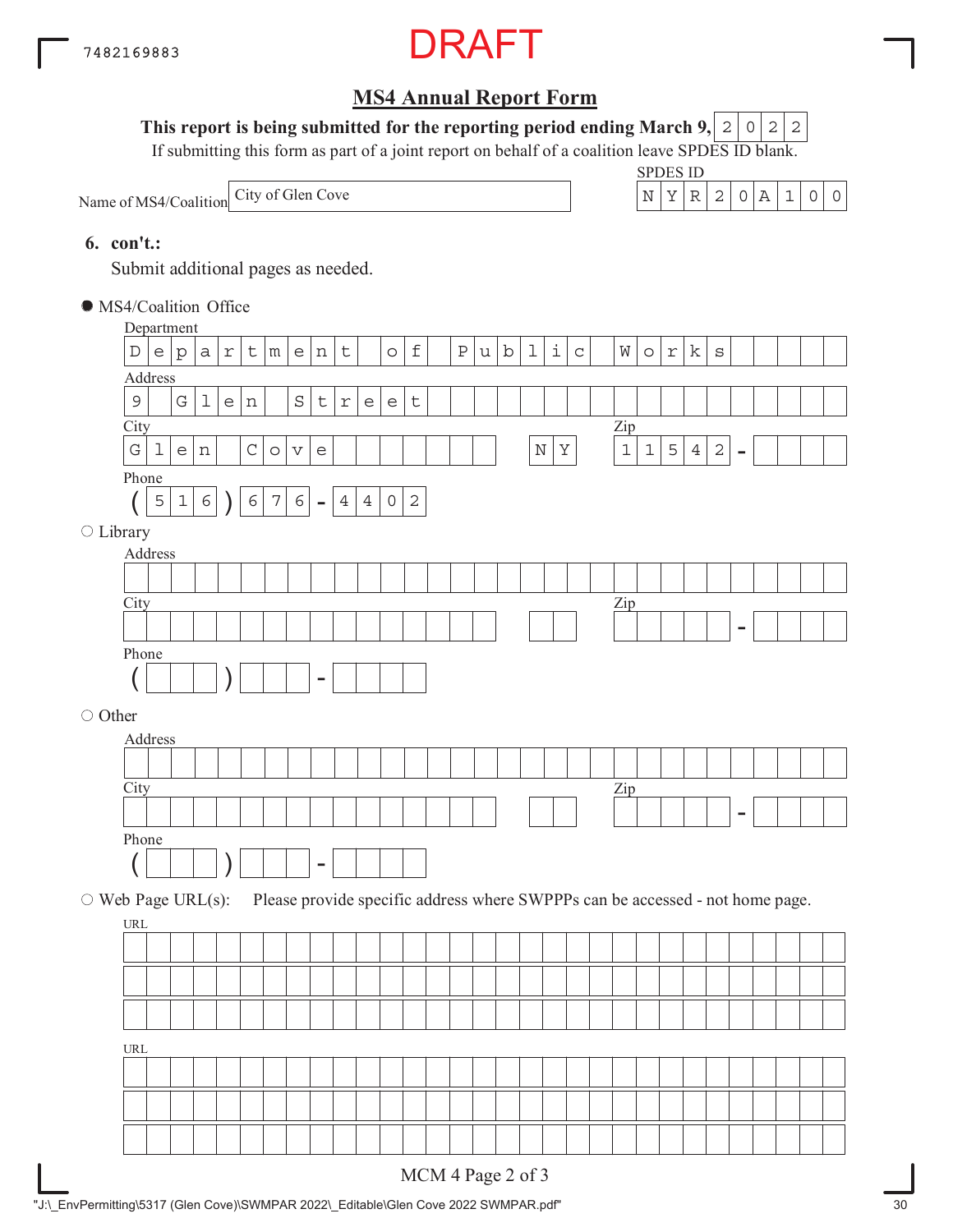#### **MS4 Annual Report Form**

#### **This report is being submitted for the reporting period ending March 9, 2 0 2 2**

If submitting this form as part of a joint report on behalf of a coalition leave SPDES ID blank.

SPDES ID

Name of MS4/Coalition City of Glen Cove N YR 2 0A 1 00

#### **7. Evaluating Progress Toward Measurable Goals MCM 4**

Use this page to report on your progress and project plans toward achieving measurable goals identified in your Stormwater Management Program Plan (SWMPP), including requirements in Part III.C.1. Submit additional pages as needed.

#### **A. Briefly summarize the Measurable Goal identified in the SWMPP in this reporting period.**

The City's Construction Site Stormwater Runoff Control program will provide equivalent protection to the NYSDEC SPDES General Permit for Stormwater Discharges from Construction Activity. This includes reviewing SWPPPs submitted to the City for projects disturbing an acre or greater of land.

#### **B. Briefly summarize the observations that indicated the overall effectiveness of this Measurable Goal.**

The City evaluates the number of SWPPPs reviewed as an indicator for measuring the overall effectiveness of the City's compliance with the Construction Site Stormwater Runoff Control program requirements. Erosion and Sediment Control Plans or full SWPPPs are required under SEQRA. There was one SWPPP submitted to and reviewed by the City in this reporting period.

**C. How many times was this observation measured or evaluated in this reporting period?**

*(ex.: samples/participants/events)*

1

**D. Has your MS4 made progress toward this measurable goal during this reporting period?**

 $\bullet$  Yes  $\circ$  No

**E. Is your MS4 on schedule to meet the deadline set forth in the SWMPP?**

 $\bullet$  Yes  $\circ$  No

**F. Briefly summarize the stormwater activities planned to meet the goals of this MCM during the next reporting cycle (including an implementation schedule).**

The City plans to continue to evaluate the number of SWPPPs reviewed as an indicator for measuring the overall effectiveness of the City's compliance with the Construction Site Stormwater Management program requirements in the next reporting cycle. The City will review SWPPPs as they are submitted to the City for comment and approval.

MCM 4 Page 3 of 3

| $110111 + 14500010$ |
|---------------------|
|                     |
|                     |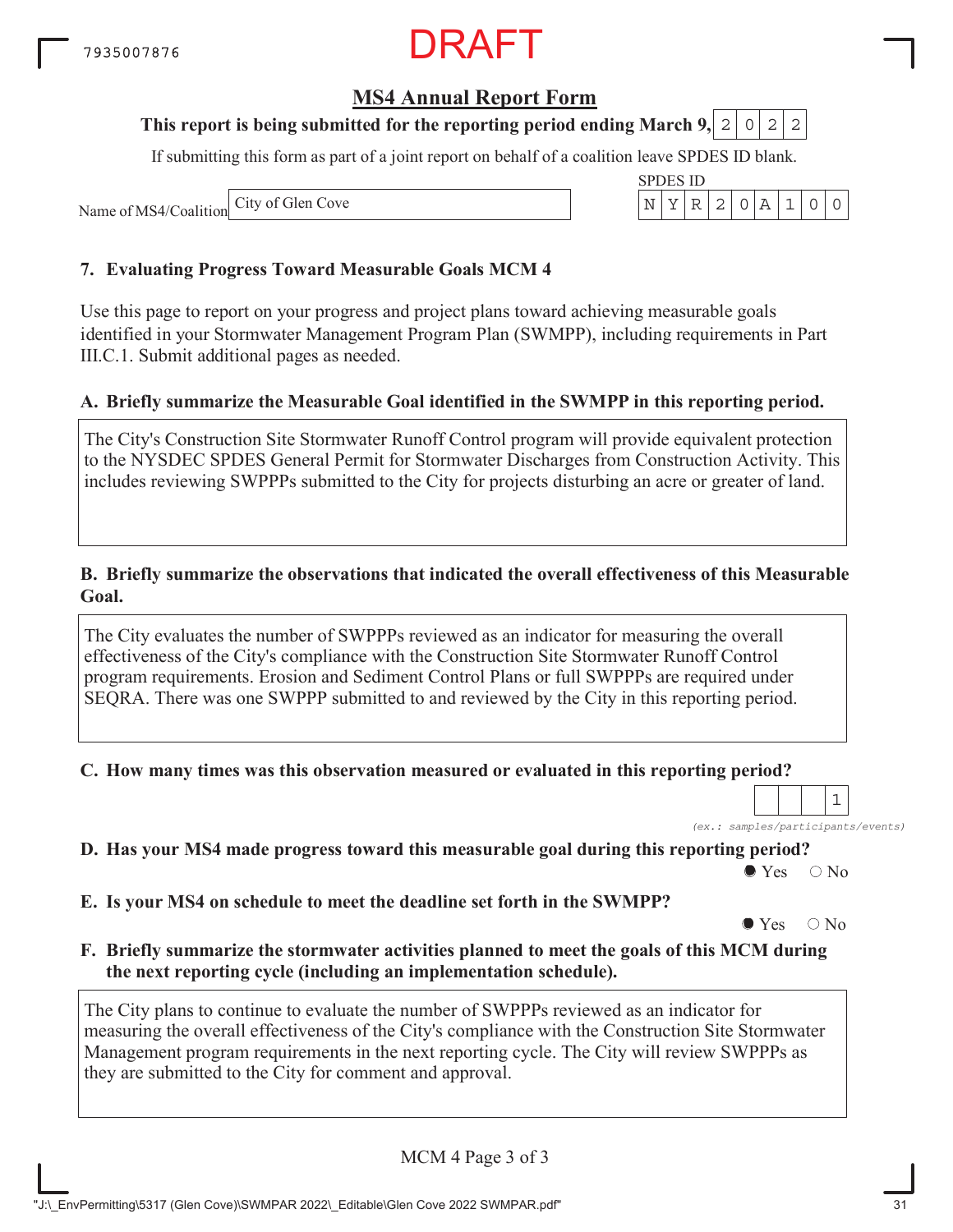#### **MS4 Annual Report Form**

#### **This report is being submitted for the reporting period ending March 9,**  $2|0|2|2$

If submitting this form as part of a joint report on behalf of a coalition leave SPDES ID blank.

Name of MS4/Coalition



#### **Minimum Control Measure 5. Post-Construction Stormwater Management**

The information in this section is being reported (check one):

 $\bullet$  On behalf of an individual MS4

On behalf of a coalition

How many MS4s contributed to this report?

**1. How many and what type of post-construction stormwater management practices has your MS4/Coalition inventoried, inspected and maintained in this reporting period?**

|                         | #<br><b>Inventoried</b> | #<br><b>Inspections</b> | $#$ Times<br><b>Maintained</b> |
|-------------------------|-------------------------|-------------------------|--------------------------------|
| • Alternative Practices | 3                       | 0                       | 1                              |
| ● Filter Systems        | $\mathbf 1$             | 1                       | 1                              |
| • Infiltration Basins   | 0                       | 0                       | 0                              |
| • Open Channels         | 0                       | 0                       | 0                              |
| $\bullet$ Ponds         | $\Omega$                | 0                       | $\Omega$                       |
| $\bullet$ Wetlands      | $\Omega$                | 0                       | $\Omega$                       |
| $\bullet$ Other         | $\mathbf 1$<br>8        | 5<br>1                  | 3<br>4                         |

- **2. Do you use an electronic tool (e.g. GIS, database, spreadsheet) to track post-construction BMPs, inspections and maintanance?**  $\bullet$  Yes  $\circ$  No
- **3. What types of non-structural practices have been used to implement Low Impact Development/Better Site Design/Green Infrastructure principles?**
- Building Codes O Municipal Comprehensive Plans

Overlay Districts O Open Space Preservation Program

- Zoning Local Law or Ordinance
- None  $\circ$  Land Use Regulation/Zoning
- Watershed Plans O Other Comprehensive Plan
- $\bullet$  Other:

| .      |   |   |             |   |             |             |             |   |   |                               |                        |   |   |        |        |           |                                                           |        |   |           |   |               |  |                |   |           |
|--------|---|---|-------------|---|-------------|-------------|-------------|---|---|-------------------------------|------------------------|---|---|--------|--------|-----------|-----------------------------------------------------------|--------|---|-----------|---|---------------|--|----------------|---|-----------|
| W<br>∽ | ັ | ٮ | $\sim$<br>- | - | $\sim$<br>- | $\check{ }$ | $\sim$<br>. | ๛ | ĸ | $\overline{\phantom{a}}$<br>J | $- -$<br>$\mathcal{L}$ | - | U | -<br>ີ | -<br>- | <b>__</b> | $\overline{\phantom{a}}$<br>▵<br>$\overline{\phantom{0}}$ | ∽<br>ີ | ֊ | <b>__</b> | ◡ | $\sim$<br>. . |  | <b>__</b><br>– | ີ | --<br>. . |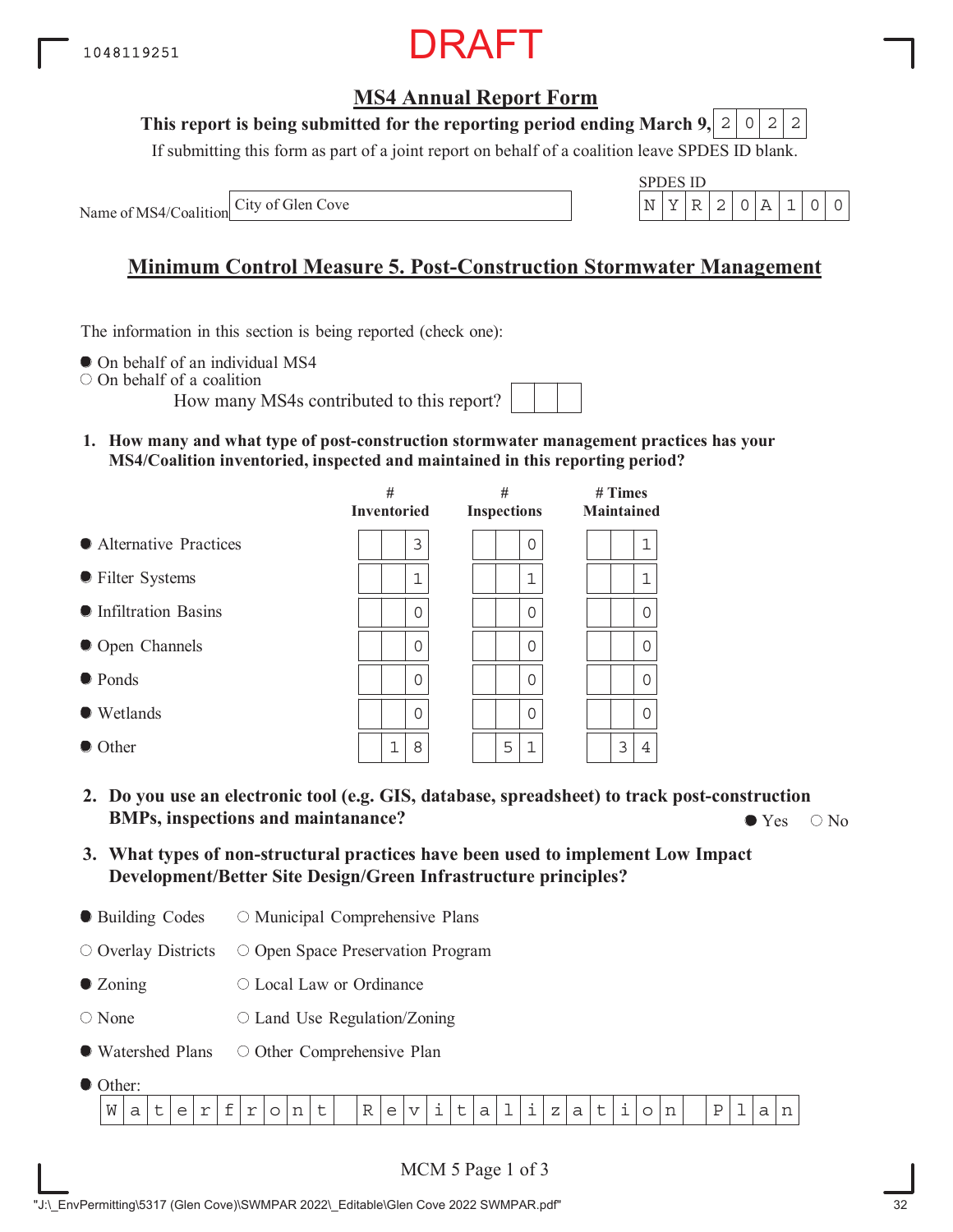**MS4 Annual Report Form**

#### **4a. Are the MS4s contributing to this report involved in a regional/watershed wide planning effort?** If submitting this form as part of a joint report on behalf of a coalition leave SPDES ID blank. Name of MS4/Coalition SPDES ID **This report is being submitted for the reporting period ending March 9,**  $\bullet$  Yes  $\circ$  No **4b. Does the MS4 have a banking and credit system for stormwater management practices?**  $\circ$  Yes  $\bullet$  No **4c. Do the SWMP Plans for each MS4 contributing to this report include a protocol for evaluation and approval of banking and credit of alternative siting of a stormwater management practice?**  $\circ$  Yes  $\bullet$  No **4d. How many stormwater management practices have been implemented as part of this system in this reporting period?**  $2|0|2|2$ City of Glen Cove  $\begin{array}{c|c|c|c|c|c|c|c|c} \hline \text{City of Glen Cove} & & & \text{N} & \text{Y} & \text{R} & \text{2} & \text{0} & \text{A} & \text{1} & \text{0} & \text{0} \ \hline \end{array}$ 0

**5. What percent of municipal officials/MS4 staff responsible for program implementation attended training on Low Impace Development (LID), Better Site Design (BSD) and other Green ImpactInfrastructure principles in this reporting period?** 5

 $\frac{0}{0}$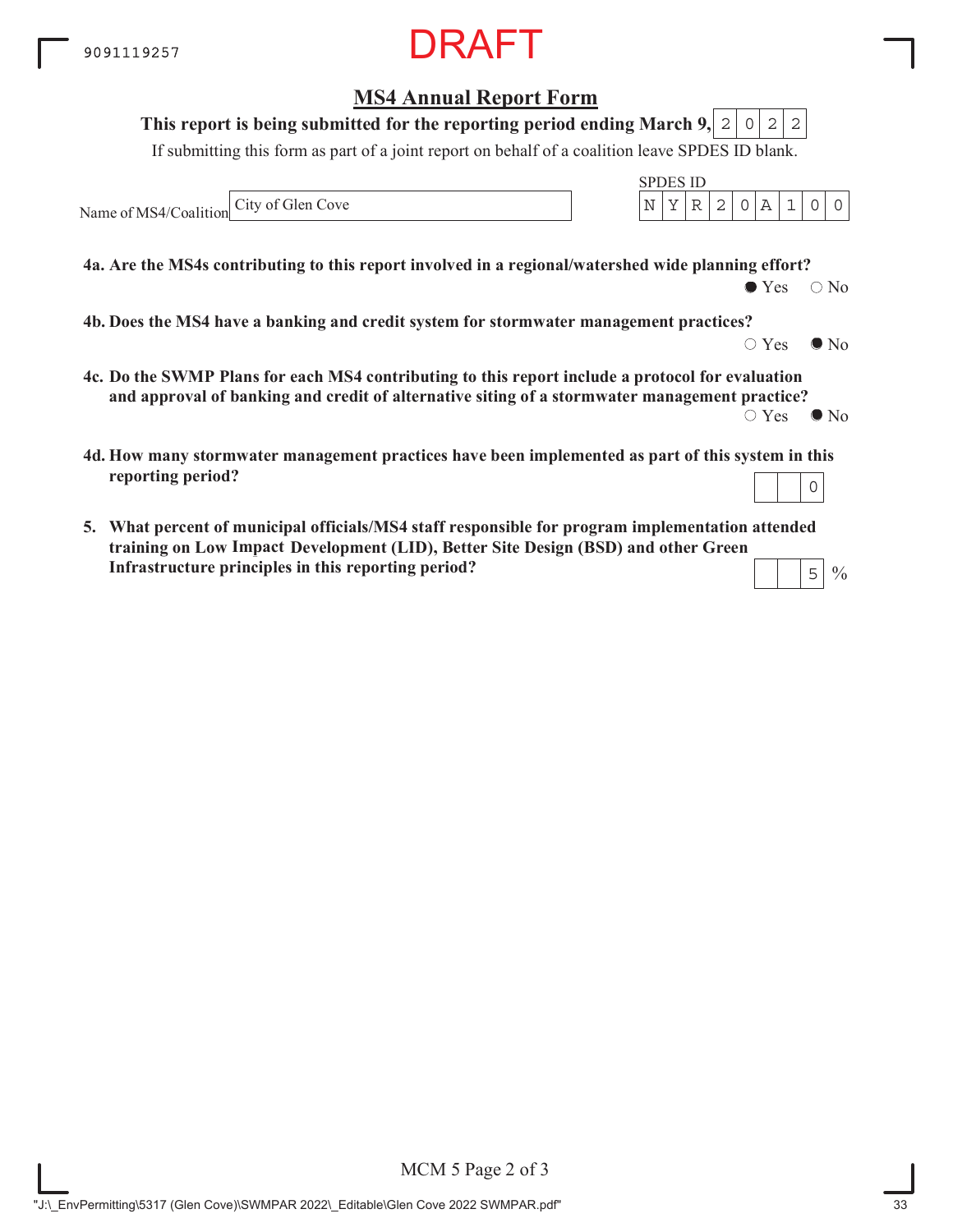### RAFT

#### **MS4 Annual Report Form**

#### **This report is being submitted for the reporting period ending March 9,**  $0|2|2$

If submitting this form as part of a joint report on behalf of a coalition leave SPDES ID blank.

Name of MS4/Coalition City of Glen Cove

#### **6. Evaluating Progress Toward Measurable Goals MCM 5**

Use this page to report on your progress and project plans toward achieving measurable goals identified in your Stormwater Management Program Plan (SWMPP), including requirements in Part III.C.1. Submit additional pages as needed.

#### **A. Briefly summarize the Measurable Goal identified in the SWMPP in this reporting period.**

The City's Post-Construction Stormwater Management program will address stormwater runoff from regulated (i.e., land disturbances of an acre or greater) new development and redevelopment projects to the City's municipal separate storm sewer system.

#### **B. Briefly summarize the observations that indicated the overall effectiveness of this Measurable Goal.**

The City evaluates the BMPs in the City's inventory as an indicator for measuring the overall effectiveness of the City's compliance with the Post-Construction Stormwater Management program requirements. The City's BMP inventory is up-to-date. The City has an active inspection program that issues notifications of violations, stop work order, etc. as necessary.

**C. How many times was this observation measured or evaluated in this reporting period?**

*(ex.: samples/participants/events)*

1

**D. Has your MS4 made progress toward this measurable goal during this reporting period?**

 $\bullet$  Yes  $\circ$  No

**E. Is your MS4 on schedule to meet the deadline set forth in the SWMPP?**

 $\bullet$  Yes  $\circ$  No

**F. Briefly summarize the stormwater activities planned to meet the goals of this MCM during the next reporting cycle (including an implementation schedule).**

The City will add new BMPs to the inventory as necessary and will evaluate the number of BMPs inventoried as an indicator for measuring the overall effectiveness of the City's compliance with the Post-Construction Stormwater Management program requirements in the next reporting cycle. The City will continue its inspection program and issue notifications of Violations, stop work orders, etc. in accordance with the City Stormwater Management Code as necessary.

MCM 5 Page 3 of 3

| SPDES ID |  |  |  |  |
|----------|--|--|--|--|
|          |  |  |  |  |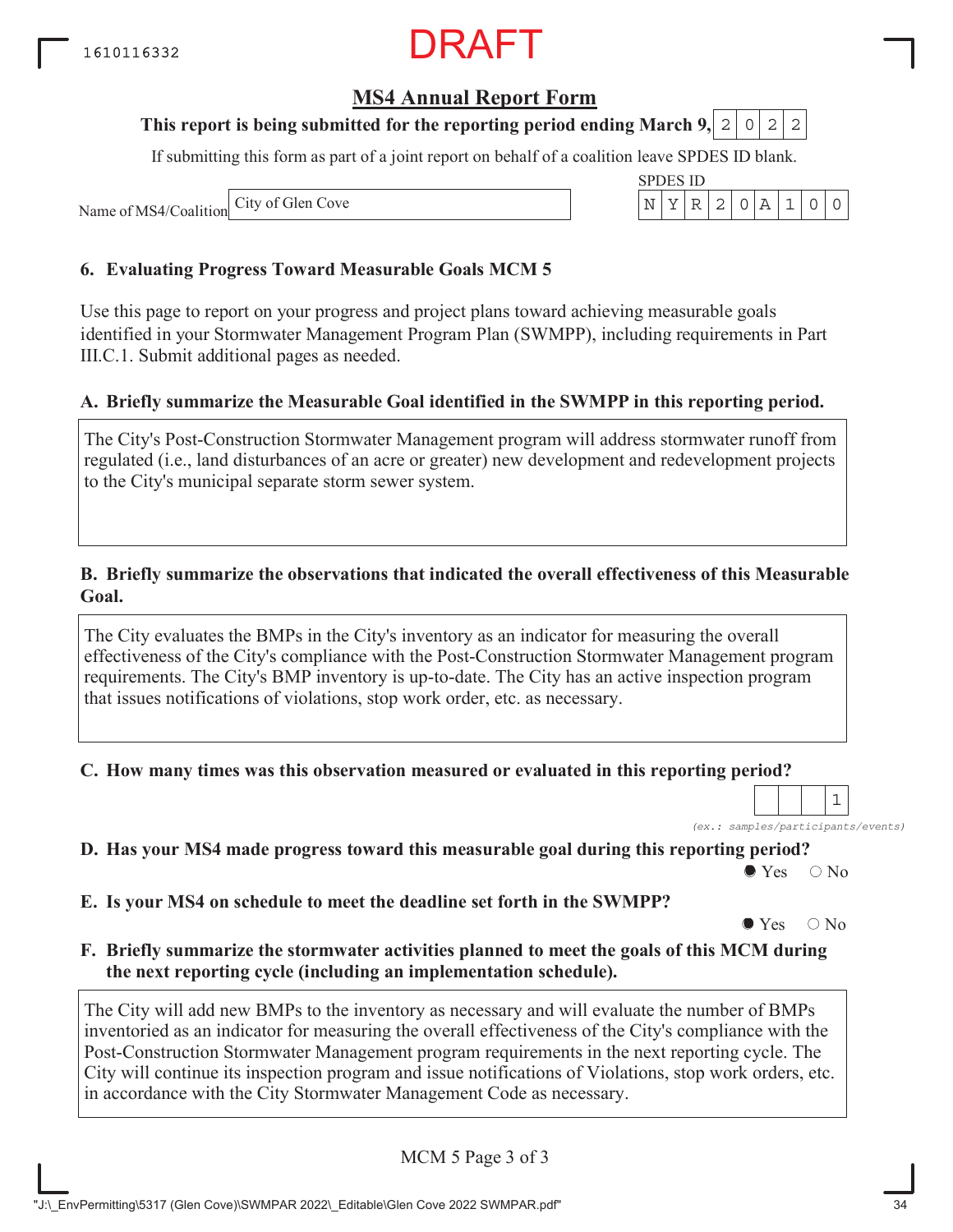

#### **This report is being submitted for the reporting period ending March 9,**  $2|0|2|2$

If submitting this form as part of a joint report on behalf of a coalition leave SPDES ID blank.

Name of MS4/Coalition



#### **Minimum Control Measure 6. Stormwater Management for Municipal Operations**

The information in this section is being reported (check one):

 $\bullet$  On behalf of an individual MS4

On behalf of a coalition

How many MS4s contributed to this report?



**1. Choose/list each municipal operation/facility that contributes or may potentially contribute Pollutants of Concern to the MS4 system. For each operation/facility indicate whether the operation/facility has been addressed in the MS4's/Coalition's Stormwater Management Program(SWMP) Plan and whether a self-assessment has been performed during the reporting period. A self-assessment is performed to: 1) determine the sources of pollutants potentially generated by the permittee's operations and facilities; 2) evaluate the effectiveness of existing programs and 3) identify the municipal operations and facilities that will be addressed by the pollution prevention and good housekeeping program, if it's not done already.**

|                                                 |                           |                                                | <b>Self-Assessment</b>             |               |
|-------------------------------------------------|---------------------------|------------------------------------------------|------------------------------------|---------------|
|                                                 |                           |                                                | <b>Operation/Activity/Facility</b> |               |
|                                                 |                           |                                                | performed within the past 3        |               |
| <b>Operation/Activity/Facility</b>              | <b>Addressed in SWMP?</b> |                                                | <u>vears?</u>                      |               |
|                                                 |                           |                                                |                                    | $\bigcirc$ No |
|                                                 |                           |                                                |                                    | $\bigcirc$ No |
|                                                 |                           |                                                |                                    | $\circ$ No    |
|                                                 |                           |                                                |                                    | $\bigcirc$ No |
|                                                 |                           |                                                |                                    | $\bigcirc$ No |
| New Municipal Construction and Land Disturbance | $\bullet$ Yes             |                                                | $\circ$ No $\ldots$ $\bullet$ Yes  | $\circ$ No    |
|                                                 | $\bullet$ Yes             |                                                | $\circ$ No $\ldots$ $\bullet$ Yes  | $\circ$ No    |
|                                                 | $\bullet$ Yes             | $\circ$ No $\ldots$ $\ldots$ $\ldots$ $\ldots$ | $\bullet$ Yes                      | $\circ$ No    |
|                                                 |                           |                                                | $\bullet$ Yes                      | $\bigcirc$ No |
|                                                 |                           | $\circ$ No $\ldots$ $\ldots$ $\ldots$ $\ldots$ | $\bullet$ Yes                      | $\bigcirc$ No |
|                                                 | $\bullet$ Yes             |                                                | $\bullet$ Yes                      | $\circ$ No    |
|                                                 |                           | $\circ$ No $\ldots$                            | $\bullet$ Yes                      | $\bigcirc$ No |
|                                                 |                           |                                                | $\circ$ No $\ldots$ $\bullet$ Yes  | $\circ$ No    |
|                                                 | $\bullet$ Yes             | $\circ$ No $\ldots$                            | $\bullet$ Yes                      | $\bigcirc$ No |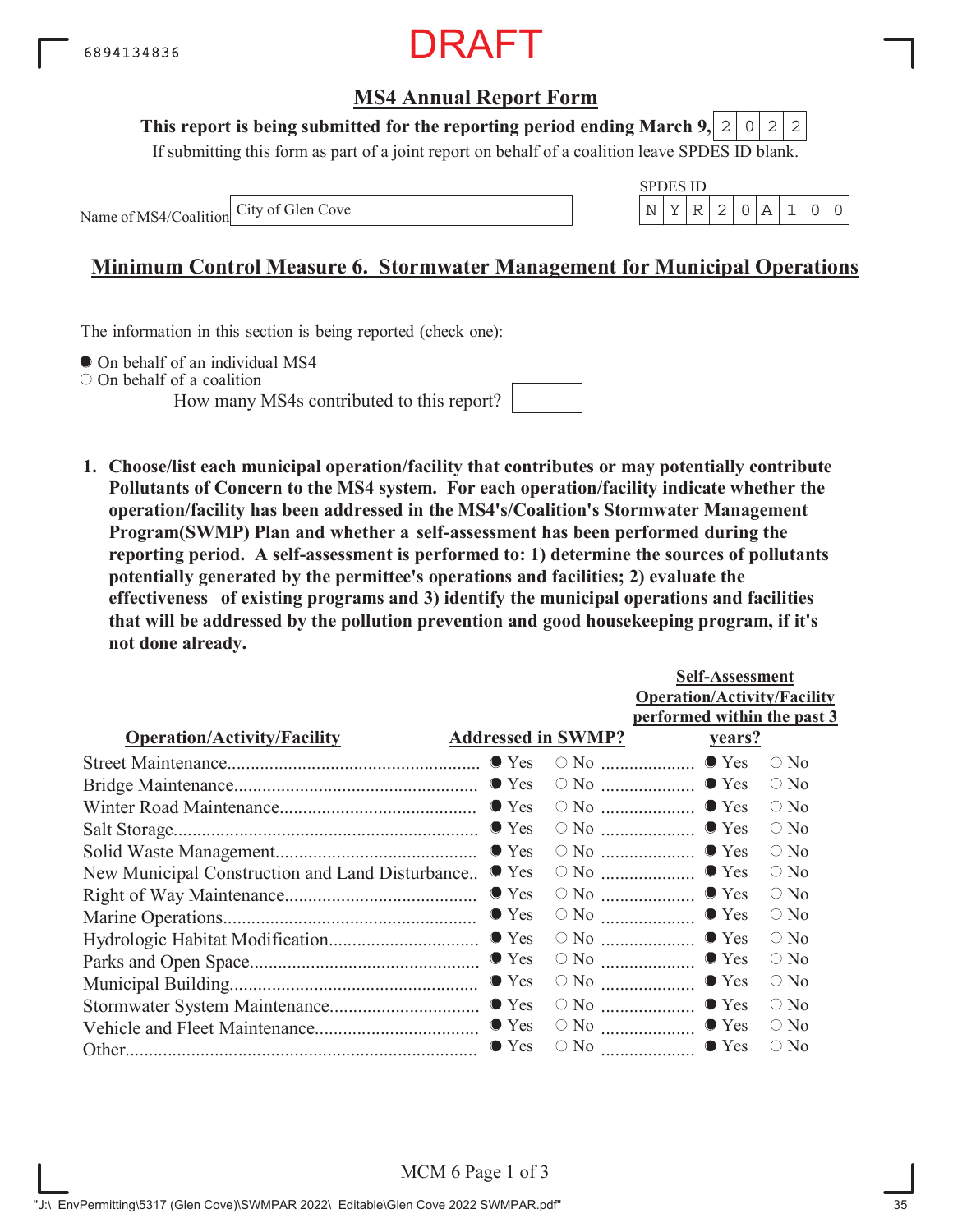| <b>• Post Construction Control Stormwater Management Practices</b> |  |
|--------------------------------------------------------------------|--|
| Inspected and Cleaned Where Necessary                              |  |

**Catch Basins Inspected and Cleaned Where Necessary** 

Parking Lots Swept (Number of acres X Number of times swept)

Streets Swept (Number of miles X Number of times swept)

Phosphorus Applied In Chemical Fertilizer

- Nitrogen Applied In Chemical Fertilizer
- Pesticide/Herbicide Applied (Number of acres to which pesticide/herbicide was applied X Number of times applied to the nearest tenth.)
- **3. How many stormwater management trainings have been provided to municipal employees during this reporting period?**
- **4. What was the date of the last training?**
- **5. How many municipal employees have been trained in this reporting period?**
- **6. What percent of municipal employees in relevant positions and departments receive stormwater management training?**

### **MS4 Annual Report Form**

DRAFT

#### **This report is being submitted for the reporting period ending March 9,**  $0|2|2$

If submitting this form as part of a joint report on behalf of a coalition leave SPDES ID blank.

Name of MS4/Coalition City of Glen Cove  $N^2$  N  $\left\lfloor N \left| Y \right| R \right\rfloor 2$  | 0 | A | 1 | 0 | 0

6445134838

#### **2. Provide the following information about municipal operations good housekeeping programs:**



SPDES ID

# Acres

# Miles

#

 $2$  0

 $4|5|0$ 

 $400$